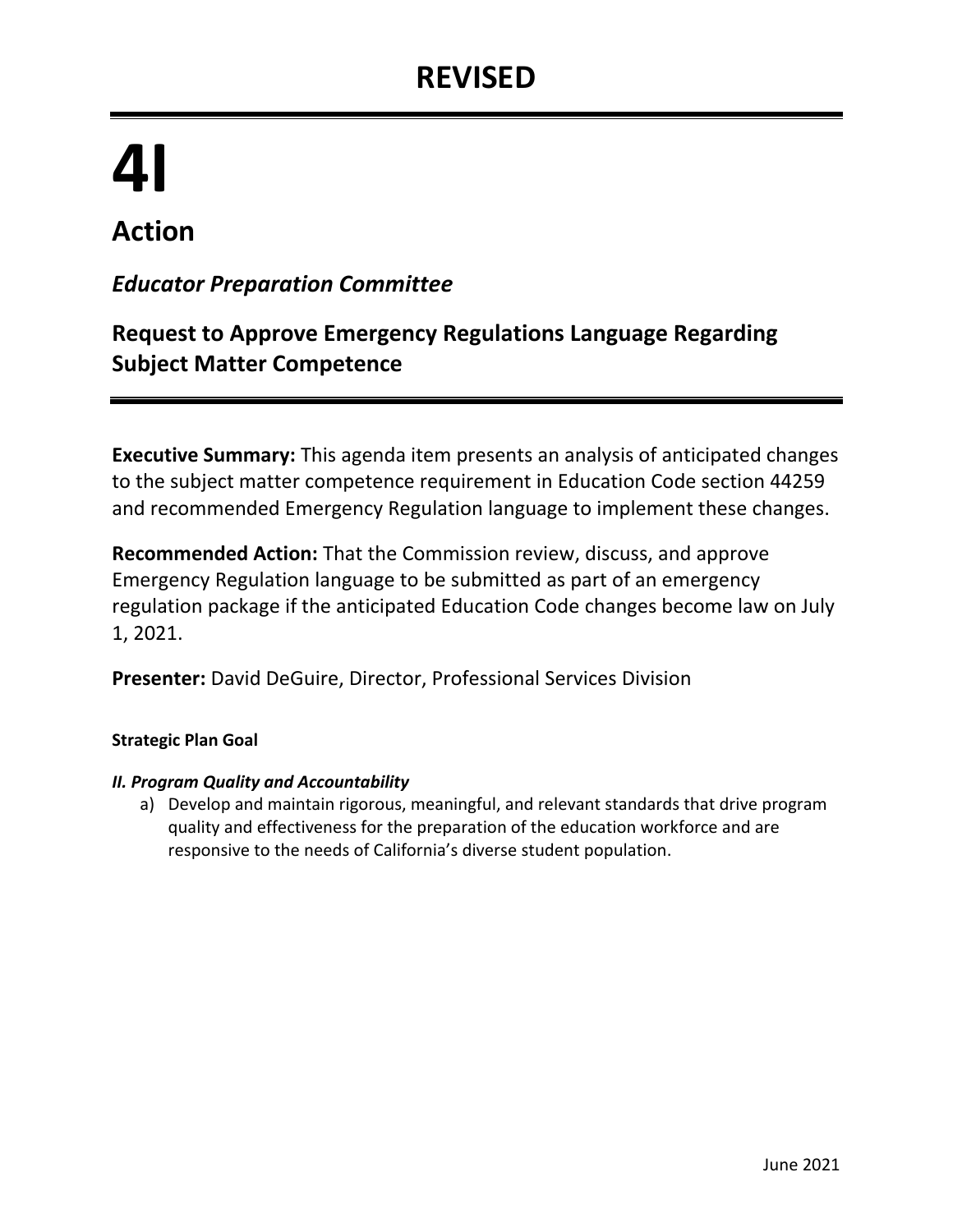### **Request to Approve Emergency Regulations Language Regarding Subject Matter Competence**

#### **Introduction**

This agenda item presents an analysis of anticipated changes to the verification of subject matter competence requirement in Education Code section 44259 and a recommended emergency regulations package to implement these changes.

#### **Background**

Current Education Code (Ed Code) requires that candidates demonstrate their subject matter competence through either the completion of a Commission-approved subject matter program or passage of a Commission-approved subject matter examination. In 2019-20, approximately 81 percent of candidates used the subject matter exam option.

Candidates' opportunities to complete the examination option were significantly decreased over the past fourteen months due to the closure of testing centers because of the COVID-19 pandemic and their subsequent reopening at only 25 percent of capacity. This has added to the challenges of the shortage of fully credentialed teachers that existed prior to the pandemic. While the option to take examinations online and the expected return to full capacity at testing centers will increase access to testing, candidates' needs to take subject matter exams are expected to remain higher than the testing centers' capacity.

Actions taken by the Legislature, Governor, and the Commission on Teacher Credentialing (Commission) allowed teachers to enter and complete preparation for their Preliminary credential by deferring the demonstration of subject matter competence until the end of their preparation program. However, that flexibility has resulted in an even larger group of individuals than normal who need to pass their subject matter exams to earn their credential and enter the teaching workforce.

In this context, there is growing support for expanding options and eliminating bottlenecks in educator preparation if demonstrations of competence in another form can be accepted in lieu of a standardized examination. Providing options for prospective teachers to meet testing requirements is not unprecedented. The most prominent example of this are the various options for demonstrating basic skills beyond the California Basic Educational Skills Test (e.g., SAT, ACT, AP exams, CSU assessments).

#### **Proposed Changes in State Budget Trailer Bill**

For the reasons stated above, the state budget trailer bill proposes to allow additional options for prospective teachers to demonstrate subject matter competence:

44259(b) (5)Completion of a subject matter program that has been approved by the commission on the basis of standards of program quality and effectiveness pursuant to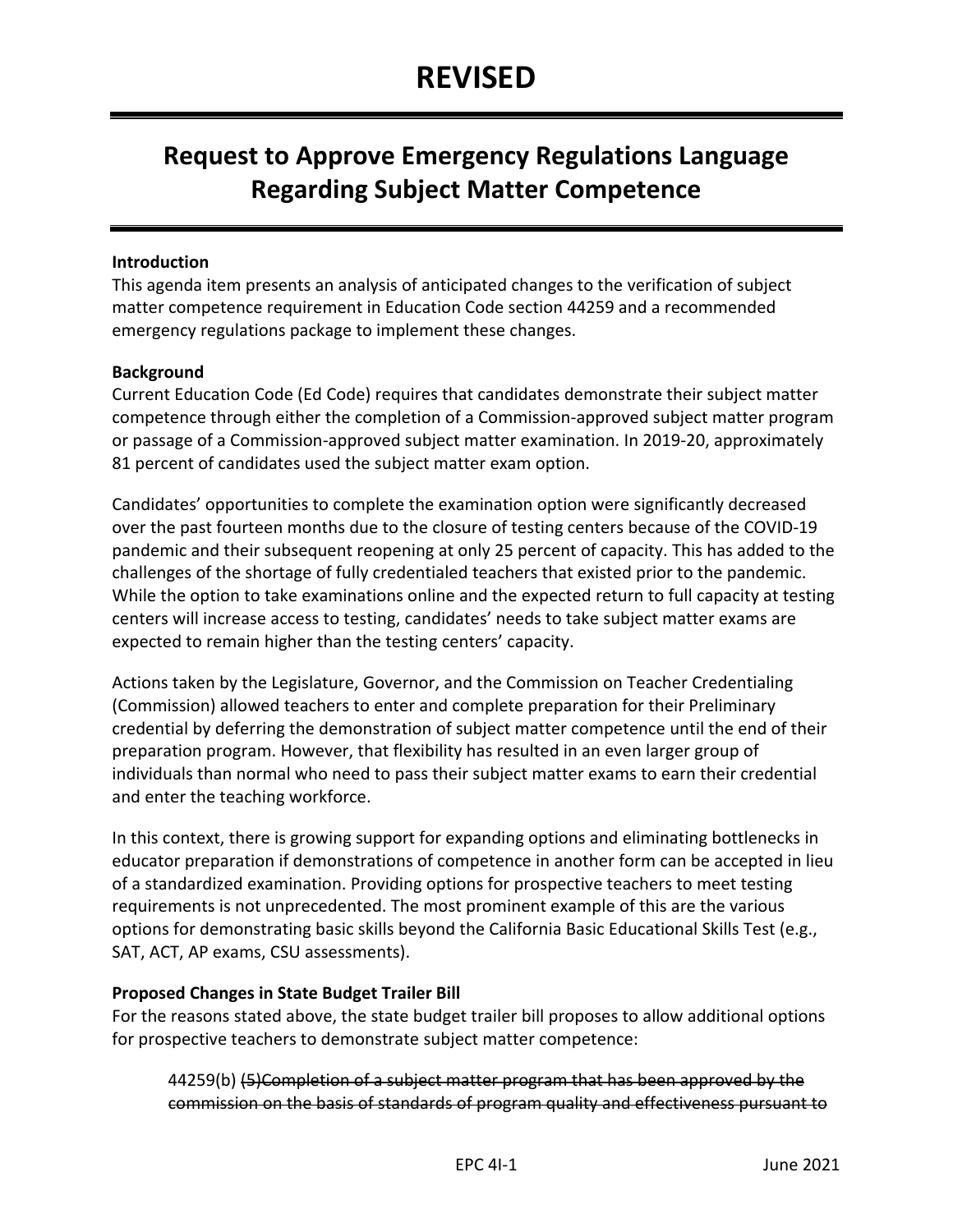Article 6 (commencing with Section 44310) or passage of a subject matter examination pursuant to Article 5 (commencing with Section 44280).

(5)(A) Verification of subject matter competence, demonstrated through one of the following methods:

(i) Completion of a subject matter program approved by the commission on the basis of standards of program quality and effectiveness pursuant to Article 6 (commencing with Section 44310).

(ii) Passage of a subject matter examination pursuant to Article 5 (commencing with Section 44280).

(iii) Successful completion of coursework at one or more regionally accredited institutions of higher education that addresses each of the domains of the subject matter requirements adopted by the commission in the content area of the credential pursuant to Section 44282, as verified by a commission-approved program of professional preparation.

(iv) Demonstration to the satisfaction of the commission that the candidate, through a combination of the methods described in clauses (ii) and (iii), has addressed each of the domains of the subject matter requirements adopted by the commission in the content area of the credential pursuant to Section 44282.

The first new option to demonstrate subject matter competence (paragraph iii above) would be through coursework that addresses all of the domains of the subject matter requirements for the subject that the candidate is authorized to teach and would be completed by an approved preparation program in consultation with content experts who would be authorized by this statutory change to evaluate a candidate's college transcripts to determine whether coursework addresses the domains of subject matter required by the Commission. See [Appendix A](#page-7-0) for the subject matter domains related to Multiple Subject, Single Subject, and Education Specialist credentials.

The second new option (paragraph iv above) would allow Commission-approved programs to review both coursework and the passage of subtests from an approved subject matter examination and ensure that between the subtest(s) passed and coursework completed, all domains of the subject matter requirements had been satisfactorily demonstrated.

### **Proposed Emergency Rules**

In order to make these new options available to candidates as soon as possible, Commission staff recommends that an emergency rule package be submitted to the Office of Administrative Law (OAL) upon the Governor signing the proposed trailer bill language into law. The Governor's signature is expected no later than June 30, 2021, with the proposed changes taking effect on July 1, 2021. Administrative rules are needed to clarify how approved preparation programs should review transcripts for assessing subject matter competence.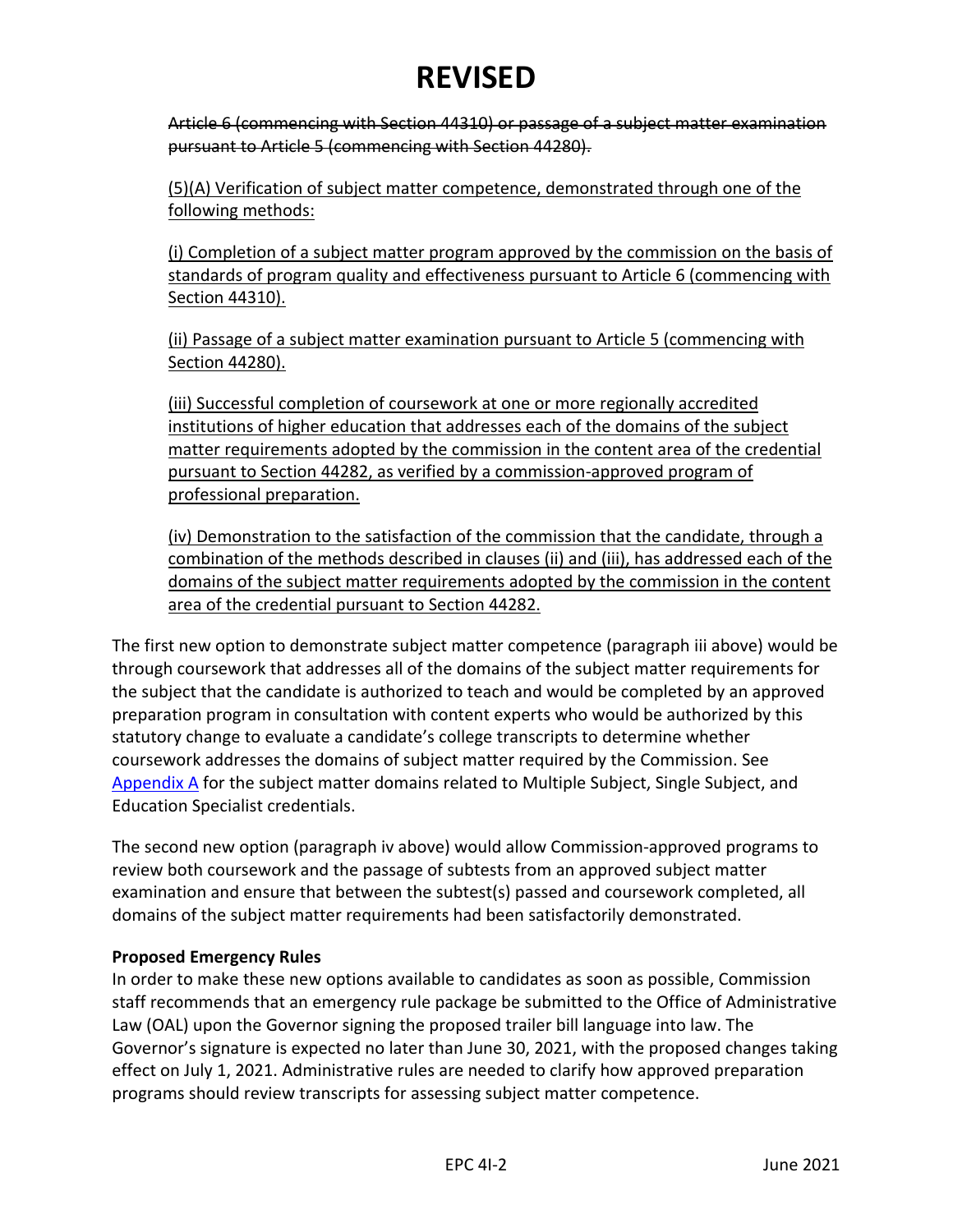The emergency rulemaking process includes a brief public notice period, a brief public comment period, review by OAL, and an OAL decision. If approved by OAL, emergency regulations could be in place by the middle of August.

An emergency regulation generally remains in effect for 180 days unless OAL approves a readoption of the emergency regulation. If approved, the emergency readoption extends the emergency regulation for an additional 90 days; however, no more than two readoptions are permitted. For more information about this process, please see [OAL Emergency Regulation](https://oal.ca.gov/emergency_regulations/Emergency_Regulation_Process/)  [Process.](https://oal.ca.gov/emergency_regulations/Emergency_Regulation_Process/) Note that the regular rulemaking process would be required to make these changes permanent.

An important requirement for promulgating emergency regulations is that an emergency exist, and an "emergency" is defined as a situation that calls for immediate action to avoid serious harm to the public peace, health, safety, or general welfare. A number of factors combine to create a state of emergency necessitating this action:

- California's teacher shortage is growing. From 2017-20 the Commission annually issued, on average, more than 5,000 intern credentials and 8,000 emergency permits and waivers, with the highest numbers issued to Education Specialists. These numbers are expected to grow over the next two years, due in part to higher than average teacher retirements.
- The California State Teachers Retirement System (CalSTRS) projects the retirement of 16,000 teachers this year, a near record high number in the last decade, and approximately 3,000 more than average.
- California educator preparation programs report increased numbers of applicants for admission in 2020-21 and 2021-22 due to the postponement of testing requirement from program entry to program completion; these candidates will not be able to recommended for a preliminary teaching credential until they demonstrate subject matter competence.
- The Legislature and Governor have established a goal of making Universal Transitional Kindergarten available to all four-year-olds by the 2025-26 school year, which will create the space for an estimated 250,000 additional students and the need for an additional 10,000 teachers in the next five years.

Taken together, these factors create an emergency situation that needs to be addressed by expediting the credentialing of well-prepared teachers beginning this fall and for the next few years. Opening pathways to meet this requirement will help keep the pipeline into teaching moving to meet the state's growing demand.

The proposed administrative regulation language below does two things. First, it establishes requirements for a collaborative coursework review process between an approved preparation program and a subject matter expert reviewer in the form of a faculty member who holds a master's degree or higher in the subject area of the candidate's credential and sets a minimum grade of "C" or "Pass" for consideration of a course. Second, it identifies undergraduate majors that meet the subject matter domains for credentials. For Multiple Subject and Education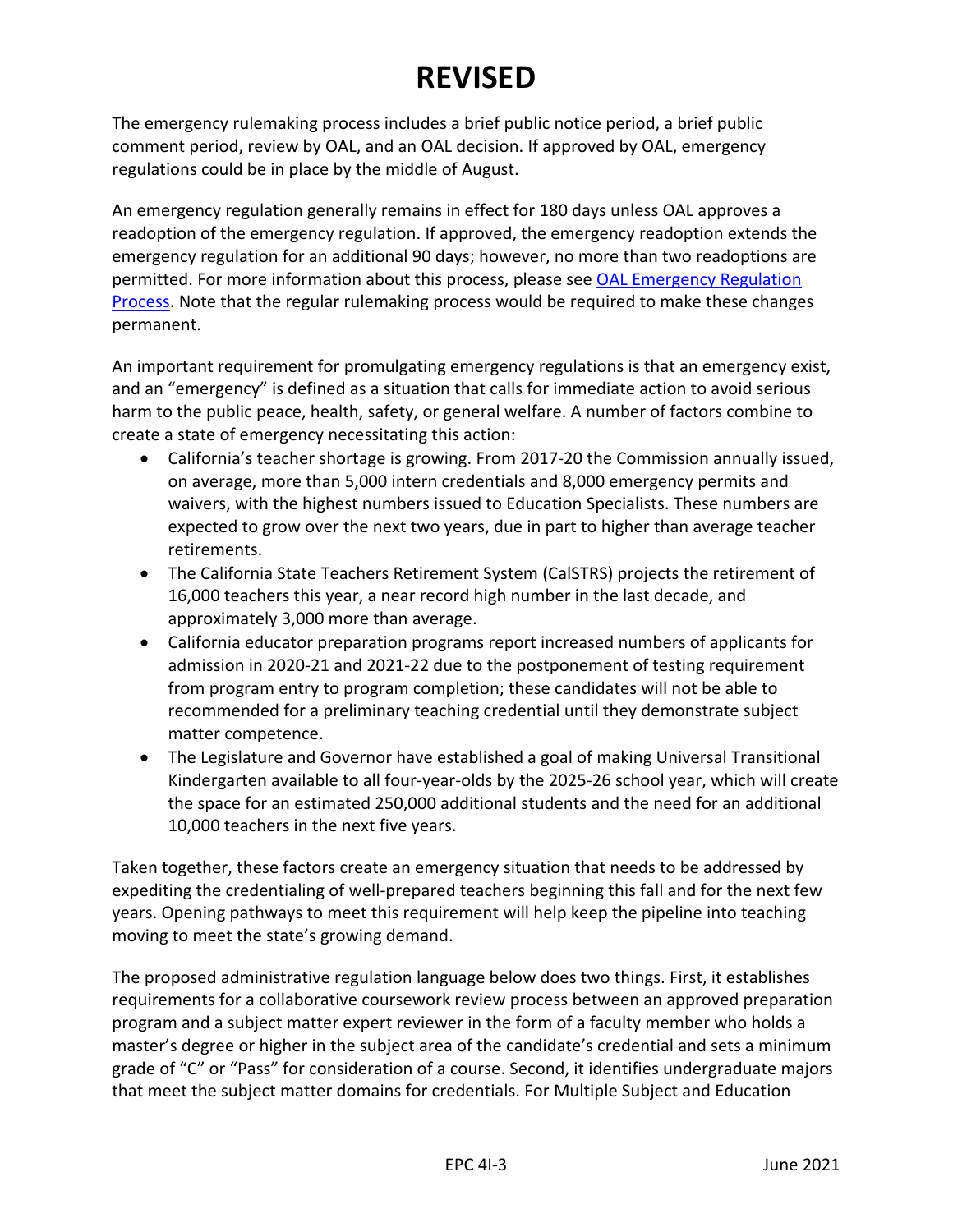Specialist, liberal arts and interdisciplinary degrees are identified. For Single Subjects, the proposed regulations refer to section 80005 of the California Code of Regulations, which identifies the TK-12 subjects that fall under each broad area Single Subject Teaching Credential [\(Appendix B\)](#page-34-0). These subjects provide approved programs guidance on which majors align to the content knowledge for each Single Subject credential. Please note that the proposed language will undergo legal review by the Office of Administrative Law and may be adjusted based on that review.

- *1. Determination of subject matter competence under section 44259(b)(5)(A)(iii) of the Education Code by a commission-approved program of professional preparation must be done in consultation with one or more faculty members who hold a master's degree or higher in the subject of the credential to assess whether the candidate has demonstrated competence in each domain of the subject matter requirements through coursework and/or subtests of subject matter examinations adopted under section 44282 of the Education Code. A grade of "C" or better, "Pass," or "Credit" must be earned in each course used to demonstrate subject matter competence, each course must be nonremedial, degree-applicable, and each must have been completed at a regionally accredited institution of higher education.*
- *2. Demonstration of subject matter competence under section 44259(b)(5)(A)(iv) of the Education Code may be done in the following ways:*
	- *a. For multiple subject and education specialist credentials, one of the following:*
		- *i. Successful completion of a liberal arts or interdisciplinary studies baccalaureate degree at a regionally accredited institution of higher education.*
		- *ii. Determination by a commission-approved program of professional preparation in consultation with one or more faculty members who hold a master's degree or higher in the subject of the credential that the candidate has demonstrated competence in each domain of the subject matter requirements through coursework and/or subtests of subject matter examinations adopted under section 44282 of the Education Code.*
			- *1. A grade of "C" or better, "Pass," or "Credit" must be earned in each course used to demonstrate subject matter competence, each course must not have been remedial, and each must have been completed at a regionally accredited institution of higher education.*
			- *2. Successful completion of higher-level coursework that has as prerequisites one or more domains of the subject matter requirements may be considered as evidence of competence in those domains.*
	- *b. For single subject credentials, one of the following:*
		- *i. Successful completion of a baccalaureate degree at a regionally accredited institution of higher education with a major that is directly*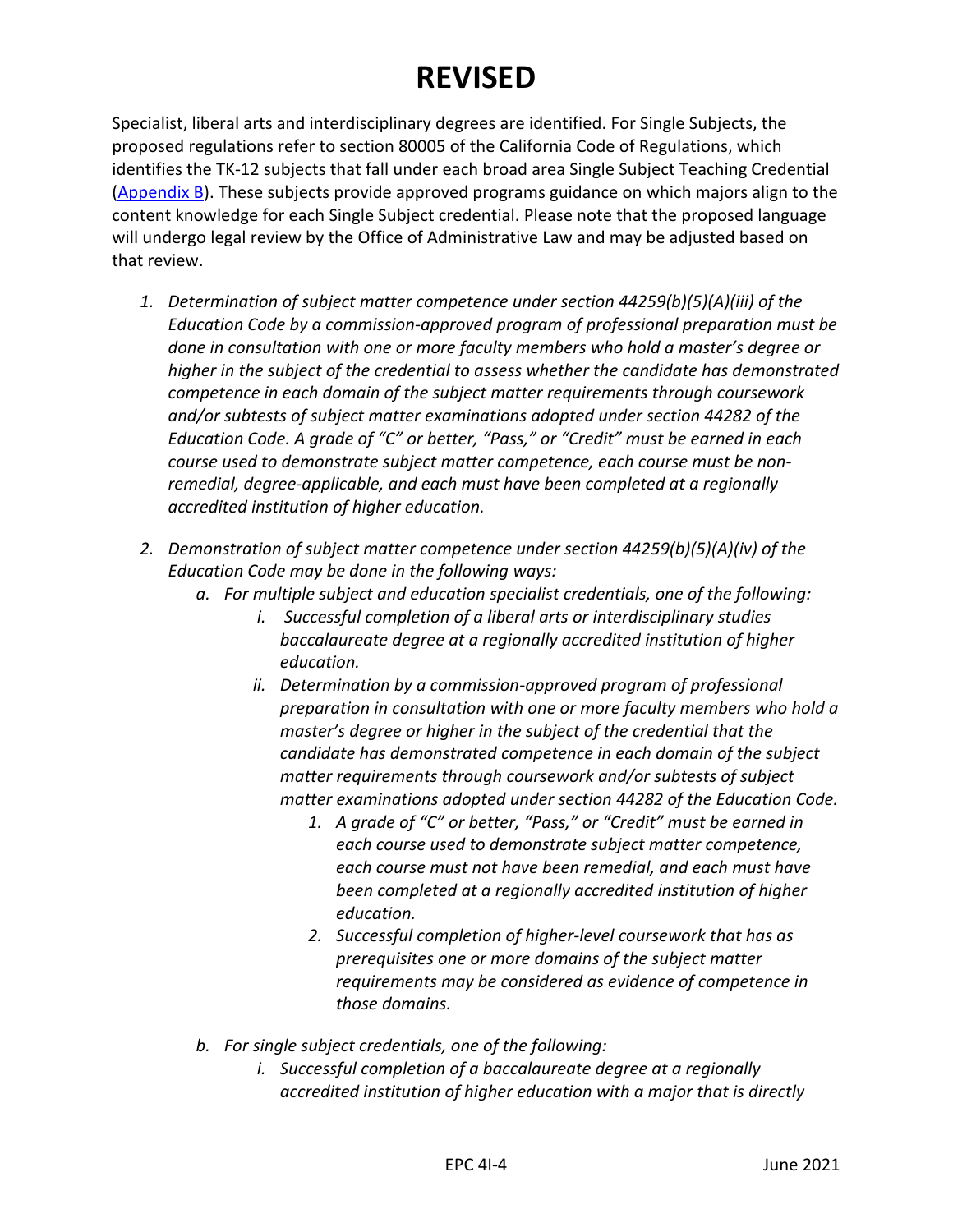*aligned with the subjects which fall within the broad subject areas listed in section 80005.*

- *ii. Determination by a commission-approved program of professional preparation in consultation with one or more faculty members who hold a master's degree or higher in the subject of the credential that the candidate has demonstrated competence in each domain of the subject matter requirements through coursework and/or subtests of subject matter examinations adopted under section 44282 of the Education Code.*
	- *1. A grade of "C" or better, "Pass," or "Credit" must be earned in each course used to demonstrate subject matter competence, each course must not have been remedial, and each must have been completed at a regionally accredited institution of higher education.*
	- *2. Successful completion of higher-level coursework that has as prerequisites one or more domains of the subject matter requirements may be considered as evidence of competence in those domains.*

### **Anticipated Impacts**

Commission staff believe the proposed emergency regulations will have the following impacts:

- Preparation programs will be able to enroll more candidates and a more diverse candidate pool who meet Commission expectations for subject matter competence to begin teacher preparation.
- Potential increase in the supply of fully credentialed teachers for districts as this provides an immediate solution for those currently in programs who need to meet subject matter competence.
- Cost savings for credential candidates who will not need to take or retake exams or who can take just one sub-test of an exam in addition to their coursework, potentially lowering the overall cost of becoming a teacher.
- A larger and more diverse corps of future teachers because they will be able to see a clearer path to a credential that does not require multiple exams.

There are two additional sets of possible longer-term impacts to note. Although preparation programs will be able to admit a more diverse pool of candidates, more program faculty and staff time may be required to review transcripts, as it is not as simple as checking for a passing exam score. While approved programs are not required to review transcripts to evaluate whether a candidate has already demonstrated subject matter competence through coursework, many candidates may expect them to do so. It is also unclear how the regulations might have an overall effect on course enrollment at institutions of higher education, including approved preparation programs and approved subject matter programs.

The second longer-term impact affects structural funding issues for the Commission. Currently, administration fees from required examinations provide a revenue source for the Commission's work. If fewer candidates need to take subject matter examinations because they have already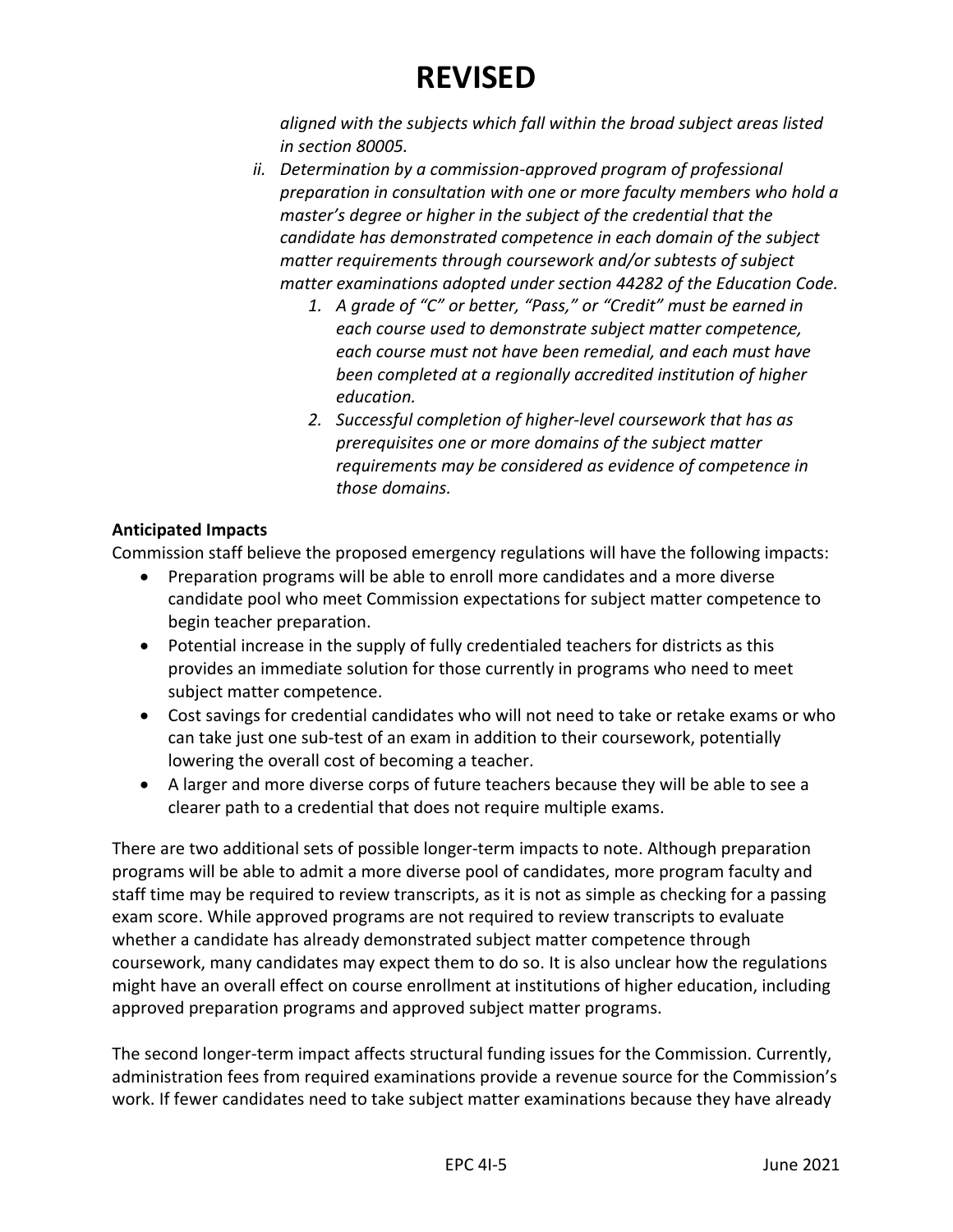demonstrated their competency in other ways, this revenue stream will likely decrease. The loss of this revenue is absorbable in the short term given the Commission's current reserves. In the long term, staff expects the provision of these additional options to contribute to an increase in the number of credentialed teachers, all of whom will pay preliminary credential fees and ongoing credential renewal fees. It is important to recognize that the CSET fee income is inflated by exam takers who retake the CSET subtests multiple times as they work toward completing the subject matter requirement. The budget language is intended to help reduce that financial burden on exam takers. Commission staff will monitor the impact of these proposed changes in statute and regulation on revenues and evaluate the overall agency revenue picture to identify needed adjustments to ensure that the agency budget is structured to support the agency's work.

One benefit of having emergency regulations in place while going through the permanent rulemaking process is that staff will be able to monitor the effects of the changes and gather additional public comment before recommending permanent regulation changes. Since emergency regulations can be in effect for no more than 360 days, the Commission will have the opportunity to address any unintended consequences of the proposed changes for candidates to demonstrate subject matter competence.

#### **Staff Recommendation**

Staff recommends that the Commission approve emergency regulation language and direct staff to submit an emergency regulations package to the Office of Administrative Law upon the Governor signing the proposed budget trailer bill language regarding subject matter competence into law.

#### **Next Steps**

If so directed, staff will prepare a complete emergency regulations package and submit it to the Office of Administrative Law by the end of June 2021. Staff will communicate with programs and update all candidate websites [\(www.ctcexams.nesinc.com\)](http://www.ctcexams.nesinc.com/) and Commission websites to provide guidance and explain the range of new options for meeting the subject matter competence.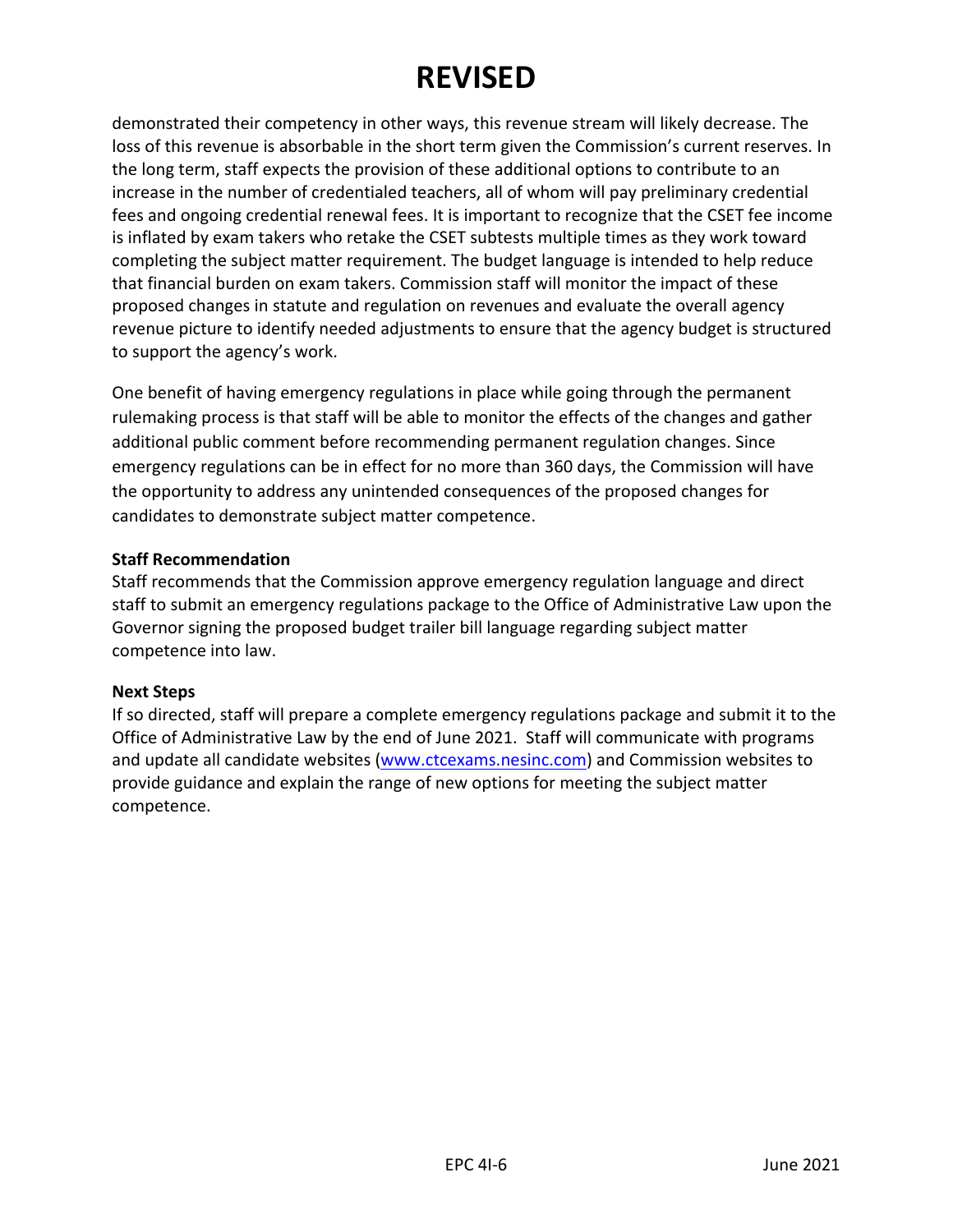### **Appendix A**

#### **Domains of the Subject Matter Requirements**

#### <span id="page-7-0"></span>**Agriculture**

- **Domain 1. Plant and Soil Science:** Candidates demonstrate a broad understanding of principles of plant and soil science. Candidates apply this knowledge to plan and implement programs. Candidates are able to demonstrate an understanding of a range of topics in plant and soil science, including soil science; plant nutrition and soil treatments; plant classification, anatomy, and physiology; plant genetics, reproduction, and propagation; crop production practices; and emerging technologies in plant and soil science. (CSET Subtest 1)
- **Domain 2. Ornamental Horticulture:** Candidates demonstrate a broad understanding of principles of ornamental horticulture. Candidates apply this knowledge to plan and implement programs. Candidates are able to demonstrate an understanding of a range of topics in ornamental horticulture, including greenhouse and nursery management, landscape design and management, and floriculture and floral design. **(CSET Subtest 1)**
- **Domain 3. Animal Science:** Candidates demonstrate a broad understanding of principles of animal science. Candidates apply this knowledge to plan and implement programs. Candidates are to be able to demonstrate an understanding of a range of topics in animal science, including anatomy and physiology of livestock, animal production practices, animal nutrition, animal genetics and reproduction, and animal facilities management. (CSET Subtest 2)
- **Domain 4. Environmental Science and Natural Resource Management:** Candidates demonstrate a broad understanding of principles of environmental science and natural resource management. Candidates apply this knowledge to plan and implement programs. Candidates are able to demonstrate an understanding of a range of topics in environmental science and natural resource management, including basic ecological principles and natural resources; relationships between agriculture, the environment, and society; ecosystem and resource management; and forestry. (CSET Subtest 2)
- **Domain 5. Agricultural Business and Economics:** Candidates demonstrate a broad understanding of principles of agricultural business and economics. Candidates apply this knowledge to plan and implement programs. Candidates are able to demonstrate an understanding of a range of topics in agricultural business and economics, including agricultural economics, marketing, and trade; agricultural entrepreneurship and management functions; agricultural business management; and government policies that affect agricultural businesses. (CSET Subtest 3)
- **Domain 6. Agricultural Systems Technology:** Candidates demonstrate a broad understanding of principles of agricultural systems technology. Candidates apply this knowledge to plan and implement programs. Candidates are able to demonstrate an understanding of a range of topics in agricultural systems technology, including safety principles and practices, shop fabrication, construction, maintenance and operation of power equipment, and land measurement and irrigation systems. (CSET Subtest 3)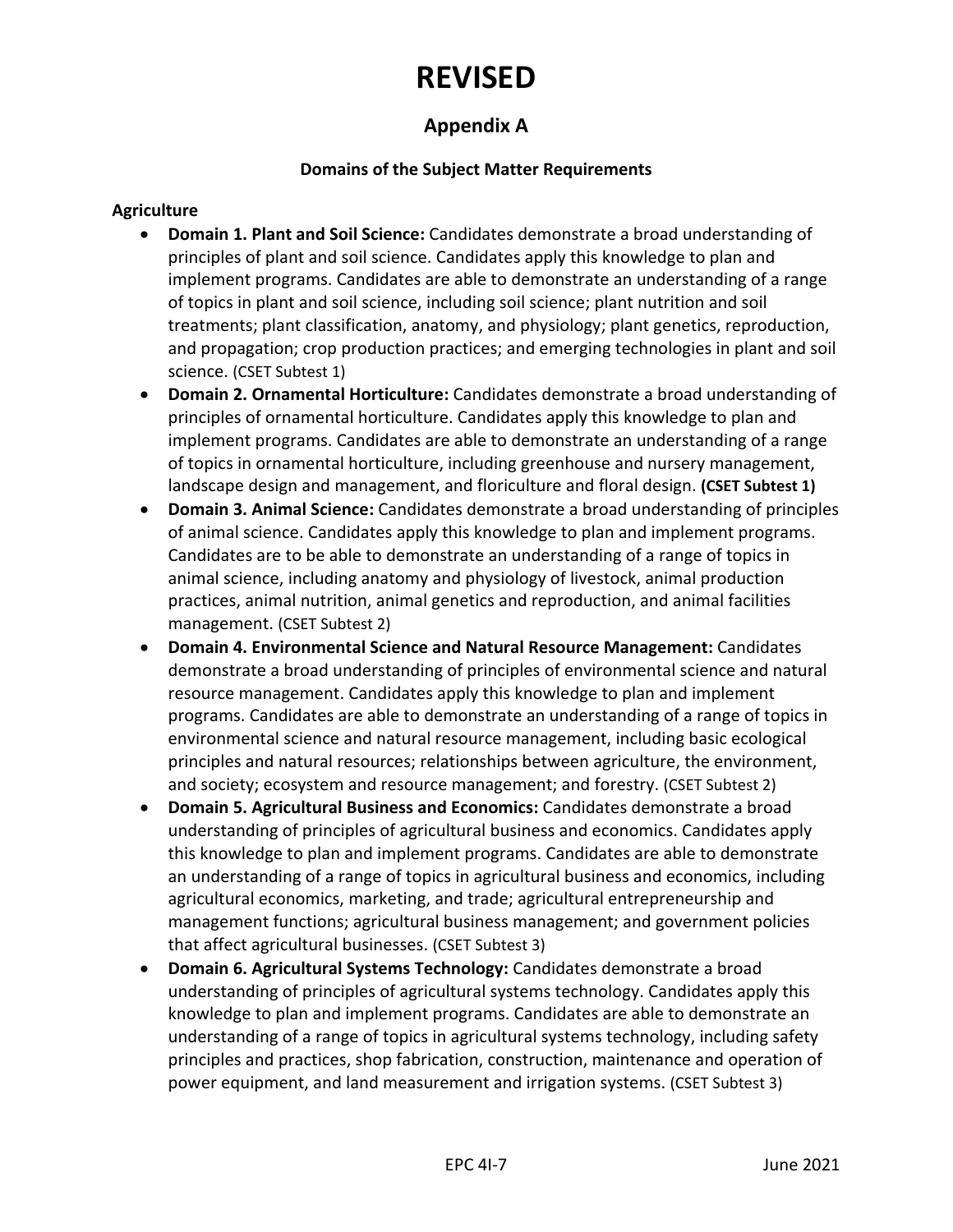#### **Art**

- **Domain 1. Artistic Perception:** Candidates demonstrate an understanding of the foundations of artistic perception contained in the Visual and Performing Arts Content Standards for California Public Schools Prekindergarten Through Grade Twelve: Visual Arts (2001) at an advanced level of proficiency. Candidates have both broad and deep conceptual knowledge of the subject matter and are able to accurately define and use the vocabulary of the visual arts. They possess highly developed perceptual and analytical skills that allow a sophisticated response to the world around them and to the formal and expressive qualities of works of visual art and of design across a multiplicity of forms, media, genres, purposes, and functions. (CSET Subtest 1)
- **Domain 2. Creative Expression:** Candidates demonstrate an understanding of the foundations of creative expression contained in the Visual and Performing Arts Content Standards for California Public Schools Prekindergarten Through Grade Twelve: Visual Arts (2001) at an advanced level of proficiency. Candidates have both broad and deep conceptual knowledge of the process of creating original works of art. They are involved in the translation of thoughts, perceptions, and ideas into visual form using a variety of media, techniques, and problem-solving abilities. Candidates have a comprehensive knowledge of and technical proficiency in the use of tools, techniques, and media taught in the preK–12 and adult school art curriculum. (CSET Subtest 2)
- **Domain 3. Historical and Cultural Context of the Visual Arts:** Candidates demonstrate an understanding of the historical and cultural foundations of art contained in the Visual and Performing Arts Content Standards for California Public Schools Prekindergarten Through Grade Twelve: Visual Arts (2001) at an advanced level of proficiency. Candidates have both broad and deep conceptual knowledge of the subject matter including cultural frames of reference and worldviews. They demonstrate wide knowledge of world arts, of the history and diversity of art, and of the roles and forms of the visual arts in societies past and present. (CSET Subtest 1)
- **Domain 4. Aesthetic Valuing**: Candidates demonstrate an understanding of aesthetic valuing in art as contained in the Visual and Performing Arts Content Standards for California Public Schools Prekindergarten Through Grade Twelve: Visual Arts (2001) at an advanced level of proficiency. Candidates have both broad and deep conceptual knowledge of the subject matter. They are able to respond to, analyze, interpret, and critique processes and works of visual art representing a wide diversity of forms, media, purposes, and functions. Candidates are able to make sound critical judgments about the quality and success of artworks, relying on their own experiences in and perceptions about the visual arts as well as the perceptions of others. (CSET Subtest 1)
- **Domain 5. Connections, Relationships, and Applications:** Candidates demonstrate an understanding of art connections, relationships, and applications contained in the Visual and Performing Arts Content Standards for California Public Schools Prekindergarten Through Grade Twelve: Visual Arts (2001) at an advanced level of proficiency. Candidates have both broad and deep conceptual knowledge of the subject matter. They understand connections and relationships between visual art and the other arts, as well as those between visual art, other disciplines, and the world at large. Candidates possess a high degree of visual literacy. They are familiar with the broad range of career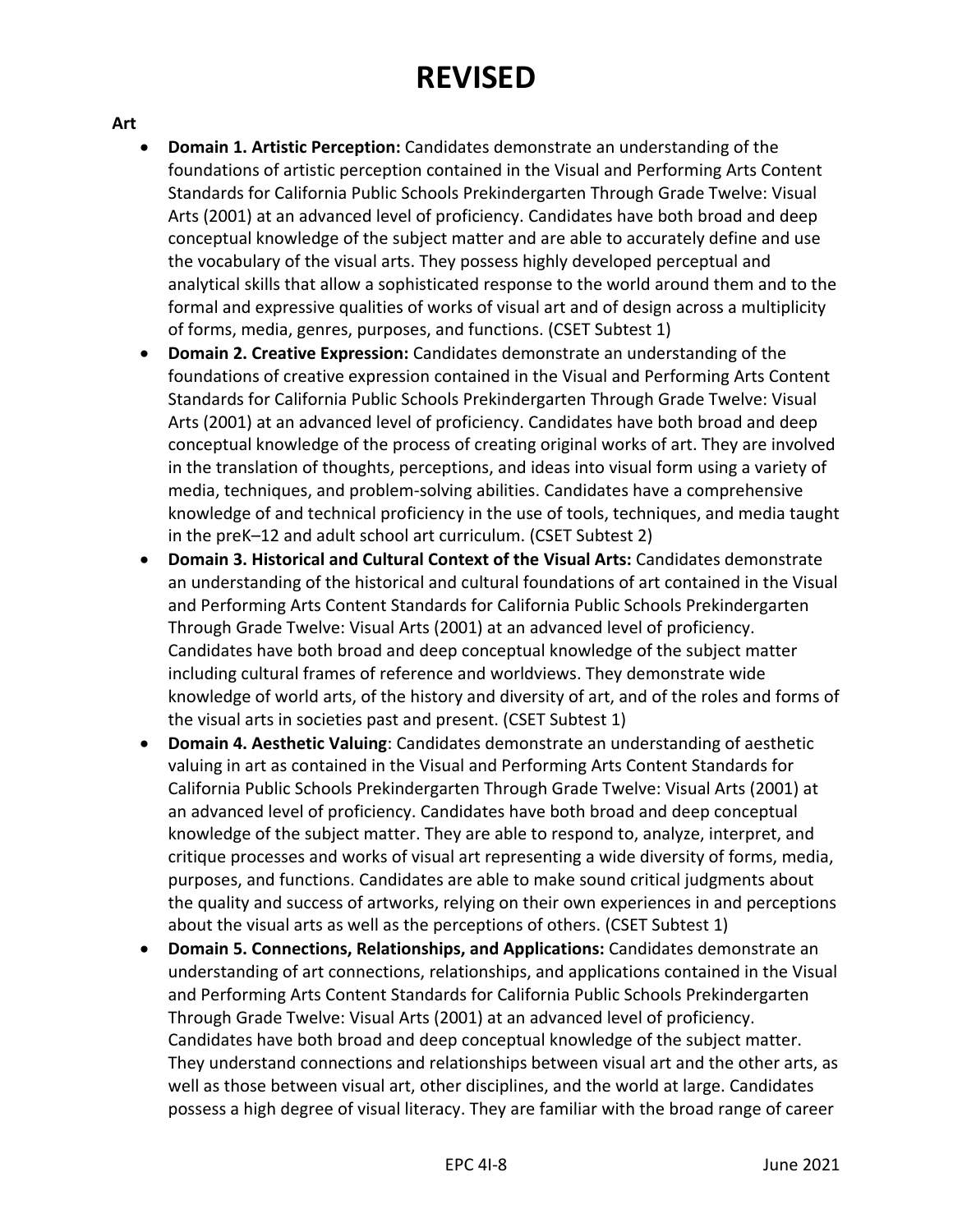opportunities available in the field of visual art, as well as with the roles and functions of visual art in a variety of professions and industries. (CSET Subtest 2)

• **Domain 6. History and Theories of Learning in Art:** Candidates demonstrate a comprehensive understanding of the history and theories of art education and the role of arts in human development related to the content contained in Visual and Performing Arts Content Standards for California Public Schools Prekindergarten Through Grade Twelve: Visual Arts (2001). Candidates have both broad and deep conceptual knowledge of the subject matter. They have in-depth knowledge of proficiency levels and developmental stages in art. (CSET Subtest 2)

#### **Business**

- **Domain 1. Business Management:** Candidates demonstrate an understanding of the purpose and function of business management. Candidates understand the functions of management, organizational theory, and organizational behavior, including leadership and motivational theories. Candidates explain the importance and implications of ethical and legal behavior. They apply effective processes and procedures for making sound business decisions. They understand the basic principles and procedures required to manage service, trade, manufacturing, nonprofit, and public organizations. Candidates understand the role of managing human resources in successful business organizations. (CSET Subtest 1)
- **Domain 2. Accounting and Finance:** Candidates demonstrate an understanding of financial analysis and accounting concepts, principles, and procedures. Candidates analyze, apply, interpret, and communicate financial data. They understand how to make decisions using accounting data. Candidates use principles of finance to analyze business situations and apply basic principles of personal financial management. (CSET Subtest 2)
- **Domain 3. Marketing:** Candidates demonstrate an understanding of marketing principles and how to use marketing strategies to improve product and service sales. Candidates recognize the customer-oriented nature of marketing and analyze the impact of marketing activities on the individual, business, society, and the global economy. They understand the role of distribution in providing products and services to consumers. Candidates understand how customer service and promotion affect sales. Candidates understand how emerging technologies influence e-commerce and global trade. (CSET Subtest 1)
- **Domain 4. Information Technology**: Candidates demonstrate an understanding of the terminology, principles, and procedures related to information technology. Candidates understand principles and procedures related to ethics, security, and data integrity in technology systems. They understand communications and networking systems and apply basic concepts of programming and systems development in business situations. (CSET Subtest 3)
- **Domain 5. Economics**: Candidates demonstrate an understanding of basic economic principles. Candidates understand the basic principles and applications of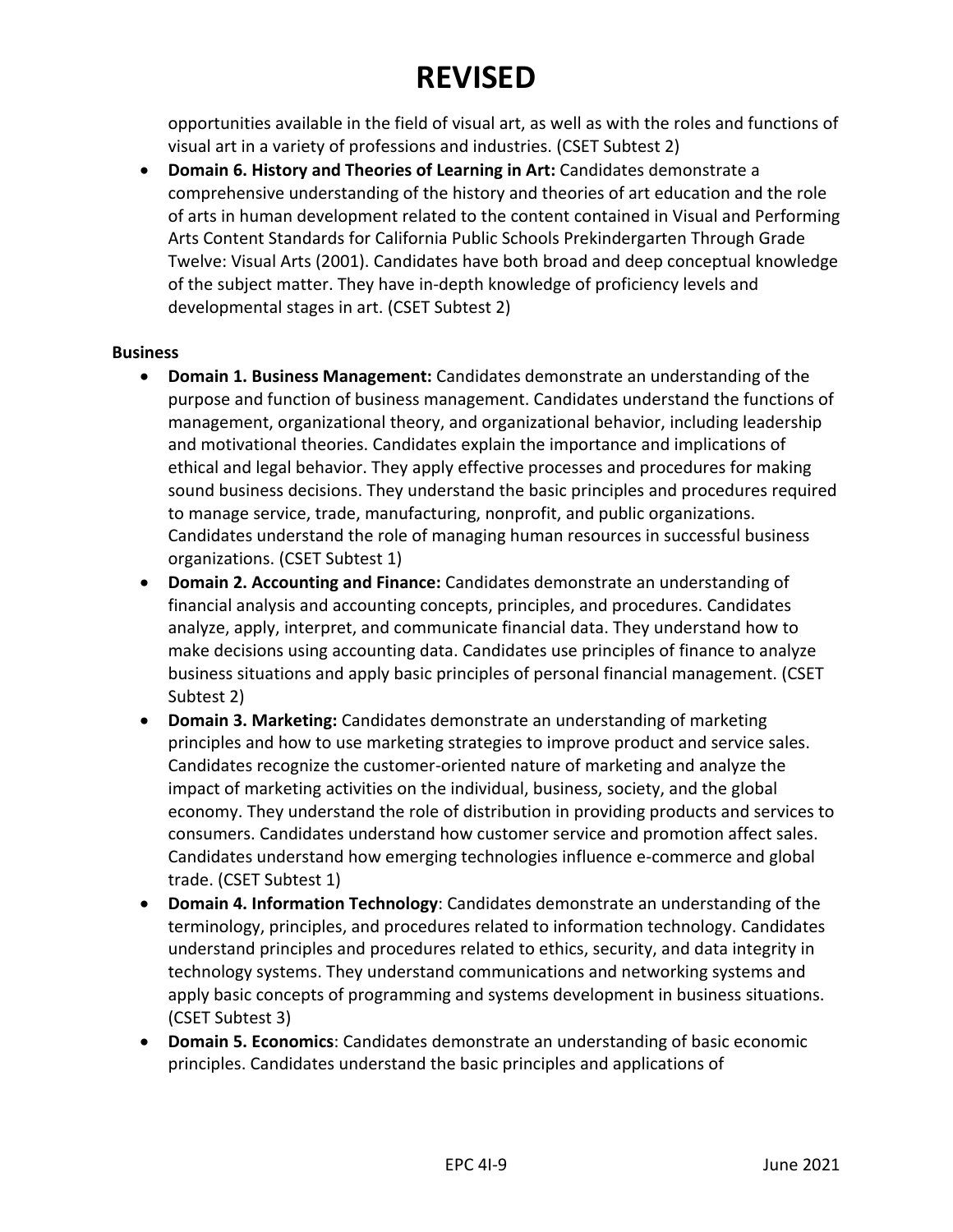microeconomics and macroeconomics and recognize how economic concepts affect business in domestic and international economies. (CSET Subtest 2)

• **Domain 6. Business Environment and Communication:** Candidates demonstrate an understanding of the business environment. Candidates understand the principles and procedures of business ownership. They understand the role of communications in a business environment. Candidates are familiar with different career paths and opportunities to develop career and employment skills. Candidates have an understanding of international business. (CSET Subtest 6)

#### **Dance**

- **Domain 1. Creating:** Candidates have both broad and in-depth knowledge of movement, including the relationship between sensory stimuli and movement. They possess a highly developed understanding of basic movements and understand how the elements of dance are used to solve movement problems and achieve artistic expression. They understand risk taking and experimentation and how movement vocabularies are used to express artistic intent. They understand the concepts of choreography, including the use of artistic criteria to choreograph and evaluate a dance. They understand artistic statements, the importance of using feedback and revision to refine dances, and how to document dance works.
- **Domain 2. Performing:** Candidates have both broad and in-depth conceptual knowledge of how to perform. They understand movement in space—the space of the stage and the space in and around themselves and other performers. They understand tempo and energy in dance performance and they have the vocabulary to describe them. They understand how the human body is used and moves in dance. They understand anatomy and healthful practices as they relate to dance. They understand performance etiquette and production elements.
- **Domain 3. Responding:** Candidates have both broad and in-depth conceptual knowledge of describing, analyzing, interpreting, and evaluating dance. They are able to identify recurring patterns of movement and their relationships. They understand how the elements of dance contribute to artistic expression and are able to make sound critical judgments about the quality and success of dance works.
- **Domain 4. Connecting:** Candidates have both broad and in-depth conceptual knowledge of the historical and cultural contexts of dance. They understand that dance has been a means of emotional and intellectual expression throughout human history and have basic familiarity with the roles and forms of dance in societies past and present. They recognize how research is used in dance to understand the movement practices in a variety of cultures throughout the world and the ways in which dance communicates and conveys the ideas and perspectives of the cultures from which dances come. They understand how dancers connect with choreography and the relationship between choreography and personal perspectives, and they are familiar with a variety of dance careers.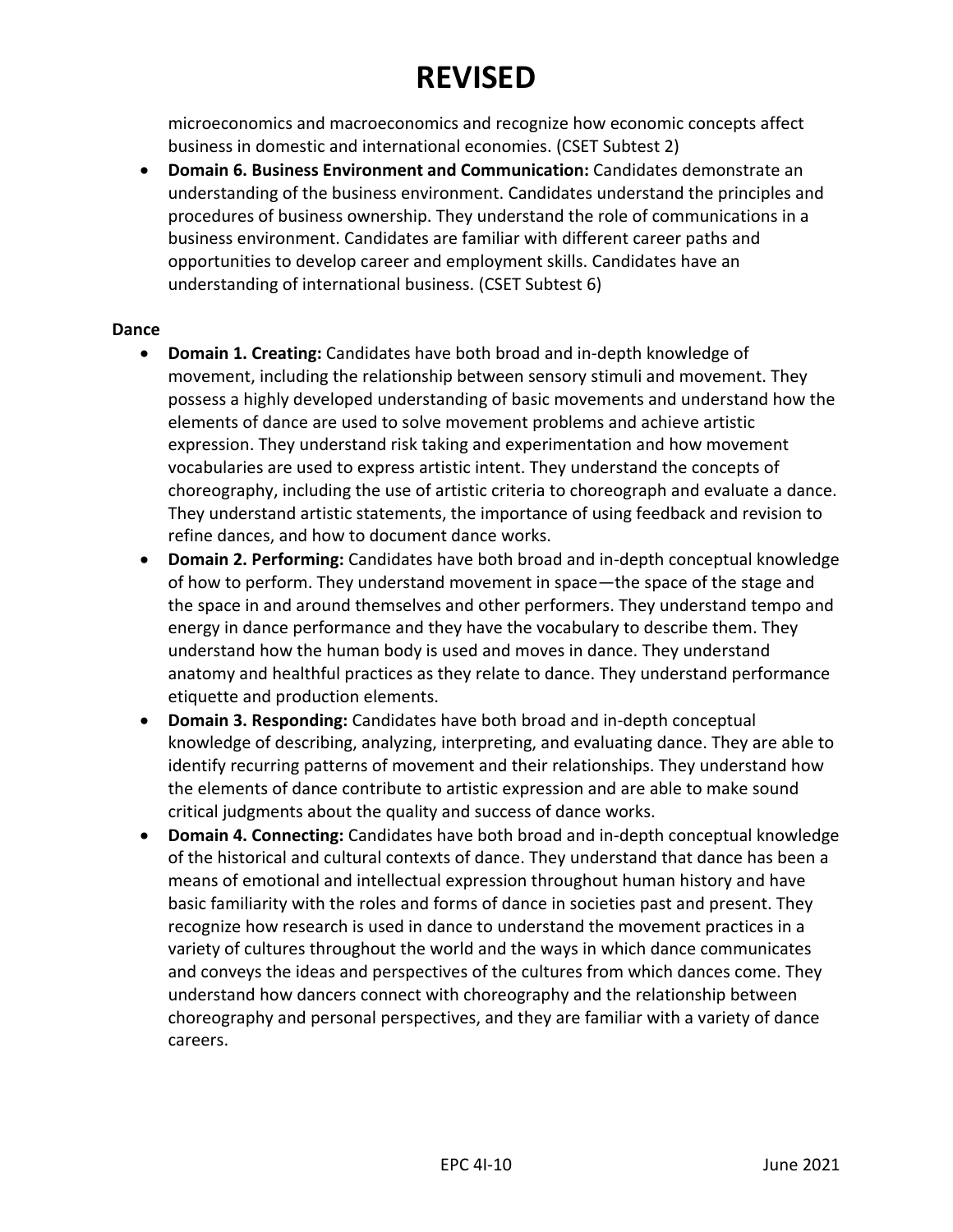#### **English**

- **Domain 1: Reading Literature and Informational Texts:** Candidates demonstrate knowledge of the foundations and contexts of reading literature and informational texts contained in California's Common Core State Standards in English Language Arts, Literacy in History/Social Studies, Science, and Technical Subjects (2013), at a postsecondary level of rigor. Candidates have both broad and deep conceptual knowledge of the subject matter. The candidate's preparation should include breadth of knowledge in literature, literary analysis and criticism, as well as informational text analysis. Literary analysis presumes in-depth exploration of the relationship between form and content. The curriculum should embrace representative selections from multiple literary traditions and major works from diverse cultures. Advanced study of authors representing a broad range of literary periods and cultures is fundamental preparation for teaching these works. Shakespeare remains integral to the secondary school curriculum; advanced study of his work is, therefore, essential to future secondary teachers. Candidates must know and apply effective reading strategies and compose thoughtful, well-crafted responses to literary and informational texts. Candidates will be able to (CSET Subtest 1, 3)
- **Domain 2. Language, Linguistics, and Literacy:** Candidates demonstrate knowledge of the foundations and contexts of the language, linguistics, and literacy contained in California's Common Core State Standards in English Language Arts, Literacy in History/Social Studies, Science, and Technical Subjects (2013) at a postsecondary level of rigor. Candidates have both broad and deep conceptual knowledge of the subject matter. The diversity of the California student population requires the candidate to understand the principles of language acquisition and development. Candidates must become knowledgeable about the nature of human language, language variation, and historical and cultural perspectives on the development of English. In addition, candidates must acquire a complex understanding of the development of English literacy among both native and non-native speakers. Candidates will be able to: (CSET Subtest 2)
- **Domain 3: Composition and Rhetoric:** Candidates demonstrate knowledge of the foundations and contexts of the composition and rhetoric contained in California's Common Core State Standards in English Language Arts, Literacy in History/Social Studies, Science, and Technical Subjects (2013) at a postsecondary level of rigor. Candidates have both broad and deep conceptual knowledge of the subject matter. Candidates face dynamic challenges in the domains of oral and written communication. They must make appropriate use of current text-production technologies and develop awareness of patterns of communication used by diverse social and cultural groups. Candidates are competent writers and speakers who are able to communicate appropriately in various rhetorical contexts, using effective text structures, word choice, sentence options, standard usage conventions, and advanced research methods as needed. Candidates develop skills and confidence in public speaking. Candidates will be able to: (CSET Subtest 1, 3)
- **Domain 4. Communications: Speech, Media, and Creative Performance:** Candidates demonstrate knowledge of the foundations and contexts of the speech, media, and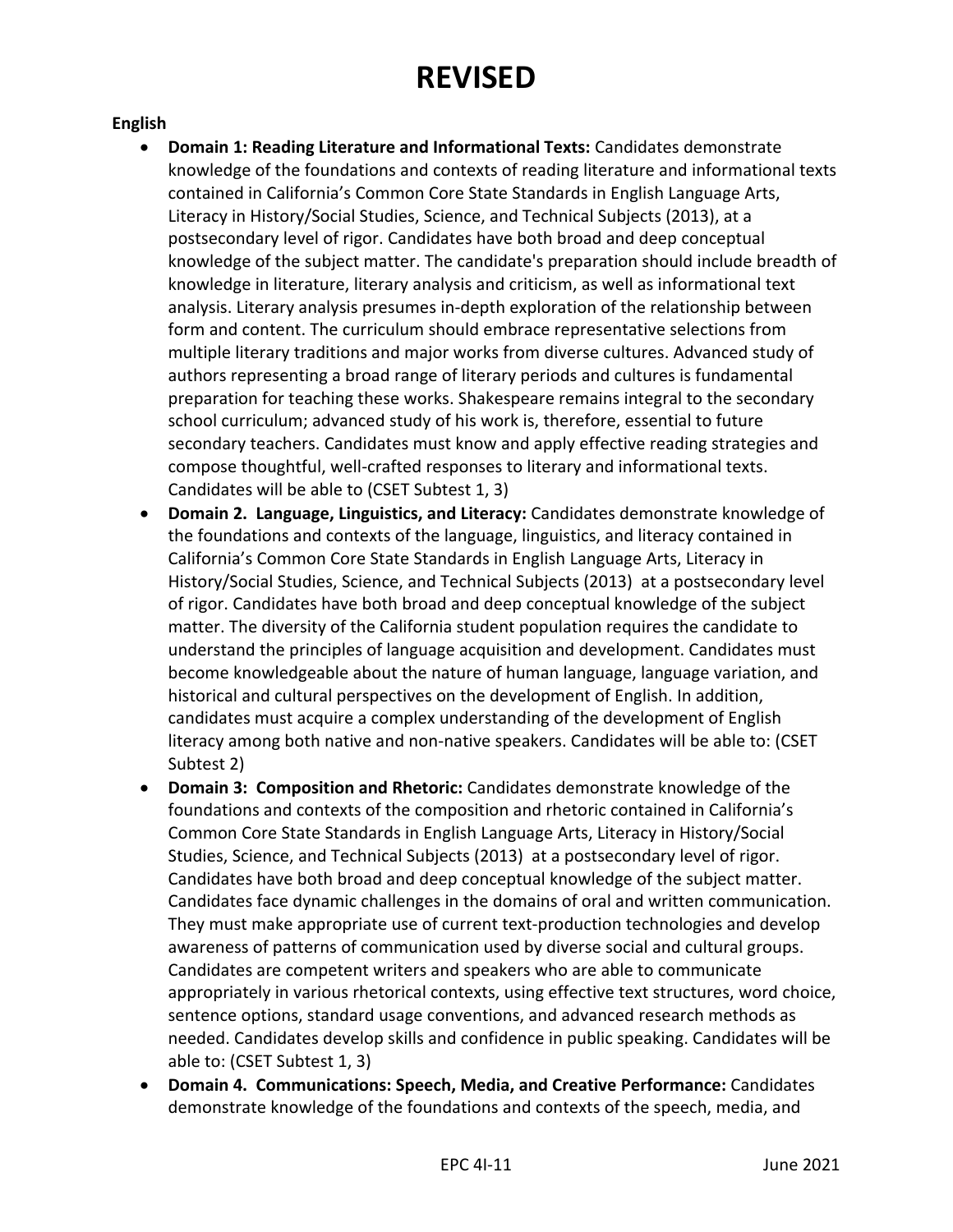creative performance contained in California's Common Core State Standards in English Language Arts, Literacy in History/Social Studies, Science, and Technical Subjects (2010) , at a postsecondary level of rigor. Candidates have both broad and deep conceptual knowledge of the subject matter including analysis and evaluation of oral and media communication as well as on effective public speaking and performance. The candidate must possess the breadth of knowledge needed to integrate journalism, technological media, speech, and dramatic performance into the language arts curriculum, including awareness of cultural approaches to communication. The candidate skillfully applies the artistic and aesthetic tools required for creative expression. Candidates will be able to: (CSET Subtest 4)

### **Foundational Level Mathematics Subject Matter Requirements**

- **Domain 1: Number and Quantity:** Candidates demonstrate an understanding of number theory and a command of number sense as outlined in California's Common Core Content Standards for Mathematics (Grade 6, Grade 7, Grade 8, and High School). Candidates demonstrate a depth and breadth of conceptual knowledge to ensure a rigorous view of number systems and their underlying structures. They prove and use properties of natural numbers. They formulate conjectures about the natural numbers using inductive reasoning and verify conjectures with proofs. (CSET Subtest 1)
- **Domain 2: Algebra:** Candidates demonstrate an understanding of the foundations of algebra as outlined in California Common Core Content Standards for Mathematics (Grade 7, Grade 8, and High School). Candidates demonstrate a depth and breadth of conceptual knowledge to ensure a rigorous view of algebra and its underlying structures. They are skilled at symbolic reasoning and use algebraic skills and concepts to model a variety of problem-solving situations. They understand the power of mathematical abstraction and symbolism. (CSET Subtest 1)
- **Domain 3: Geometry:** Candidates demonstrate an understanding of the foundations of geometry outlined in California Common Core Content Standards for Mathematics (Grade 7, Grade 8, and High School). Candidates demonstrate a depth and breadth of conceptual knowledge to ensure a rigorous view of geometry and its underlying structures. They demonstrate an understanding of axiomatic systems and different forms of logical arguments. Candidates understand, apply, and prove theorems relating to a variety of topics in two- and three-dimensional geometry, including coordinate, synthetic, non-Euclidean, and transformational geometry. (CSET Subtest 2)
- **Domain 4: Probability and Statistics:** Candidates demonstrate an understanding of statistics and probability distributions as outlined in the California Common Core Content Standards for Mathematics (Grade 7, Grade 8, and High School). Candidates demonstrate a depth and breadth of conceptual knowledge to ensure a rigorous view of probability and statistics and their underlying structures. They solve problems and make inferences using statistics and probability distributions. (CSET Subtest 2)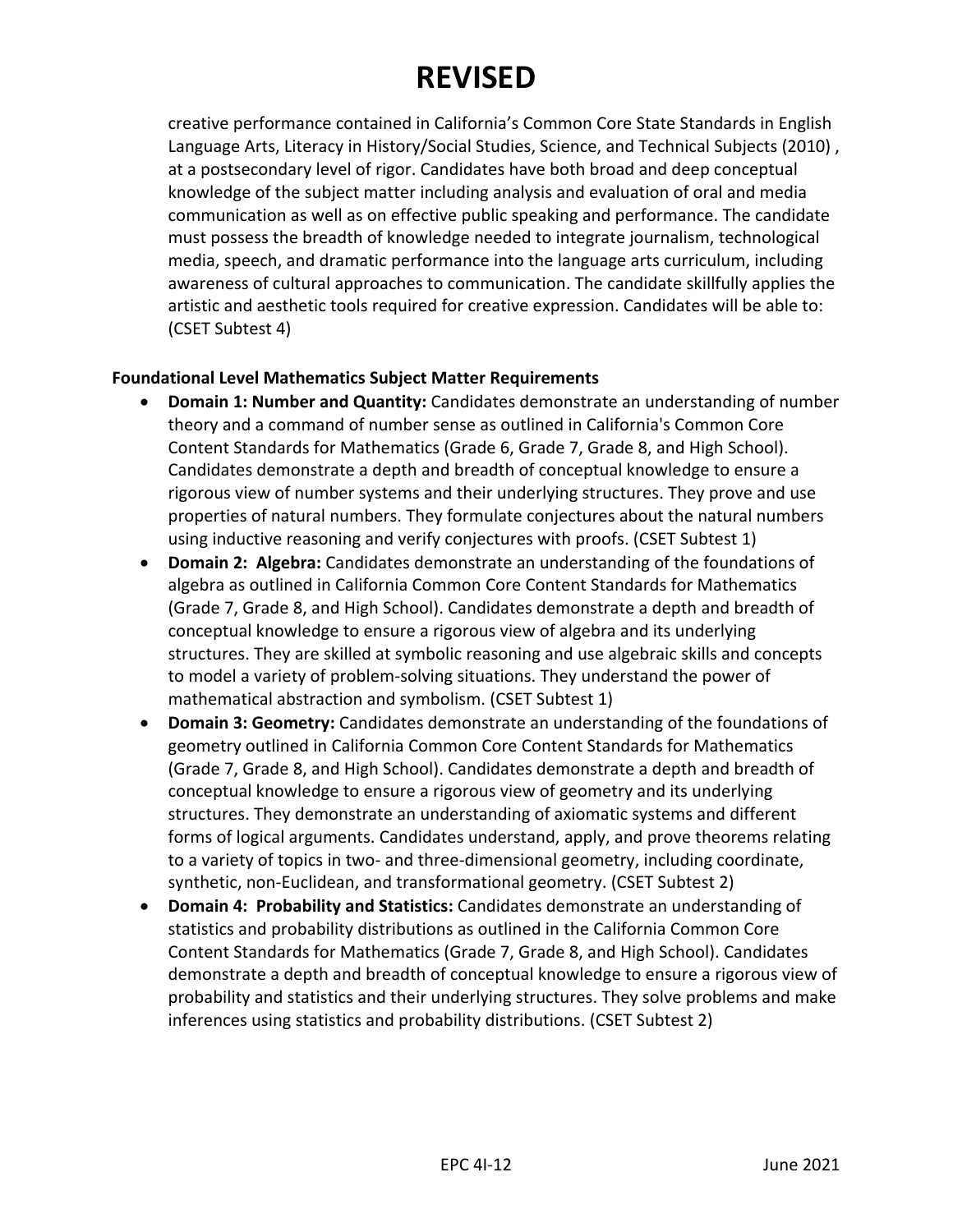### **Health Science Subject Matter Requirements**

- **Domain 1. Foundations of Health Education:** Candidates demonstrate an understanding of the professional, scientific, and behavioral foundations in alignment with the Health Framework for California Public Schools (2003). Candidates must demonstrate a fundamental understanding of the professional and legal responsibilities of health educators, of the scientific and behavioral principles that are the basis of health science, and of the philosophies of health education. (CSET Subtest 1)
- **Domain 2. Human Growth and Development:** Candidates demonstrate an understanding of physical and psychosocial growth and development in alignment with the Health Framework for California Public Schools (2003). Candidates must demonstrate a fundamental understanding of human growth patterns, characteristics of developmental stages over the life cycle, and factors that affect psychosocial growth and development. (CSET Subtest 1)
- **Domain 3. Chronic and Communicable Diseases:** Candidates demonstrate an understanding of chronic and communicable diseases in alignment with the Health Framework for California Public Schools (2003). Candidates must demonstrate a fundamental understanding of the risk factors for, characteristics of, and prevention of chronic and communicable diseases. (CSET Subtest 1)
- **Domain 4. Nutrition and Fitness:** Candidates demonstrate an understanding of nutrition and physical fitness in alignment with the Health Framework for California Public Schools (2003). Candidates must demonstrate a fundamental understanding of relationships among nutrition, physical activity, and lifelong well-being. (CSET Subtest 2)
- **Domain 5. Mental and Emotional Health:** Candidates demonstrate an understanding of the foundations of mental and emotional well-being in alignment with the Health Framework for California Public Schools (2003). Candidates must demonstrate a fundamental understanding of the role of mental and emotional health in maintaining lifelong well-being and of how to adapt positively to change. (CSET Subtest 2)
- **Domain 6. Alcohol, Tobacco, and Other Drugs:** Candidates demonstrate an understanding of drugs and of factors affecting their use, misuse, and abuse in alignment with the Health Framework for California Public Schools (2003). Candidates must demonstrate a fundamental understanding of drug classifications; the physical effects of drug use, misuse, and abuse; and the prevention, intervention, and treatment of drug abuse and addiction. (CSET Subtest 2)
- **Domain 7. Family Life and Interpersonal Relationships:** Candidates demonstrate an understanding of family and interpersonal relationships and of reproductive health in alignment with the Health Framework for California Public Schools (2003). Candidates must demonstrate a fundamental understanding of family structures, family life education, interpersonal relationships, and human sexuality and reproductive health. (CSET Subtest 3)
- **Domain 8. Consumer and Community Health:** Candidates demonstrate an understanding of consumer and community health, intentional and unintentional injury, and emergency preparedness in alignment with the Health Framework for California Public Schools (2003). Candidates must demonstrate a fundamental understanding of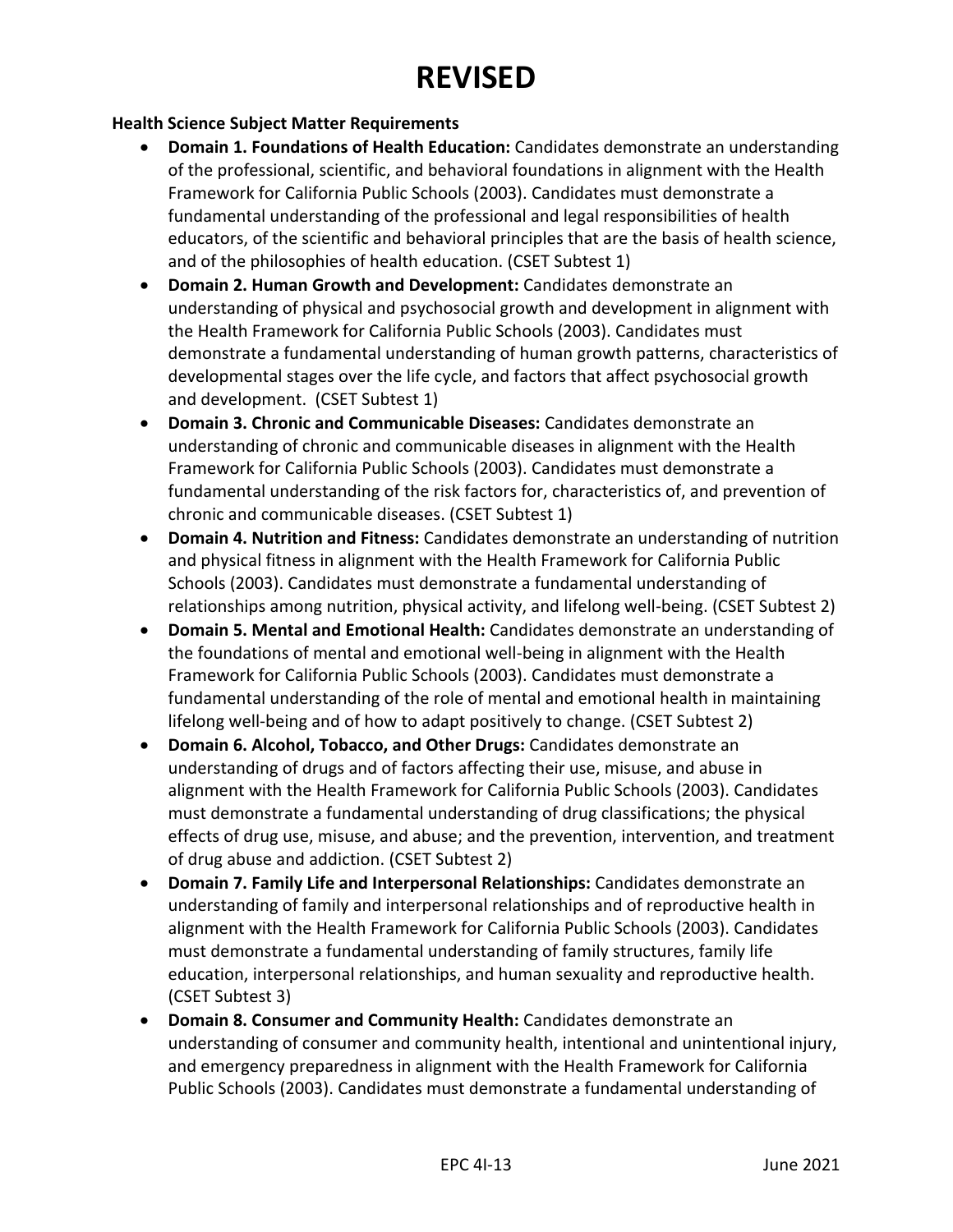the impact of culture, media, technology, and other factors on consumer health. They understand ways to promote and maintain positive and safe health practices and reduce the risk of injury and violence within the home, school, and community. (CSET Subtest 3)

• **Domain 9. Environmental Health:** Candidates demonstrate an understanding of the relationships between humans and their environment in alignment with the Health Framework for California Public Schools (2003). Candidates must demonstrate a fundamental understanding of factors in natural and human environments that impact health and of ways to conserve natural resources and protect the environment. (CSET Subtest 3)

#### **Home Economics**

- **Domain 1. Personal, Family, and Child Development:** Candidates demonstrate an understanding of personal, interpersonal, and family relationships; parenting; and child development and education. Candidates must have a broad and deep understanding of the types of relationships people have, as well as the factors that can affect relationships. They recognize major theories about human and family development and understand methods, strategies, and approaches that can be used to foster physical, cognitive, emotional, and social development. They are also familiar with knowledge and skills transferable to a variety of careers related to family services, child development, and education. (CSET Subtest 1)
- **Domain 2. Nutrition, Foods, and Hospitality:** Candidates demonstrate an understanding of food science, nutritional science, food preparation, and hospitality. Candidates understand the scope of food and nutritional science, including physiological and biochemical processes involved in the preparation and consumption of food and nutrients. They understand the components of and the various factors that affect health and well-being and have knowledge about various illnesses and diseases related to food and nutrition. They are knowledgeable about current research and new technologies in nutrition and food industries. They also understand procedures and techniques related to food preparation and meal management. Candidates have knowledge of various kitchen designs, equipment, appliances, safety and sanitation standards, and emergency procedures. They are also familiar with knowledge and skills transferable to a variety of careers related to food, nutrition, and hospitality industries. (CSET Subtest 2)
- **Domain 3. Fashion and Textiles:** Candidates demonstrate an understanding of fashion, textiles, and apparel design and construction. Candidates must have a substantial understanding of the history of fashion and current trends in fashion; wardrobe management; fibers, fabrics, and finishes; and apparel equipment and materials, as well as maintenance and construction procedures used in various activities related to apparel and textile items. They are familiar with knowledge and skills transferable to a variety of careers related to the fashion and textile industries. (CSET Subtest 3)
- **Domain 4. Housing and Interior Design:** Candidates demonstrate an understanding of interior design and housing. Candidates must understand the elements and principles of design; historical and contemporary interiors, architectural styles, and furniture designs; and the materials, methods, tools, and technology used in design of living and working environments. They also understand consumer aspects of interiors and housing, such as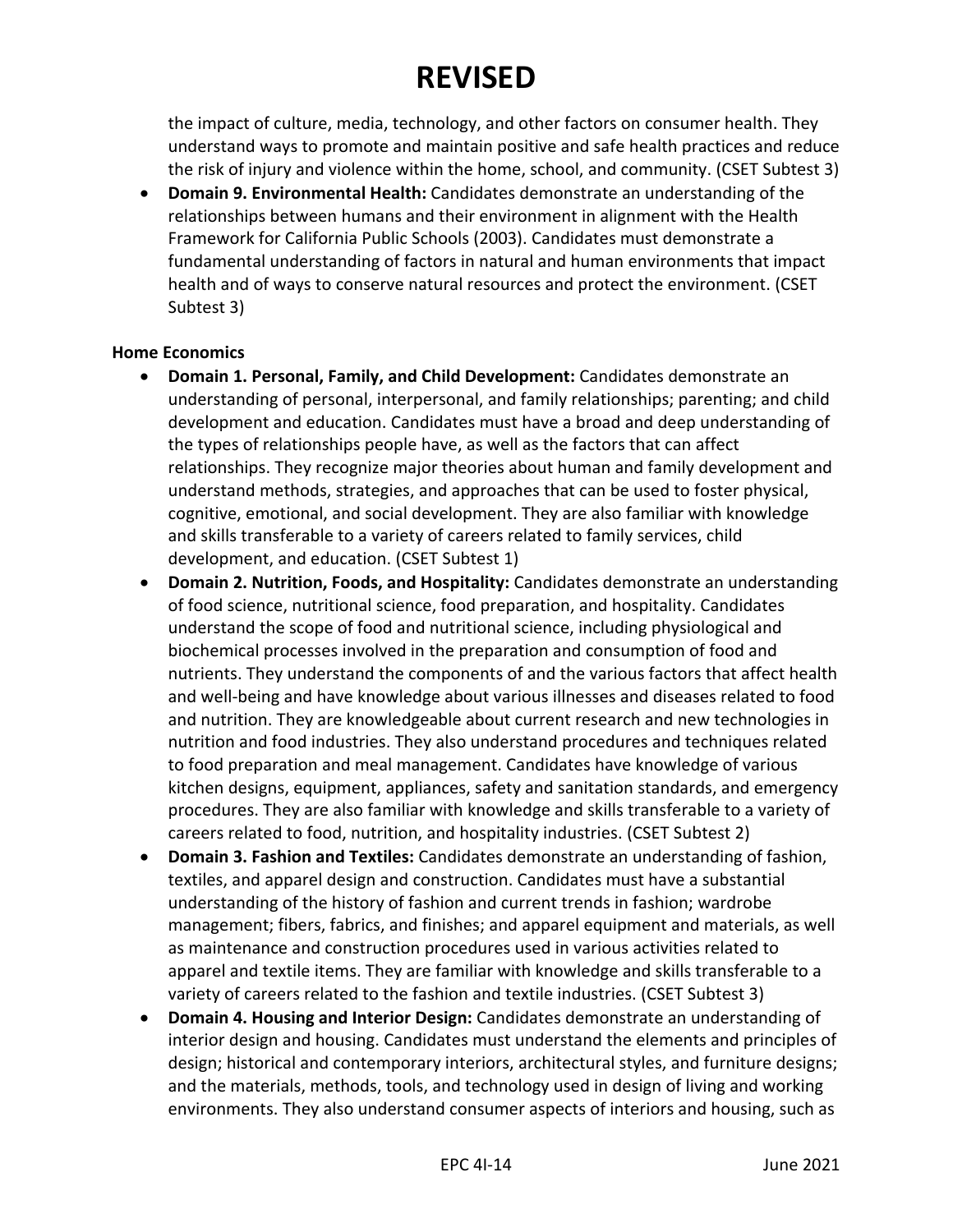the role of the government and other organizations in housing and related matters; the criteria considered in selecting housing; and the laws, regulations, and responsibilities associated with housing. They are familiar with knowledge and skills transferable to a variety of careers related to the interior design and housing industries. (CSET Subtest 3)

• **Domain 5. Consumer Education:** Candidates demonstrate an understanding of personal and family resources, consumer rights and responsibilities, economic systems, and personal finances. Candidates must have a substantial understanding of consumer economics, decisions, purchases, and the resources and factors that inform, influence, and shape personal and family resource management. They understand how the U.S. economy functions and the factors that affect it, as well as its effects on U.S. consumers. They have an understanding of the global market and the global economy and how they affect the U.S. economic system. They are also familiar with knowledge and skills transferable to a variety of careers related to the consumer service industry. (CSET Subtest 3)

#### **Industrial and Technology Education**

- **Domain 1. Nature of Technology:** Candidates understand technology as a problemsolving process and know the history and evolution of technology. They understand that technology involves creativity and innovation and are able to use concepts from the core content areas of science, mathematics, social science, and language arts as well as other content areas commonly taught in California public schools to design solutions to problems. Candidates understand the social aspect of technology and analyze the positive and negative effects of technologies on society and the environment. They understand the skills, knowledge, attitudes, and commitment to lifelong learning necessary to develop technological literacy and apply this knowledge in a rapidly changing global environment. (CSET Subtest 1)
- **Domain 2. Power and Energy:** Candidates demonstrate an understanding of the fundamental scientific concepts of power and energy and how these concepts apply to mechanical, fluid, thermal, and electrical systems. Candidates understand the generation, transmission, storage, and control of power and energy and apply this knowledge to design, maintain, and analyze a variety of power and energy technologies, including transportation technologies. (CSET Subtest 2)
- **Domain 3. Information and Communication:** Candidates demonstrate an understanding of the knowledge and skills needed to design, analyze, use, and maintain a variety of communication systems. They demonstrate an understanding of how information systems encode, transmit, receive, decode, and store data. Candidates understand principles of graphic communication and use appropriate graphic tools to communicate visually. They apply knowledge of circuits and their components to electronic communication systems. (CSET Subtest 2)
- **Domain 4. Project and Product Development:** Candidates demonstrate an understanding of product development and how to plan, manage, and produce manufacturing and construction systems. Candidates understand the resources and processes needed to safely use a variety of processes to design, produce, maintain, and evaluate products. Candidates demonstrate an understanding of the requirements and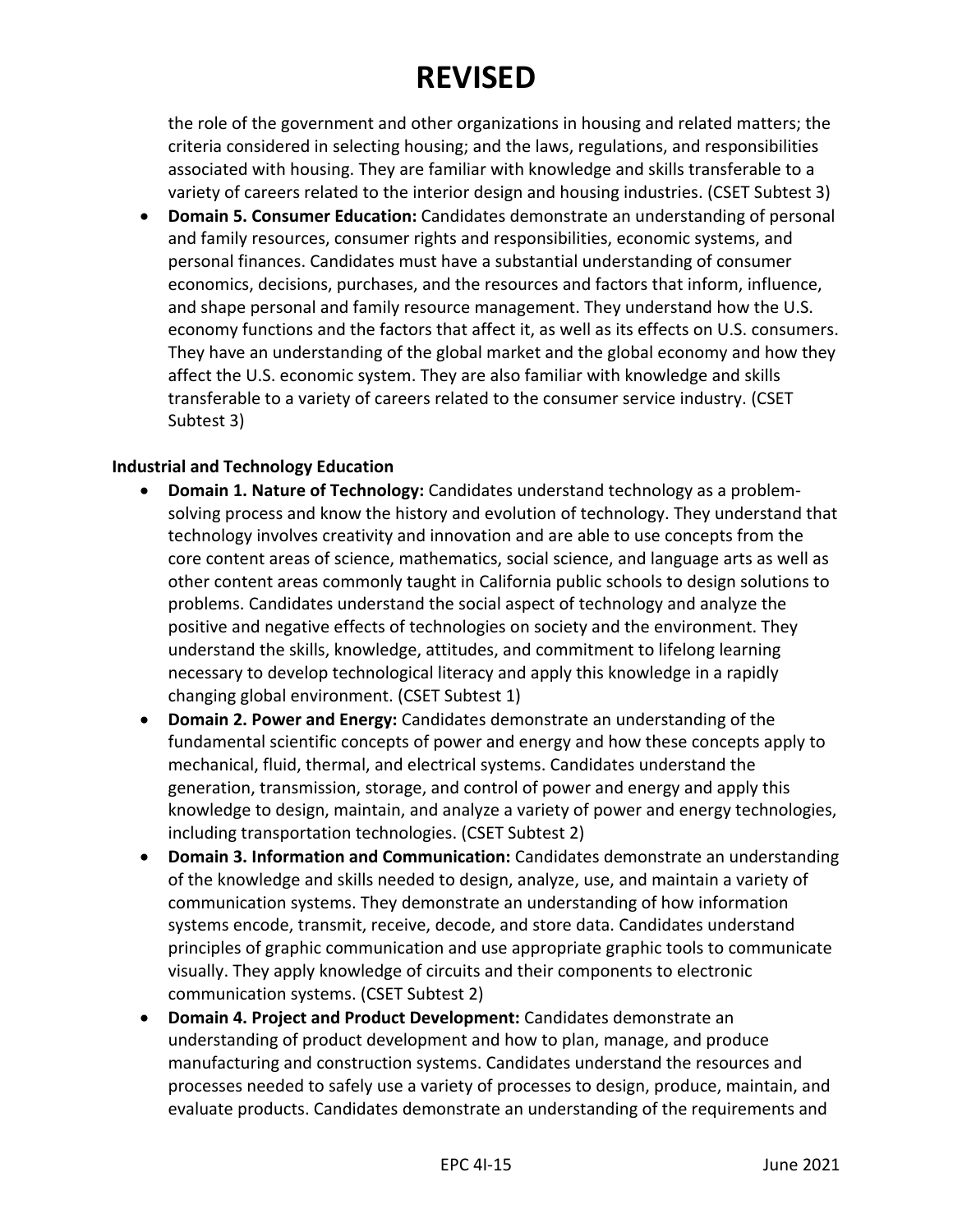constraints in the engineering design process and the systems approach to manufacturing and construction enterprises. Candidates understand issues associated with quality management and quality control, including statistical tools. (CSET Subtest 2)

#### **Mathematics**

- **Domain 1: Number and Quantity:** Candidates demonstrate an understanding of number theory and a command of number sense as outlined in California Common Core Content Standards for Mathematics (Grade 6, Grade 7, Grade 8, and High School). Candidates demonstrate a depth and breadth of conceptual knowledge to ensure a rigorous view of number systems and its underlying structures. They prove and use properties of natural numbers. They formulate conjectures about the natural numbers using inductive reasoning and verify conjectures with proofs. (CSET Subtest 1)
- **Domain 2: Algebra:** Candidates demonstrate an understanding of the foundations of algebra as outlined in the California Common Core Content Standards for Mathematics (Grade 7, Grade 8, and High School). Candidates demonstrate a depth and breadth of conceptual knowledge to ensure a rigorous view of algebra and its underlying structures. They are skilled at symbolic reasoning and use algebraic skills and concepts to model a variety of problem-solving situations. They understand the power of mathematical abstraction and symbolism. (CSET Subtest 1)
- **Domain 3: Geometry:** Candidates demonstrate an understanding of the foundations of geometry as outlined in the California Common Core Content Standards for Mathematics (Grade 7, Grade 8, and High School). Candidates demonstrate a depth and breadth of conceptual knowledge to ensure a rigorous view of geometry and its underlying structures. They demonstrate an understanding of axiomatic systems and different forms of logical arguments. Candidates understand, apply, and prove theorems relating to a variety of topics in two- and three-dimensional geometry, including coordinate, synthetic, non-Euclidean, and transformational geometry. (CSET Subtest 2)
- **Domain 4: Probability and Statistics:** Candidates demonstrate an understanding of statistics and probability distributions as outlined in the California Common Core Content Standards for Mathematics (Grade 7, Grade 8, and High School). Candidates demonstrate a depth and breadth of conceptual knowledge to ensure a rigorous view of probability and statistics and their underlying structures. They solve problems and make inferences using statistics and probability distributions. (CSET Subtest 2)
- **Domain 5: Calculus:** Candidates demonstrate an understanding of trigonometry and calculus as outlined in the California Common Core Content Standards for Mathematics (High School). Candidates demonstrate a depth and breadth of conceptual knowledge to ensure a rigorous view of trigonometry and calculus and their underlying structures. They apply the concepts of trigonometry and calculus to solving problems in real-world situations. (CSET Subtest 3)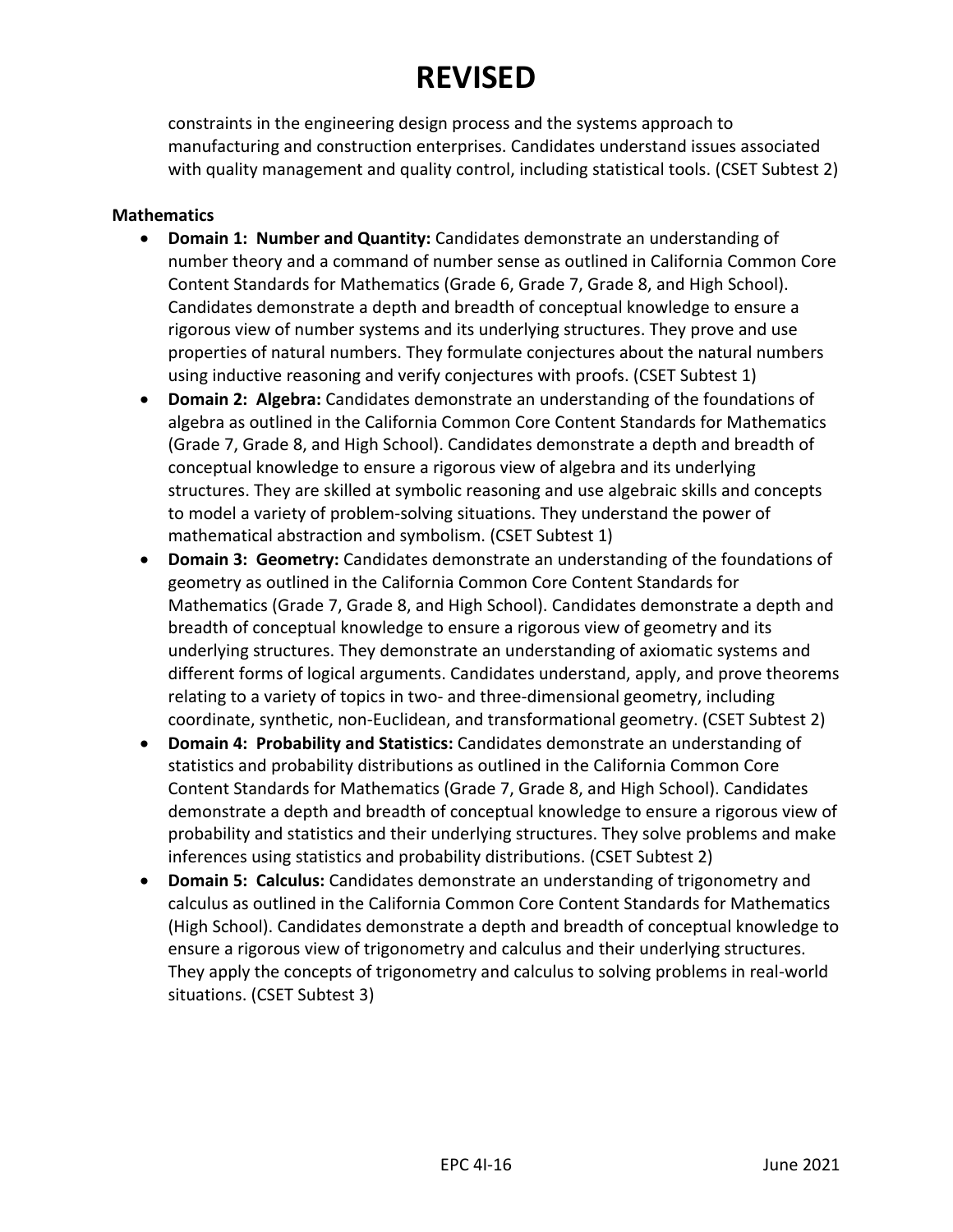#### **Music**

- **Domain 1. Artistic Perception:** Candidates demonstrate an advanced understanding of the facets of artistic perception contained in the Visual and Performing Arts Content Standards for California Public Schools Prekindergarten Through Grade Twelve: Music (2001). Candidates have both broad and deep conceptual knowledge of the subject matter. They possess highly developed aural musicianship and aural analysis skills and have acquired advanced knowledge of written music theory and analysis. (CSET Subtest 1)
- **Domain 2. Creative Expression**: Candidates demonstrate an advanced understanding of the facets of creative expression contained in the Visual and Performing Arts Content Standards for California Public Schools Prekindergarten Through Grade Twelve: Music (2001). Candidates have both broad and deep conceptual knowledge of the subject matter. They perform expressively and skillfully on a primary instrument or with voice. To meet the needs of the general music classroom and ensemble rehearsals, they also play the keyboard proficiently. Candidates have a thorough knowledge of conducting techniques, and they demonstrate that they can conduct choral and instrumental ensembles expressively and skillfully. They are also skilled at sight-singing, sight-reading, composing, arranging, and improvising music for classroom and performance situations. (CSET Subtest 2)
- **Domain 3. Historical and Cultural Foundations**: Candidates demonstrate an advanced understanding of the historical and cultural foundations of music contained in the Visual and Performing Arts Content Standards for California Public Schools Prekindergarten Through Grade Twelve: Music (2001). Candidates have both broad and deep conceptual knowledge of the subject matter. They demonstrate wide knowledge of music from around the world, the history of Western music, and the history of music in the United States and California. They use this knowledge when analyzing musical works for various purposes. (CSET Subtest 1)
- **Domain 4. Aesthetic Valuing**: Candidates demonstrate an advanced understanding of aesthetic valuing in music as contained in the Visual and Performing Arts Content Standards for California Public Schools Prekindergarten Through Grade Twelve: Music (2001). Candidates have both broad and deep conceptual knowledge of the subject matter. They are able to respond to, analyze, and critique performances and works of music, including their own. (CSET Subtest 1)
- **Domain 5. Connections, Relationships, and Applications**: Candidates demonstrate an advanced understanding of music connections, relationships, and applications contained in the Visual and Performing Arts Content Standards for California Public Schools Prekindergarten Through Grade Twelve: Music (2001). Candidates have both broad and deep 5 conceptual knowledge of the subject matter. They understand the connections and relationships between music and the other arts as well as between music and other academic disciplines. Candidates are also familiar with the broad range of career and lifelong learning opportunities available in the field of music as well as the ways in which music functions in the media and entertainment industries. (CSET Subtest 2)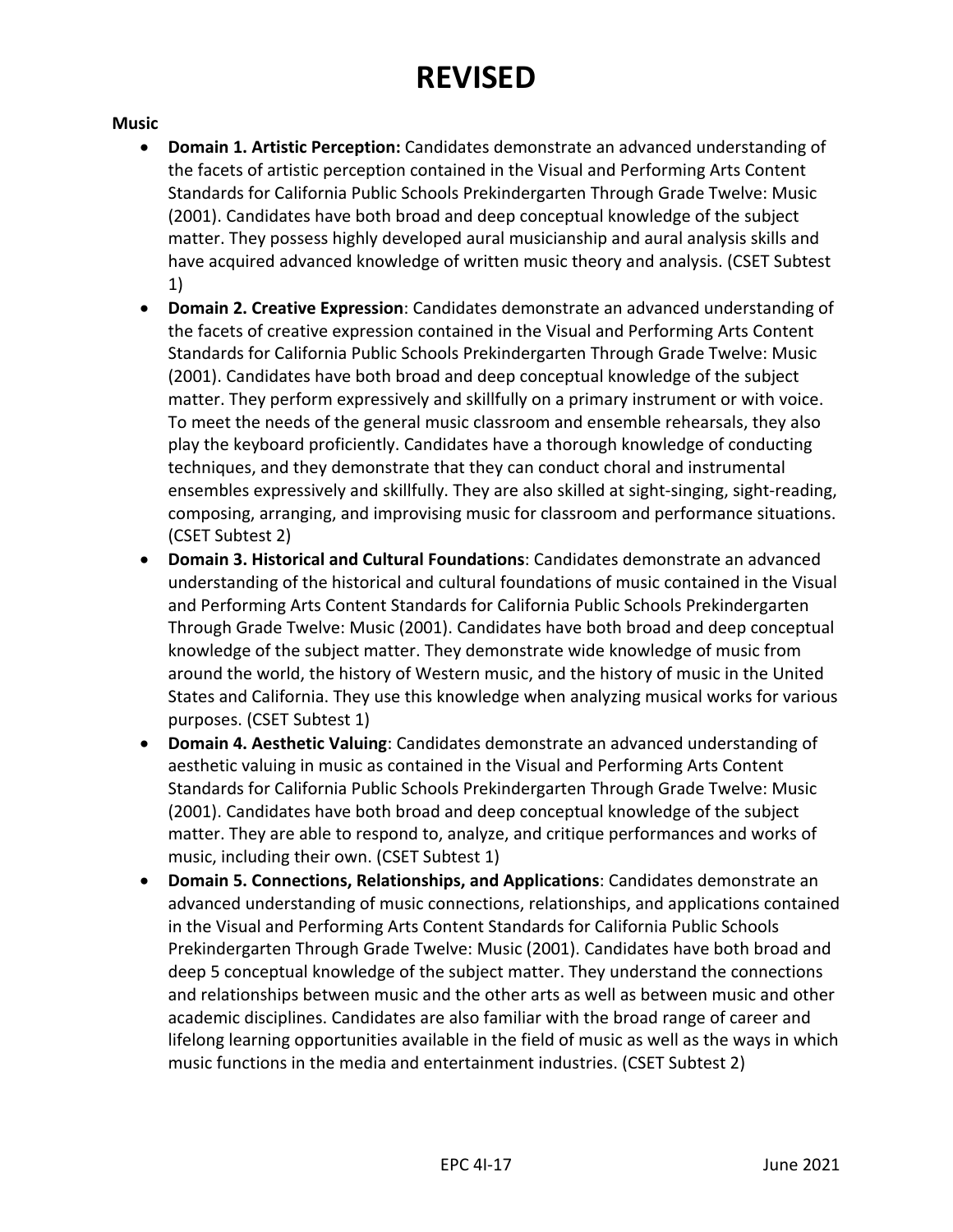• **Domain 6. Music Methodology and Repertoire**: Candidates demonstrate an advanced understanding of music methodology and repertoire for listening and performance that reflects the content in the Visual and Performing Arts Content Standards for California Public Schools Prekindergarten Through Grade Twelve: Music (2001). Candidates have both broad and deep conceptual knowledge of the subject matter. They have in-depth knowledge of methodology of general music as well as instrumental and choral performance ensembles. Candidates are familiar with a broad range of repertoire, and they apply criteria to evaluate pieces of music for specific purposes. Candidates are familiar with the broad range of technology used in creating, listening to, and studying music. They are also knowledgeable about strategies for sequencing music activities and about specialized music evaluation tools. (CSET Subtest 3)

#### **Physical Education**

- **Domain 1. Professional Foundations**: Candidates demonstrate an understanding of the philosophical, historical, and legal/ethical foundations of physical education. To plan and implement programs that are aligned with the approved Physical Education Framework or other approved state documents and the Challenge Standards for Student Success: Physical Education (1998), candidates must have a broad and deep understanding of issues that affect the field, of the professional responsibilities of physical educators, and of the past and present philosophies of physical education and their impact on contemporary programs. (CSET Subtest 3)
- **Domain 2. Growth, Motor Development, and Motor Learning:** Candidates must demonstrate an understanding of human growth and development processes, as well as how these processes interact with and influence motor learning, in order to teach the movement knowledge and skills contained in the Challenge Standards for Student Success: Physical Education (1998). Foundational knowledge of physical growth, motor development, and motor learning helps ensure that candidates are prepared to provide students, including students with disabilities, with an appropriate, safe, and effective physical education program. (CSET Subtest 1)
- **Domain 3. The Science of Human Movement**: Candidates demonstrate an understanding of the scientific bases of human movement. To guide students in meeting the goals identified in the Challenge Standards for Student Success: Physical Education (1998), candidates must be able to analyze motion according to scientific principles and apply that knowledge with consideration for individual differences, including disabilities. A broad and deep understanding of the sciences involved in human movement, including anatomy, physiology, kinesiology/biomechanics, exercise physiology, and health-related fitness, enables candidates to understand and explain motion; recognize changes in body systems resulting from practice, development, and response to exercise; and provide instruction in safe and efficient body mechanics. (CSET Subtest 1)
- **Domain 4. The Sociology and Psychology of Human Movement:** Candidates demonstrate an understanding of the sociology and psychology of human movement. Physical activity provides a context for a broad range of experiences that can be used to promote the personal and social developmental concepts and skills contained in the Challenge Standards for Student Success: Physical Education (1998). A broad and deep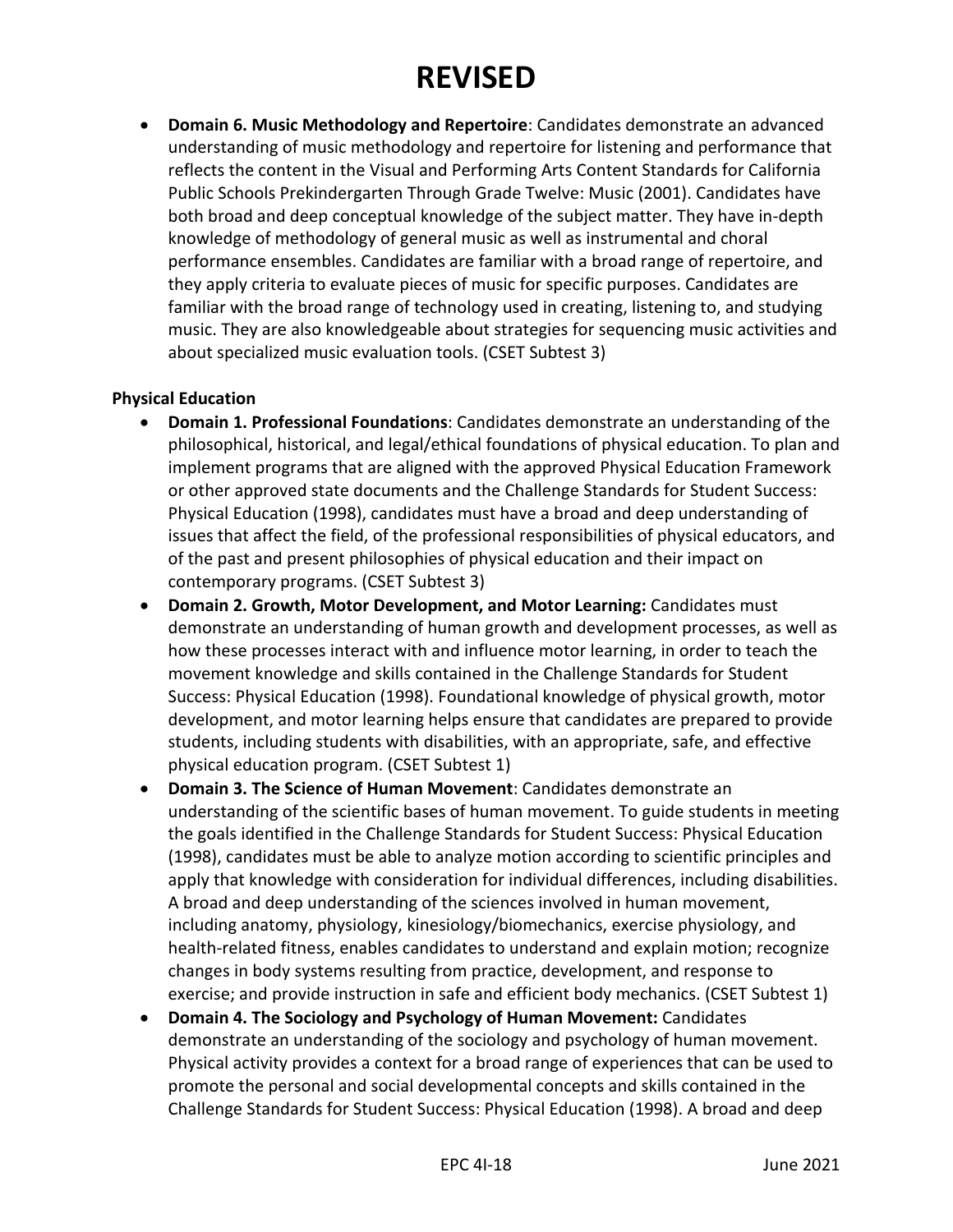understanding of the sociological and psychological aspects of movement activities helps ensure that candidates are prepared to promote students' motivation for physical activity, regardless of students' abilities, and their development of positive, responsible personal and social behaviors that encourage lifelong physical activity. (CSET Subtest 2)

- **Domain 5. Movement Concepts and Forms:** Candidates demonstrate an understanding of the movement concepts and forms contained in the Challenge Standards for Student Success: Physical Education (1998). These include but are not limited to aquatics; dance; fitness activities; fundamental and creative movement skills; individual, dual, and team sports; nontraditional activities and games; outdoor education activities; and gymnastics. To develop a balanced program that will address a variety of ability levels and create challenging, appropriate tasks in a variety of movement forms, candidates must have a broad and deep understanding of movement and fitness activities as well as an ability to integrate and apply movement concepts to a broad range of physical education activities and environments. (CSET Subtest 2)
- **Domain 6. Assessment and Evaluation Principles**: Candidates must demonstrate an understanding of assessment principles and procedures in order to be able to evaluate the effectiveness of physical education strategies and activities in promoting student achievement of the goals presented in the Challenge Standards for Student Success: Physical Education (1998). A rigorous knowledge of assessment helps ensure that candidates can determine whether individuals, including those with diverse backgrounds, varying abilities, and special needs, have progressed and achieved specified goals in physical education. Candidates must be able to select, adapt, and develop appropriate assessment instruments and strategies based on sound research principles related to physical, motor, and fitness attributes and needs of individuals and classes. (CSET Subtest 2)
- **Domain 7. Integration of Concepts:** Candidates must demonstrate an understanding of the integration of themes and concepts in physical education and the interrelationships between physical education and other subject areas in order to create effective learning environments and experiences that provide students with opportunities to achieve the goals contained in the Challenge Standards for Student Success: Physical Education (1998). (CSET Subtest 3)

#### **Science: Biology**

- **General Science Domain 1: Scientific Practices, Engineering Design and Applications, and Crosscutting Concepts (Subtest I)**
	- o Understand scientific practices
	- o Understand engineering practices, design, and applications
	- o Understand crosscutting concepts among the sciences and engineering
- **General Science Domain 2: Physical Sciences (Subtest I)**
	- o Understand structure and properties of matter
	- o Understand chemical reactions and biochemistry
	- o Understand motion and stability: forces and interactions
	- o Understand waves and their applications in technologies for information transfer
	- o Understand energy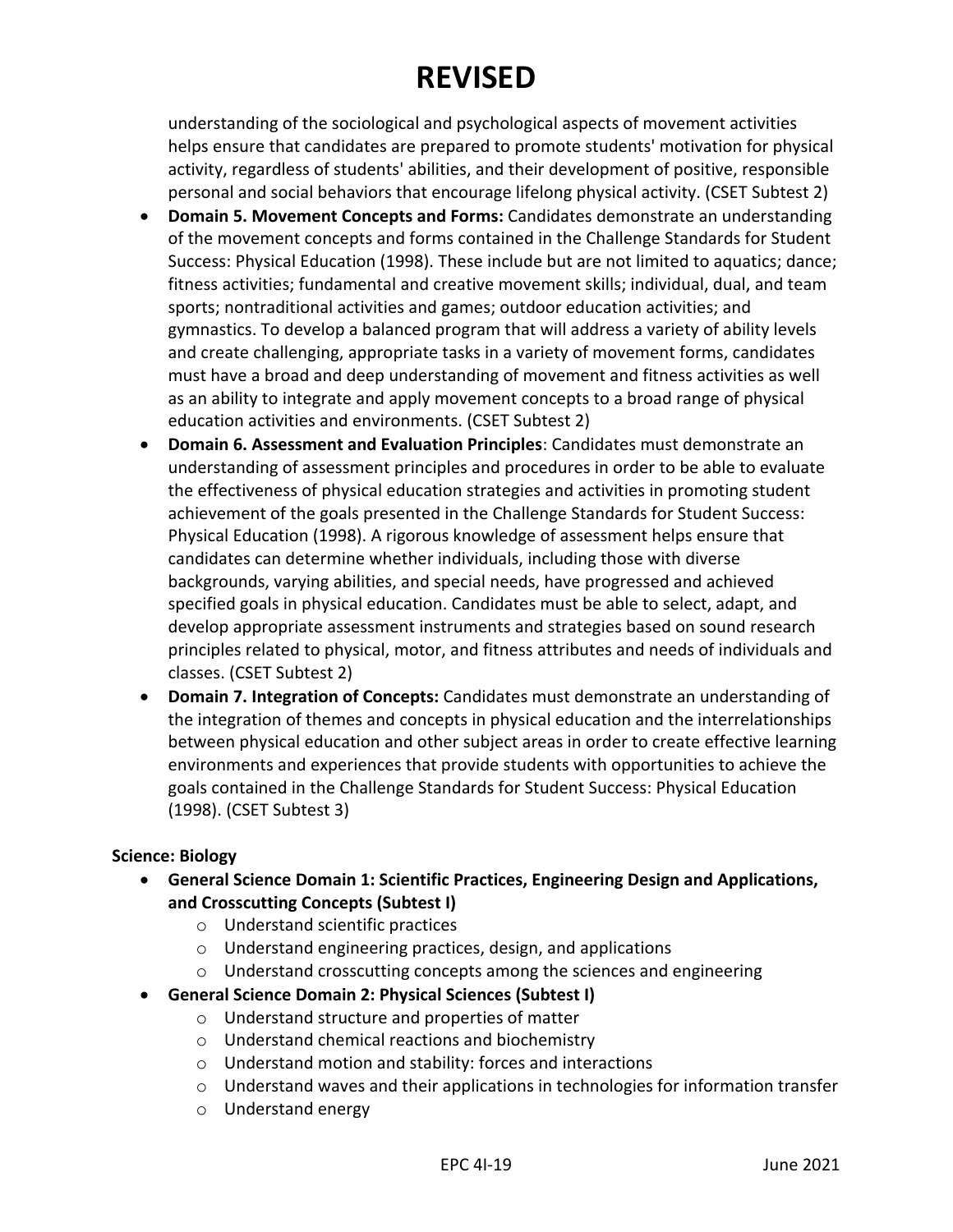- o Understand electricity and magnetism
- **General Science Domain 3: Life Sciences (Subtest I)**
	- o Understand the structure and function of cells
	- o Understand growth, development, and energy flow in organisms
	- o Understand ecosystems: interactions, energy, and dynamics
	- o Understand heredity: inheritance and variation of traits
	- o Understand biological evolution: unity and diversity
- **General Science Domain 4: Earth and Space Sciences (Subtest I)**
	- o Understand Earth's place in the universe
	- o Understand Earth's materials and systems and surface processes
	- o Understand plate tectonics and large scale system interactions
	- o Understand weather and climate
	- o Understand natural resources and natural hazards
- **Domain 1: From Molecules to Organisms: Structures and Processes (Subtest II)**
	- o Understand the structure and function of cells
	- o Understand the hierarchical organization and functioning of systems in multicellular organisms
	- o Understand growth and development of organisms
	- o Understand matter and energy flow in organisms
- **Domain 2: Ecosystems: Interactions, Energy, and Dynamics (Subtest II)**
	- o Understand interdependent relationships in ecosystems
	- o Understand cycles of matter and energy transfer in ecosystems
	- o Understand ecosystem dynamics, functioning, and resilience
- **Domain 3: Heredity: Inheritance and Variation of Traits (Subtest II)**
	- o Understand inheritance of traits
	- o Understand variation of traits and genetic engineering
- **Domain 4: Biological Evolution: Unity and Diversity (Subtest II)**
	- o Understand evidence of common ancestry and diversity
	- o Understand natural selection
	- o Understand adaptation.

### **Science: Chemistry**

- **General Science Domain 1: Scientific Practices, Engineering Design and Applications, and Crosscutting Concepts (Subtest I)**
	- o Understand scientific practices
	- o Understand engineering practices, design, and applications
	- o Understand crosscutting concepts among the sciences and engineering
- **General Science Domain 2: Physical Sciences (Subtest I)**
	- o Understand structure and properties of matter
	- o Understand chemical reactions and biochemistry
	- o Understand motion and stability: forces and interactions
	- o Understand waves and their applications in technologies for information transfer
	- o Understand energy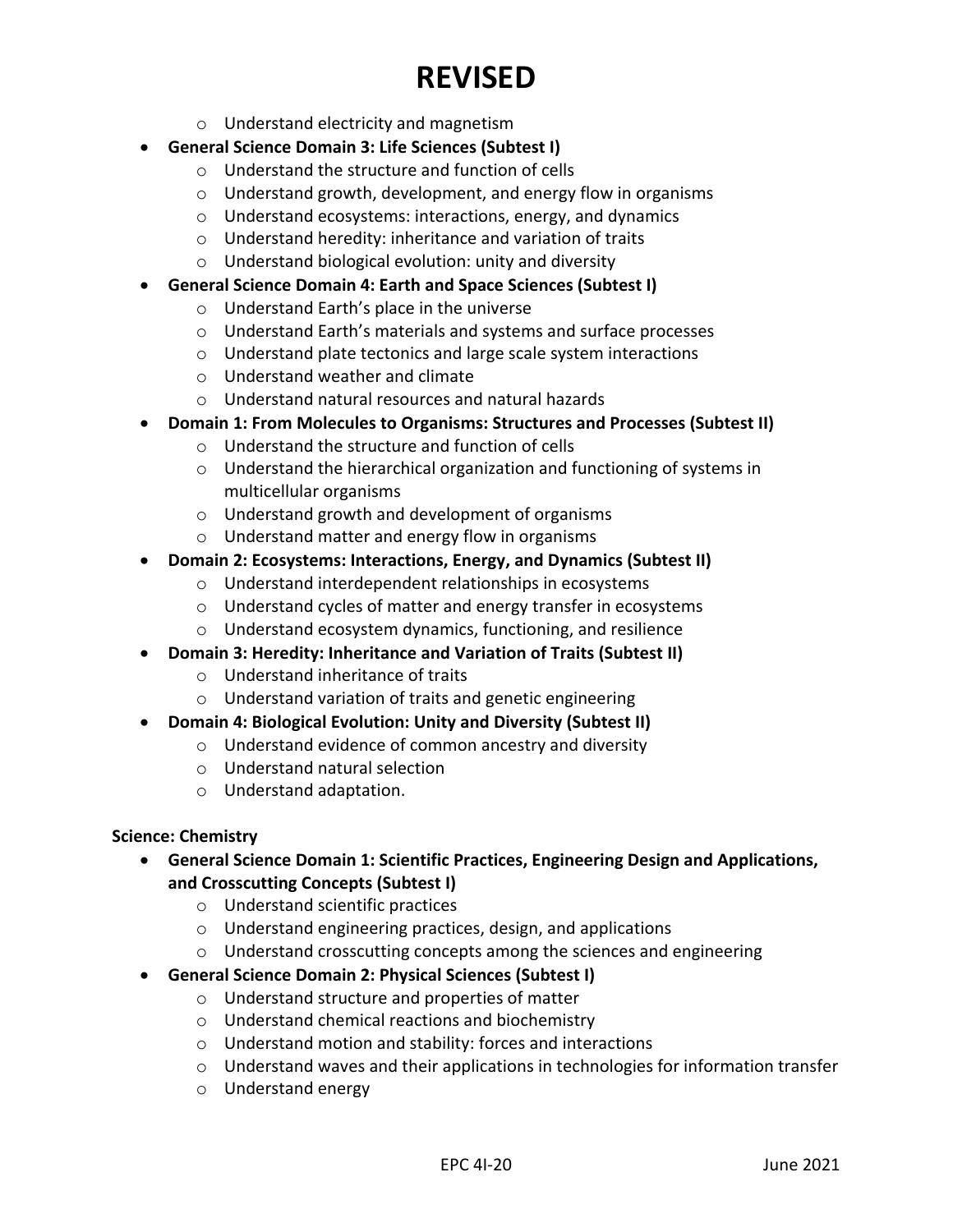- o Understand electricity and magnetism
- **General Science Domain 3: Life Sciences (Subtest I)**
	- o Understand the structure and function of cells
	- o Understand growth, development, and energy flow in organisms
	- o Understand ecosystems: interactions, energy, and dynamics
	- o Understand heredity: inheritance and variation of traits
	- o Understand biological evolution: unity and diversity
- **General Science Domain 4: Earth and Space Sciences (Subtest I)**
	- o Understand Earth's place in the universe
	- o Understand Earth's materials and systems and surface processes
	- o Understand plate tectonics and large scale system interactions
	- o Understand weather and climate
	- o Understand natural resources and natural hazards
- **Domain 1: Structure and Properties of Matter (Subtest II)**
	- o Understand the structure of matter
	- o Understand the properties of matter
	- o Understand the behavior and properties of solutions
	- o Understand nuclear processes
- **Domain 2: Chemical Reactions and Chemical Bonding (Subtest II)**
	- o Understand chemical reactions
	- o Understand chemical bonding
	- o Understand conservation of matter and stoichiometry
	- o Understand organic chemistry and biochemistry
- **Domain 3: Energy (Subtest II)**
	- o Understand the definitions of energy, conservation of energy, and energy transfer
	- o Understand energy in chemical processes and everyday life

### **Science: Earth and Space Science**

- **General Science Domain 1: Scientific Practices, Engineering Design and Applications, and Crosscutting Concepts (Subtest I)**
	- o Understand scientific practices
	- o Understand engineering practices, design, and applications
	- o Understand crosscutting concepts among the sciences and engineering
- **General Science Domain 2: Physical Sciences (Subtest I)**
	- o Understand structure and properties of matter
	- o Understand chemical reactions and biochemistry
	- o Understand motion and stability: forces and interactions
	- $\circ$  Understand waves and their applications in technologies for information transfer
	- o Understand energy
	- o Understand electricity and magnetism
- **General Science Domain 3: Life Sciences (Subtest I)**
	- o Understand the structure and function of cells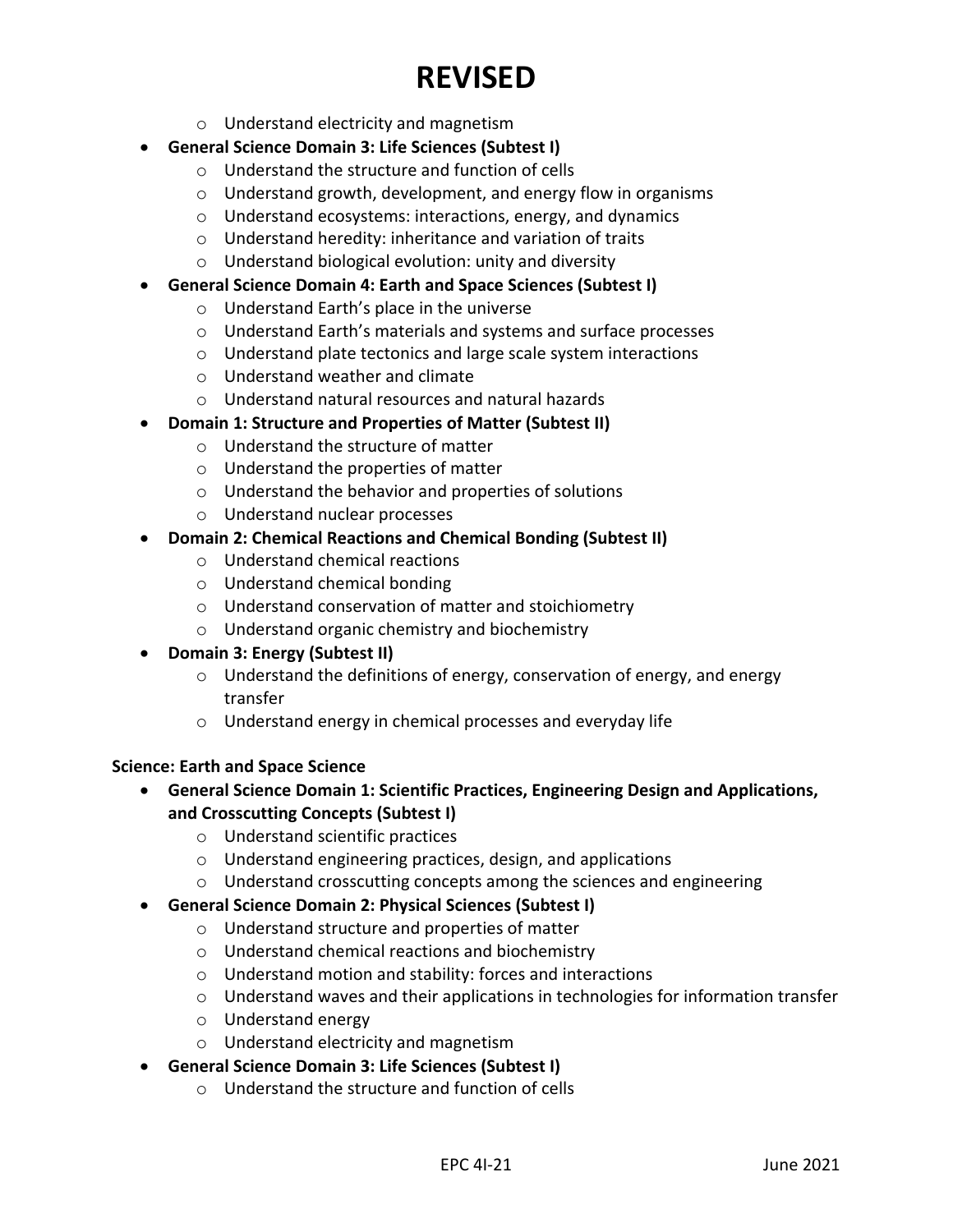- o Understand growth, development, and energy flow in organisms
- o Understand ecosystems: interactions, energy, and dynamics
- o Understand heredity: inheritance and variation of traits
- o Understand biological evolution: unity and diversity
- **General Science Domain 4: Earth and Space Sciences (Subtest I)**
	- o Understand Earth's place in the universe
	- o Understand Earth's materials and systems and surface processes
	- o Understand plate tectonics and large scale system interactions
	- o Understand weather and climate
	- o Understand natural resources and natural hazards
- **Domain 1: Earth's Place in the Universe (Subtest II)**
	- o Understand the university and its stars
	- o Understand Earth and the solar system
	- o Understand the history of planet Earth
- **Domain 2: Earth's Systems (Subtest II)**
	- o Understand Earth's materials and systems
	- o Understand plate tectonics and large-scale systems
	- $\circ$  Understand oceanography and the role of water in Earth's surface processes
	- o Understand the atmosphere, weather, and climate

### • **Domain 3: Earth and Human Activity (Subtest II)**

- o Understand natural resources
- o Understand natural hazards
- o Understand human impacts on Earth's systems
- o Understand global climate change

### **Science: Foundational Level Science**

- **General Science Domain 1: Scientific Practices, Engineering Design and Applications, and Crosscutting Concepts (Subtest I)**
	- o Understand scientific practices
	- o Understand engineering practices, design, and applications
	- o Understand crosscutting concepts among the sciences and engineering
- **General Science Domain 2: Physical Sciences (Subtest I)**
	- o Understand structure and properties of matter
	- o Understand chemical reactions and biochemistry
	- o Understand motion and stability: forces and interactions
	- $\circ$  Understand waves and their applications in technologies for information transfer
	- o Understand energy
	- o Understand electricity and magnetism
- **General Science Domain 3: Life Sciences (Subtest I)**
	- o Understand the structure and function of cells
	- o Understand growth, development, and energy flow in organisms
	- o Understand ecosystems: interactions, energy, and dynamics
	- o Understand heredity: inheritance and variation of traits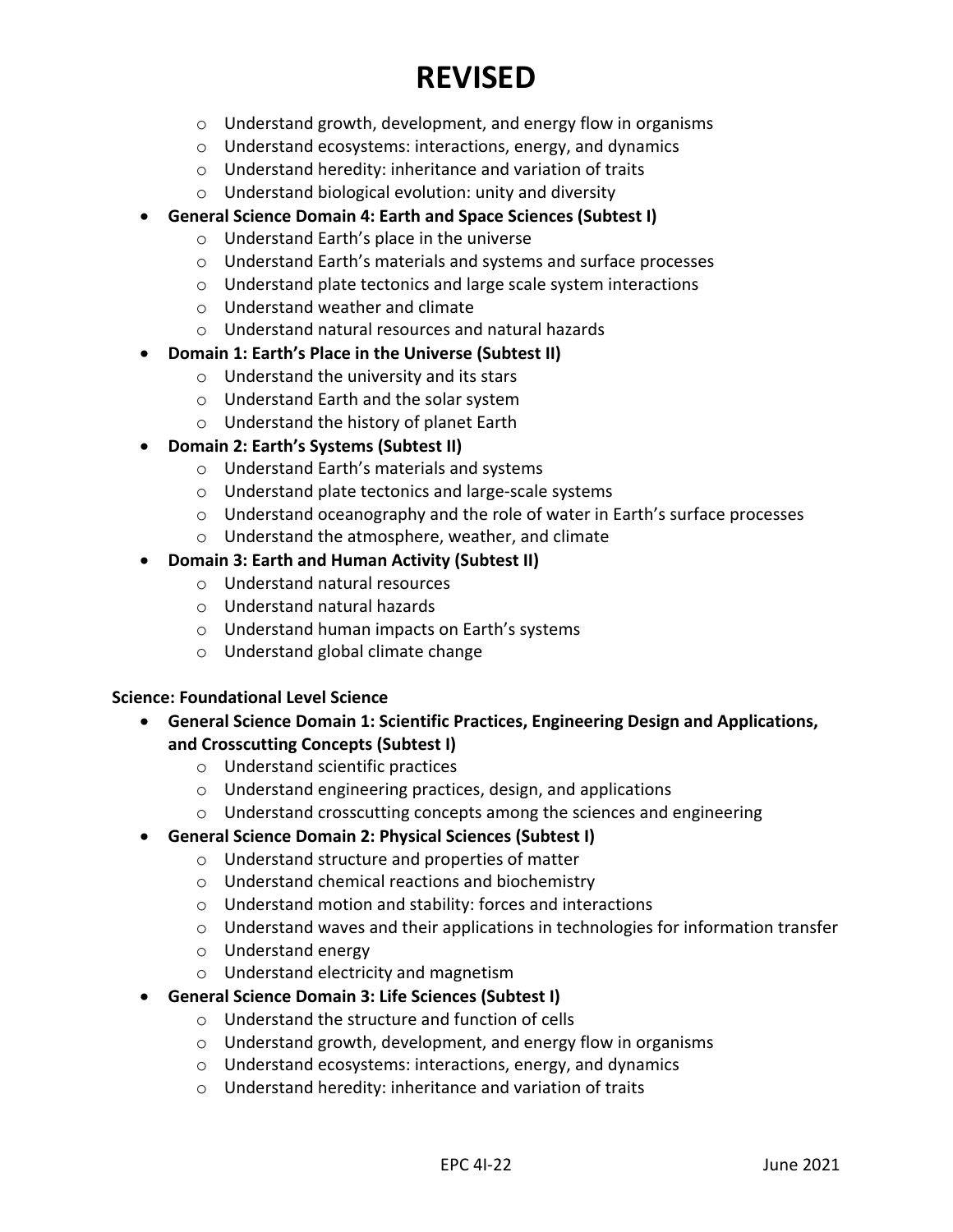- o Understand biological evolution: unity and diversity
- **General Science Domain 4: Earth and Space Sciences (Subtest I)**
	- o Understand Earth's place in the universe
	- o Understand Earth's materials and systems and surface processes
	- o Understand plate tectonics and large scale system interactions
	- o Understand weather and climate
	- o Understand natural resources and natural hazards

#### **Science: Physics**

- **General Science Domain 1: Scientific Practices, Engineering Design and Applications, and Crosscutting Concepts (Subtest I)**
	- o Understand scientific practices
	- o Understand engineering practices, design, and applications
	- o Understand crosscutting concepts among the sciences and engineering
- **General Science Domain 2: Physical Sciences (Subtest I)**
	- o Understand structure and properties of matter
	- o Understand chemical reactions and biochemistry
	- o Understand motion and stability: forces and interactions
	- $\circ$  Understand waves and their applications in technologies for information transfer
	- o Understand energy
	- o Understand electricity and magnetism
- **General Science Domain 3: Life Sciences (Subtest I)**
	- $\circ$  Understand the structure and function of cells
	- o Understand growth, development, and energy flow in organisms
	- o Understand ecosystems: interactions, energy, and dynamics
	- o Understand heredity: inheritance and variation of traits
	- o Understand biological evolution: unity and diversity
- **General Science Domain 4: Earth and Space Sciences (Subtest I)**
	- o Understand Earth's place in the universe
	- o Understand Earth's materials and systems and surface processes
	- o Understand plate tectonics and large scale system interactions
	- o Understand weather and climate
	- o Understand natural resources and natural hazards
- **Physics Domain 1: Motion and Stability: Forces and Interactions (Subtest II)**
	- o Understand forces and motion
	- o Understand conservation of energy and momentum
- **Physics Domain 2: Energy (Subtest II)**
	- o Understand definitions of energy and energy in everyday life
	- o Understand thermal energy and kinetic molecular theory
	- o Understand electricity and magnetism
- **Physics Domain 3: Waves and their Application (Subtest II)**
	- o Understand wave properties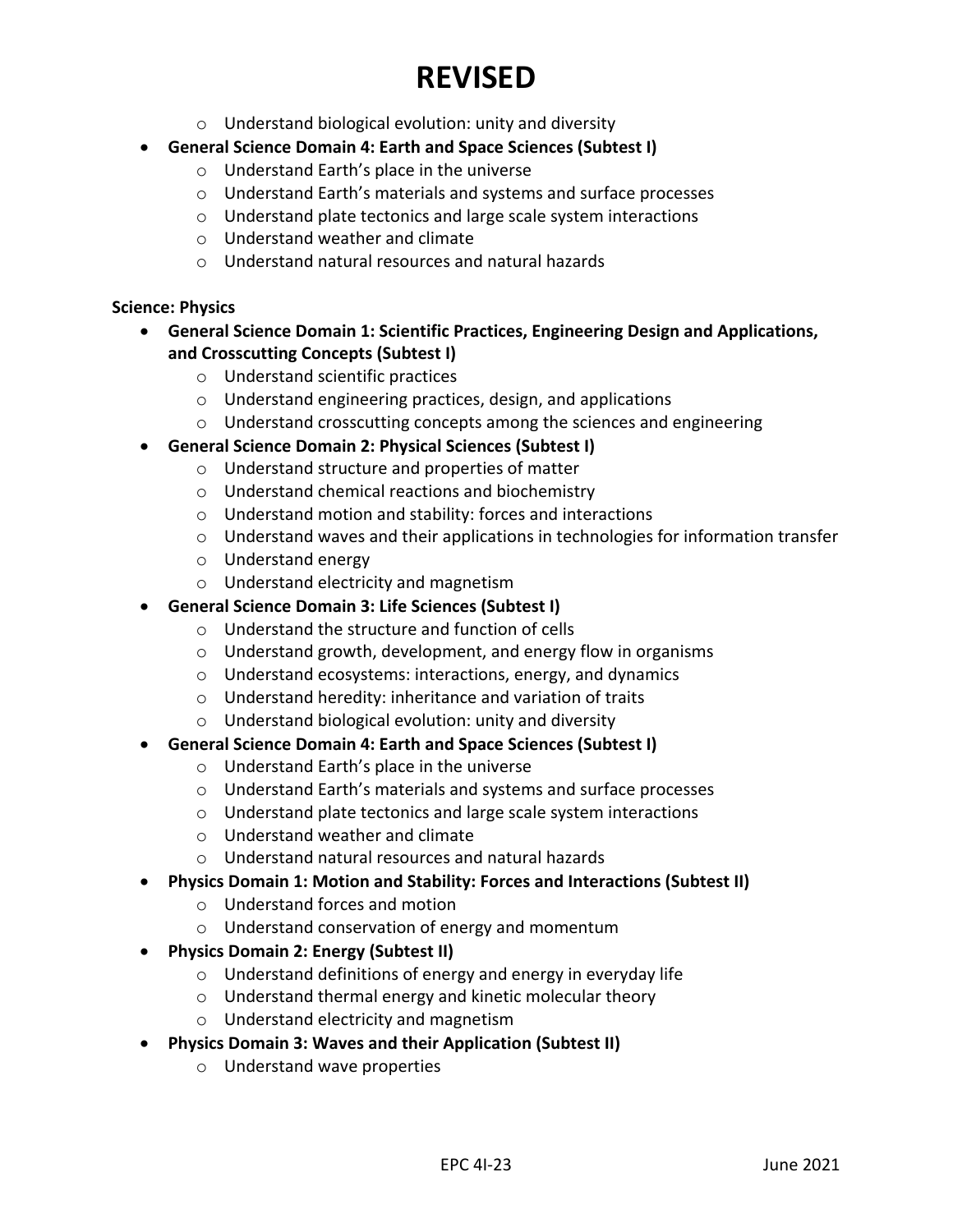- $\circ$  Understand electromagnetic radiation and applications of waves in information technologies and instrumentation
- **Physics Domain 4: Modern Physics (Subtest II)**
	- o Understand quantum mechanics, the standard model of particles, and special relativity
	- o Understand nuclear processes

### **Social Science**

- **Domain 1. World History:** Candidates demonstrate knowledge of the foundations and contexts of the world history contained in the History-Social Science Content Standards for California Public Schools (1998) as outlined in the History-Social Science Framework for California Public Schools (2001) at a post secondary level of rigor. Candidates have both broad and deep conceptual understanding of the subject matter. Candidates study the people, major events, and issues of the major Western and non-Western civilizations from the origins of humankind to the present. In their study of world history, candidates apply higher-level thinking skills. These skills include, but are not limited to, the ability to analyze, interpret, compare and contrast, and synthesize information about significant historical issues in both written and oral presentation. Candidates utilize appropriate research skills and primary and secondary sources. They engage in historiographic thinking, and demonstrate awareness of multiple historical and geographic perspectives. Candidates appreciate the fundamental role geography plays in historical inquiry. They also understand and are able to apply the principles of political science and economics to historical analysis. (CSET Subtest 1)
- **Domain 2. U.S. History:** Candidates demonstrate knowledge of the foundations and contexts of the United States history contained in the History-Social Science Content Standards for California Public Schools (1998) as outlined in the History-Social Science Framework for California Public Schools (2001) at a post secondary level of rigor. Candidates have both broad and deep conceptual understanding of the subject matter. Candidates study the people and major events and issues of U. S. history from the colonization of North America to the present. In their study of U.S. history, they apply higher level thinking skills. These skills include, but are not limited to, the ability to analyze, interpret, compare and contrast, and synthesize information about significant historical issues in both written and oral presentation. Candidates utilize appropriate research skills and primary and secondary sources. They engage in historiographic thinking, and are aware of multiple historical and geographic perspectives. Candidates appreciate the fundamental role geography plays in historical inquiry, and they understand and apply the principles of political science and economics to historical analysis of U.S. history. (CSET Subtest 2)
- **Domain 3. California History:** Candidates demonstrate knowledge of the foundations and contexts of the California history contained in the History-Social Science Content Standards for California Public Schools (1998) as outlined in the History-Social Science Framework for California Public Schools (2001) at a post secondary level of rigor. Candidates have both broad and deep conceptual understanding of the subject matter. Candidates study the history of California from the pre-Columbian period to the present.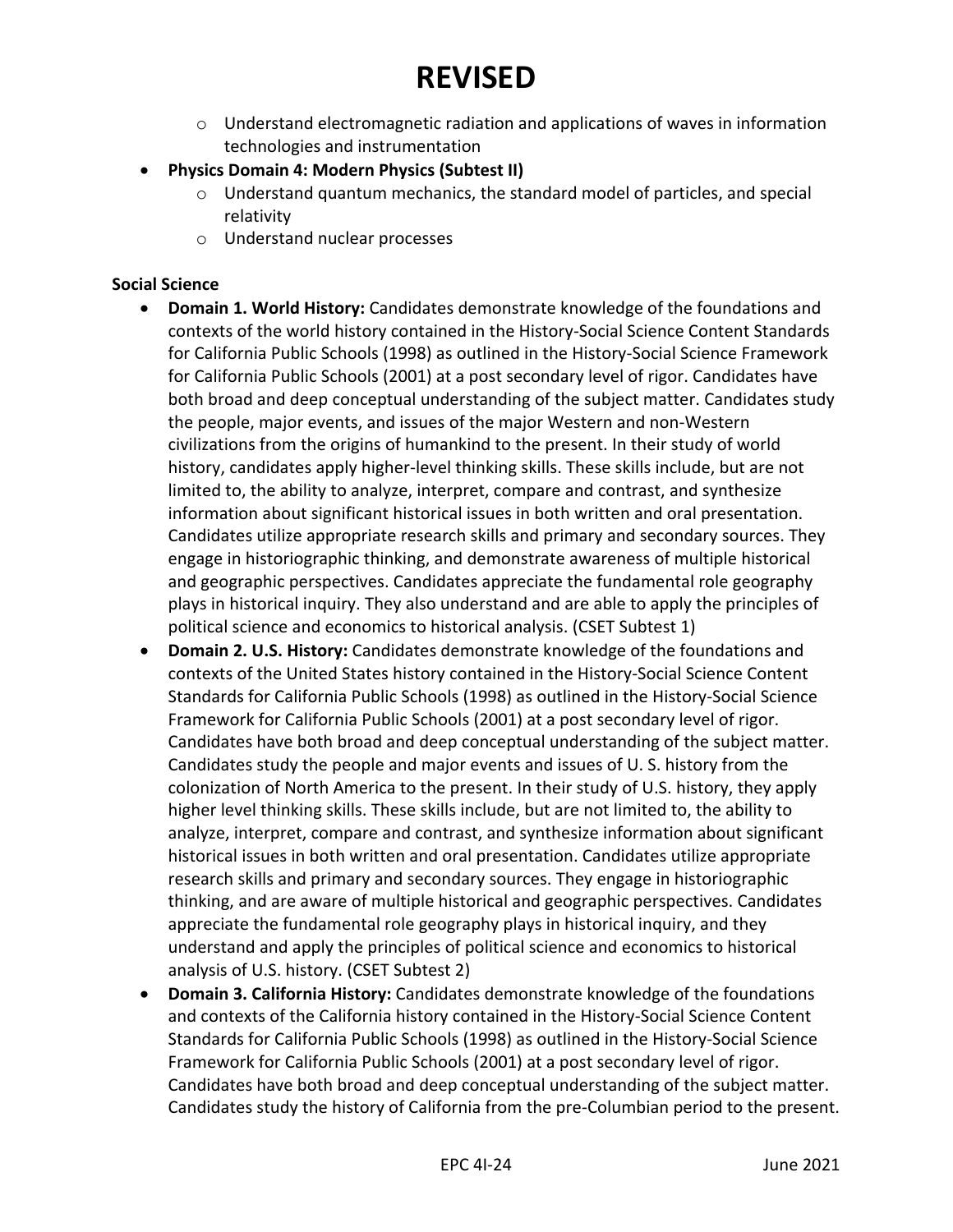In this study of California history, they apply higher level thinking skills. These skills include, but are not limited to, the ability to analyze, interpret, compare and contrast, and synthesize information about significant historical issues in both written and oral presentation. Candidates utilize appropriate research skills and primary and secondary sources. They engage in historiographic thinking, and are aware of multiple historical and geographic perspectives. Candidates appreciate the fundamental role geography plays in historical inquiry, and they understand and are able to apply the principles of political science and economics to historical analysis of California history. Candidates understand the relationship between California and U.S. history while also recognizing the political, social, economic, and geographic conditions that make California unique. (CSET Subtest 3)

- **Domain 4. Principles of American Democracy:** Candidates demonstrate knowledge of the foundations and contexts of the American democracy contained in the History-Social Science Content Standards for California Public Schools (1998) as outlined in the History-Social Science Framework for California Public Schools (2001) at a post secondary level of rigor. Candidates have both broad and deep conceptual understanding of the subject matter. Candidates study the principles of American democracy and analyze how those principles are put into practice in American politics and government. In their study of American democratic principles and practices, candidates apply higher level thinking skills. These skills include the ability to analyze the effect of governmental structures, economic conditions, and social forces on the distribution and use of power. These skills also include the ability to articulate and defend basic values and principles of democratic government. Candidates utilize appropriate research skills and primary and secondary sources. The study of social science must move beyond rote memorization. Therefore, candidates understand and are able to apply the principles and methodologies of political science, economics, and geography to the study of American democracy. Candidates recognize that knowledge and understanding of the social sciences are intrinsic to political analysis. (CSET Subtest 3)
- **Domain 5. Principles of Economics:** Candidates demonstrate knowledge of the foundations and contexts of the economics contained in the History-Social Science Content Standards for California Public Schools (1998) as outlined in the History-Social Science Framework for California Public Schools (2001) at a post secondary level of rigor. Candidates have both broad and deep conceptual understanding of the subject matter. Candidates study the principles of economics, both in relation to the United States economy and to the international economy. In their study of economics they apply higher level thinking skills. These skills include, but are not limited to, the ability to analyze, interpret, compare, contrast and synthesize information about significant issues in both written and oral presentation. Candidates utilize research skills and different methods of analysis, including the use of marginal analysis, equilibrium analysis, micro and macro analysis and positive and normative analysis skills. They use the skills of economic analysis to explain rational behavior of people and groups encountering experiences of everyday life in the form of tables and numbers, graphical analysis and single equations. Candidates demonstrate how solutions are derived from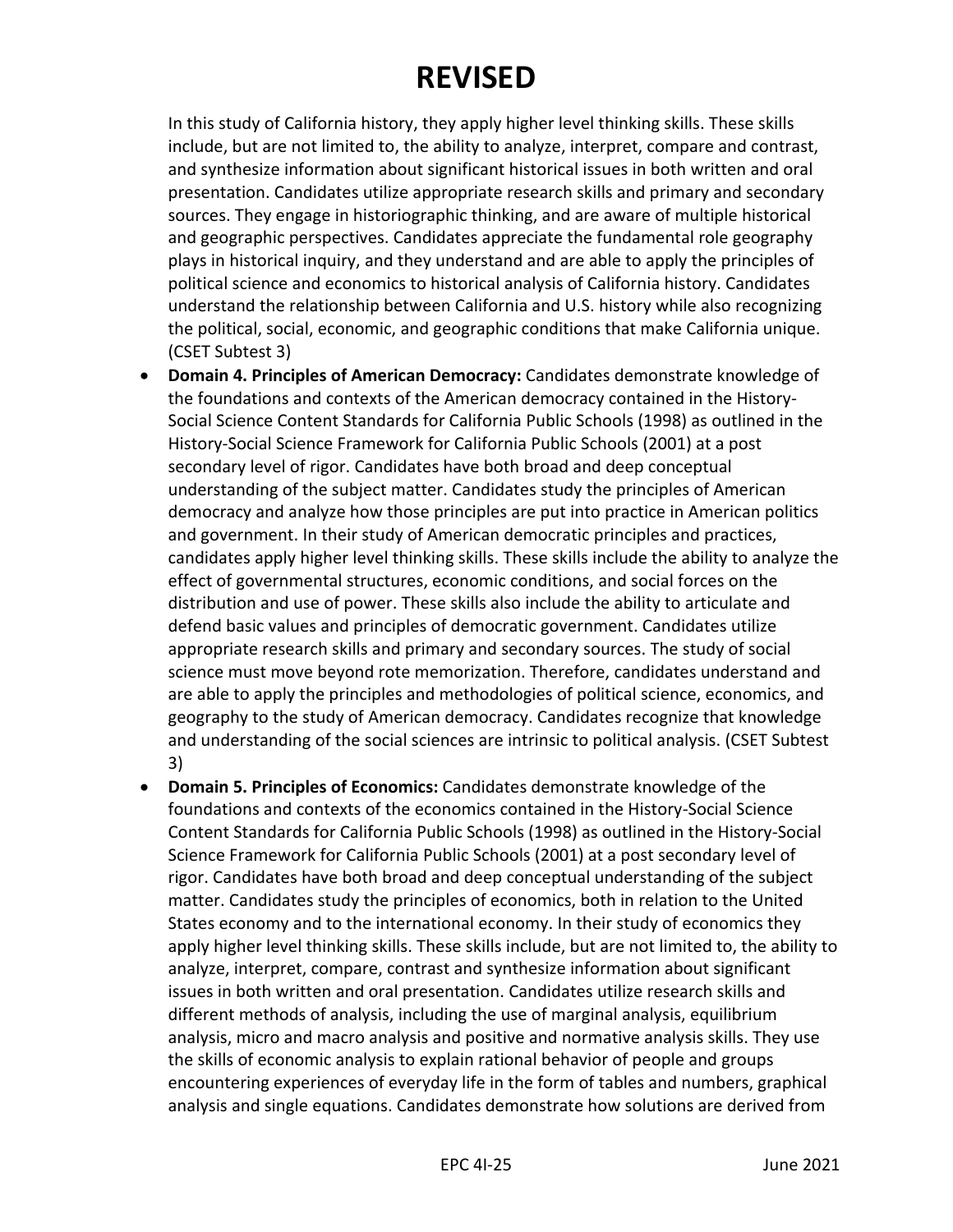each form of economic analysis, how they are equivalent, and how they translate from one to another. Economic themes are intrinsic to all of the social science content domains. Therefore, candidates demonstrate the ability to explore issues that feature both theoretical and applied economics. (CSET Subtest 3)

• **Domain 6. Principles of Geography:** Candidates demonstrate knowledge of the foundations and contexts of the geography contained in the History-Social Science Content Standards for California Public Schools (1998) as outlined in the History-Social Science Framework for California Public Schools (2001) at a post secondary level of rigor. Candidates have both broad and deep conceptual understanding of the subject matter. Candidates study the principles of geography and their application to the study of history, political science, and economics. In their study of geography, they apply higher level thinking skills. These skills include (but are not limited to) the ability to analyze, interpret, compare and contrast, and synthesize information regarding the geographic character of landscapes, societies, and ecosystems across the earth. They know the five basic themes of geography as stated in the 2000 History-Social Science Framework: location; place; human and environmental interaction; movement; and regions. Candidates use basic map and globe skills, such as latitude/longitude, relative location, distance/direction, scale, legend, map projections, and distortion categories to describe and analyze the world from a geographic perspective. (CSET Subtest 1)

#### **Theatre**

- **Domain 1. Creating:** Candidates have both broad and in-depth conceptual knowledge of the processes and roles involved in drama and theatre production. They understand how to envision/conceptualize and generate works of drama and theatre and how to organize, develop, refine, rehearse, and complete theatrical works. They understand the techniques, skills, and tools used in the creative process, as well as the collaborative nature of theatrical work.
- **Domain 2. Performing:** Candidates have both broad and in-depth conceptual knowledge of theatrical performance. They understand how to select, analyze, interpret, develop, and refine artistic work for presentation and are able to convey meaning through the presentation of artistic work. They understand the components of dramatic structure and technical theatre elements, the ways in which actors use a variety of exercises and techniques to create and refine character and create meaning, and the factors involved in presenting drama/theatre works to specific audiences.
- **Domain 3. Responding:** Candidates have both broad and in-depth conceptual knowledge of the process of responding to drama/theatre works. They understand how to perceive and analyze artistic work and are skilled at interpreting intent and meaning in individual works of drama/theatre. They appreciate the importance of reflection in understanding the impact of drama processes and theatre experiences; consider the role of emotions in connecting with and responding to drama/theatre works; recognize that interpretations of drama/theatre work are influenced by personal experiences, cultural contexts, and aesthetics; and apply considered criteria to evaluate drama/theatre work.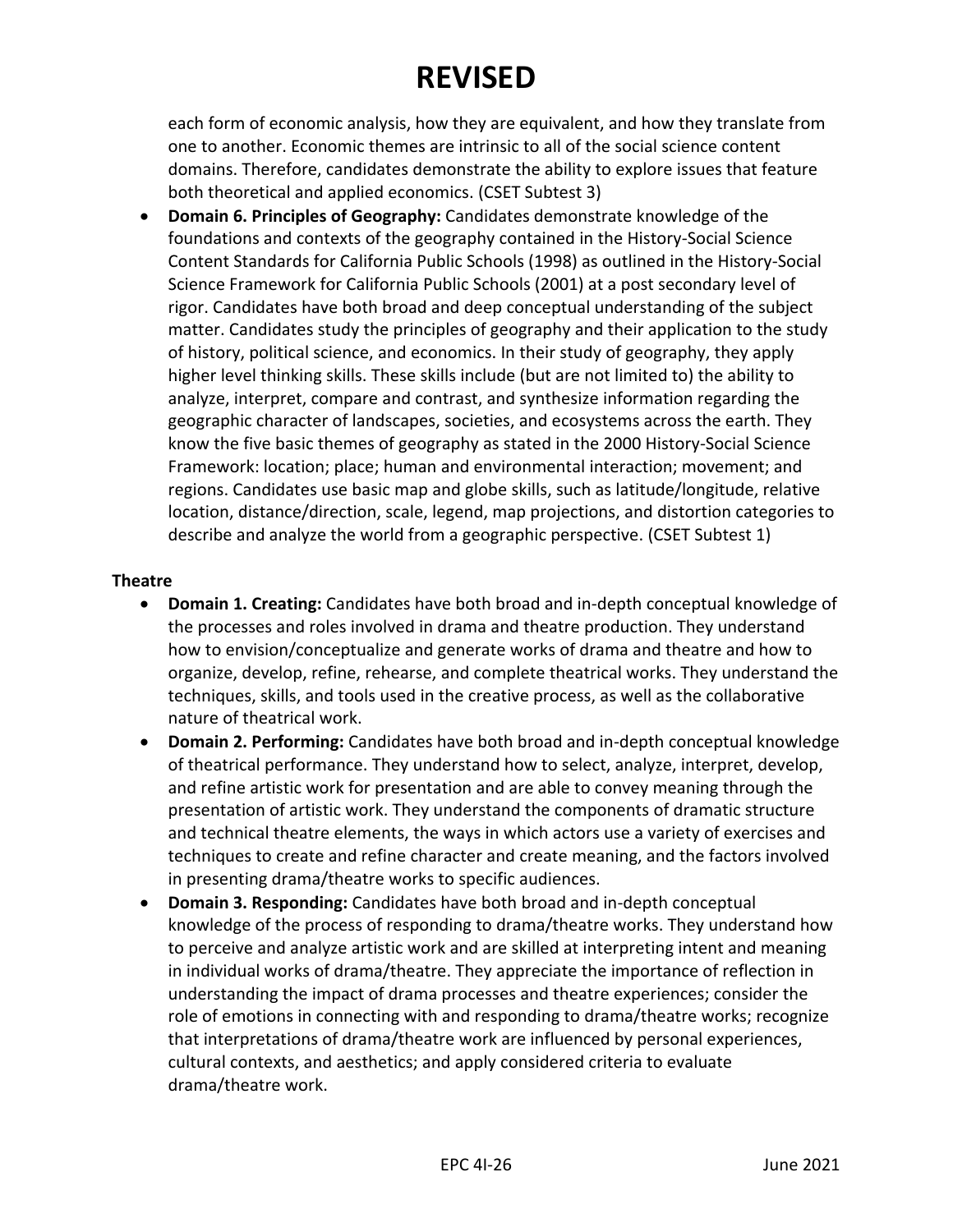• **Domain 4. Connecting:** Candidates have both broad and in-depth conceptual knowledge of the societal, cultural, and historical contexts of drama/theatre. They demonstrate basic knowledge of western and non-western theatre traditions, of the history and diversity of theatre, and of the roles and forms of theatre in societies past and present. Candidates demonstrate understanding of how empathy and the interrelationships between self and others influence and inform drama/theatre works. They have both broad and in-depth conceptual knowledge of ways in which theatre is connected to other art forms. They demonstrate knowledge of the important role that research plays in theatre.

#### **World Languages (Arabic, Armenian, Farsi, Filipino, Hmong, Khmer)**

- **Domain 1. General Linguistics:** Candidates demonstrate knowledge of the nature, process, and components of language at the postsecondary level, as described in the American Council on the Teaching of Foreign Languages (ACTFL): Program Standards for the Preparation of Foreign Language Teachers (2002) and reflected in the Foreign Language Framework for California Public Schools, Kindergarten through Grade Twelve (2003). Candidates demonstrate both broad and deep conceptual understanding of the subject matter, including the universal characteristics of human languages and the ways in which linguistics describes and categorizes language structures. They analyze the processes by which languages change over time, understand how languages vary geographically, socially, and ethnographically, and recognize the family relationships among different languages. Candidates show an awareness of the communicative functions of language and how those functions vary depending upon the context and purpose of communication. They demonstrate a thorough understanding of language acquisition, including the processes by which new languages are acquired and the developmental patterns of language learning, and recognize that language acquisition involves the interrelationship of language and culture. (CSET Subtest 1, 4, 5)
- **Domain 2. Linguistics of the Target Language:** Candidates demonstrate a broad and deep knowledge of target-language linguistics at the postsecondary level, as described in the American Council on the Teaching of Foreign Languages (ACTFL): Program Standards for the Preparation of Foreign Language Teachers (2002) and reflected in the Foreign Language Framework for California Public Schools, Kindergarten through Grade Twelve (2003). Candidates demonstrate an understanding of the languages they teach, including sound systems, the rules by which words are formed, and the ways in which phrases, clauses, and sentences are structured, and can explain the major levels and features of the target-language grammar. They understand articulatory phonetics and are able to describe target-language phonological features, orthography, morphological rules, syntactic patterns, and semantics. Candidates are able to describe the rules for word and sentence formation, as well as the structure, function, and meaning of target language discourse, including features for producing coherence in spoken and written discourse, pragmatic features, and sociolinguistic features of target-language discourse. Candidates are familiar with rhetorical and stylistic devices, figures of speech, and the levels of language appropriate for various tasks and communicative purposes. In addition, they understand the historical changes in the target language and the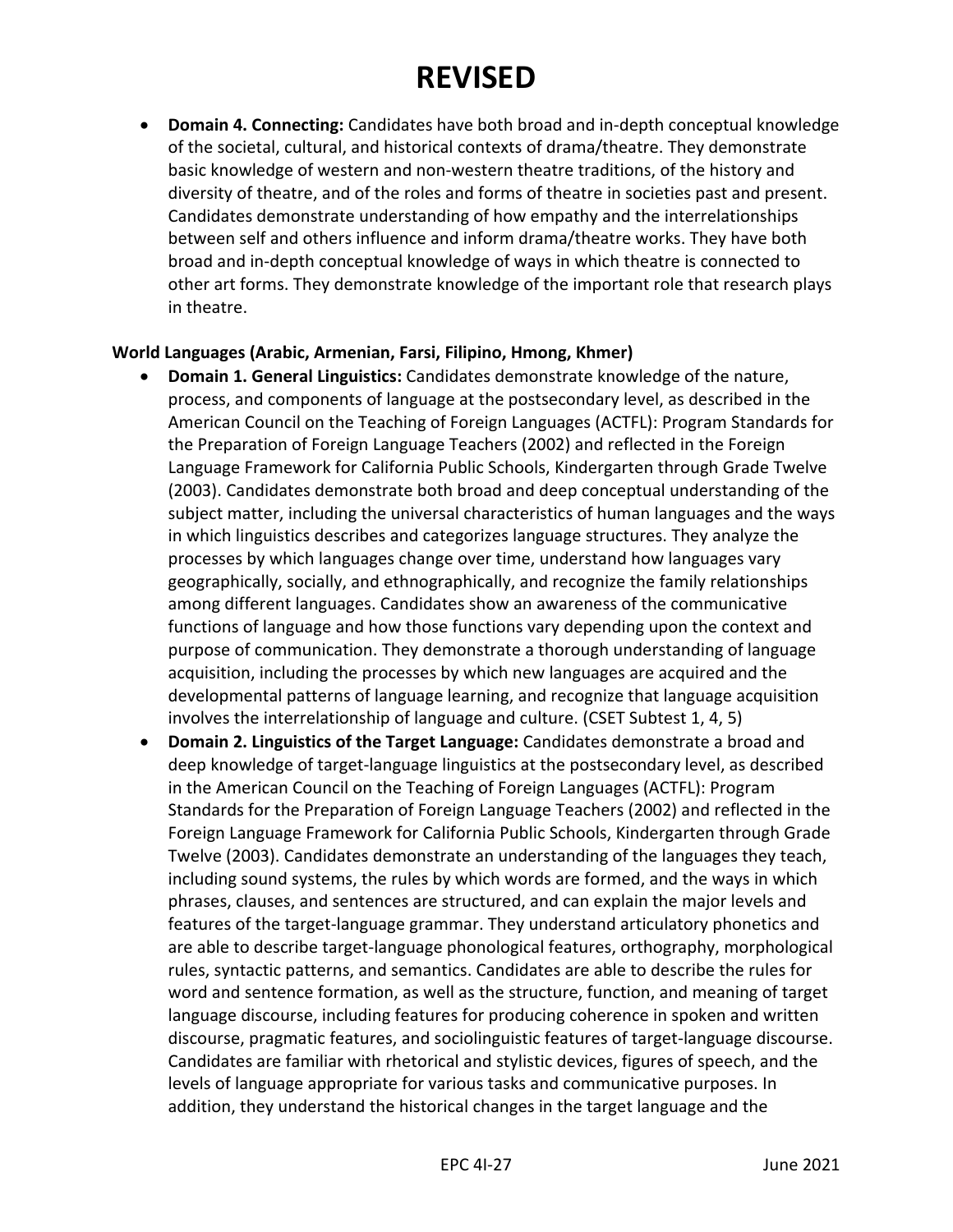variations among regional dialects, including differences in pronunciation, orthography, vocabulary, and grammatical structures, as well as register. (CSET Subtest 1, 4, 5)

- **Domain 3. Literary and Cultural Texts and Traditions:** Candidates demonstrate a broad and deep knowledge of literary and cultural texts and traditions, and of their contexts, at the postsecondary level, as described in the American Council on the Teaching of Foreign Languages (ACTFL): Program Standards for the Preparation of Foreign Language Teachers (2002) and reflected in the Foreign Language Framework for California Public Schools, Kindergarten through Grade Twelve (2003). Candidates are familiar with major literary and intellectual movements, genres, writers, and works. They can analyze, interpret, and synthesize ideas as well as critical issues from a wide range of writers and thinkers across a variety of forms and media. They understand the historical, social, and cultural contexts in which literary and cultural texts were created, the influence of these factors on ideas and forms of expression, and the ways in which those texts both reflect and shape the target culture. Finally, candidates use literary and cultural texts to interpret and reflect upon the perspectives of the target culture over time. (CSET Subtest 1, 4)
- **Domain 4. Cultural Analysis and Comparisons:** Candidates possess a broad and deep knowledge of the cultures associated with the target language and demonstrate an understanding of the interrelationships among the perspectives, practices, and products of those cultures at the postsecondary level, as described in the American Council on the Teaching of Foreign Languages (ACTFL): Program Standards for the Preparation of Foreign Language Teachers (2002) and reflected in the Foreign Language Framework for California Public Schools, Kindergarten through Grade Twelve (2003). Candidates recognize culture as a dynamic, interrelated system and employ a variety of processes to identify, analyze, and evaluate cultural themes, values, and ideas. They are able to explore relationships among cultural perspectives and social institutions, and they understand how cultural practices and products exemplify the perspectives of cultures associated with the target language. Candidates recognize important geographical features and analyze the impact of geographical factors on the development of cultures associated with the target language. They exhibit familiarity with contemporary and historical issues, significant works of art, cultural attitudes and priorities, daily living patterns, and social institutions. They are able to identify the roles and contributions of major political figures, artists, and cultural icons, and references made to them in the culture. Candidates are able to interpret ideas, values, and beliefs that represent the target culture's traditions and contemporary variations and are able to compare and contrast social, historical, and artistic traditions in the target culture with those of other cultures. (CSET Subtest 1)
- **Domain 5. Language and Communication: Listening Comprehension:** Candidates demonstrate proficiency in the comprehension of oral messages in the individual target language as described in the American Council on the Teaching of Foreign Languages (ACTFL): Program Standards for the Preparation of Foreign Language Teachers (2002) and reflected in the Foreign Language Framework for California Public Schools, Kindergarten through Grade Twelve (2003). For individual target languages, candidates may be asked to demonstrate all or some of the following knowledge and skills.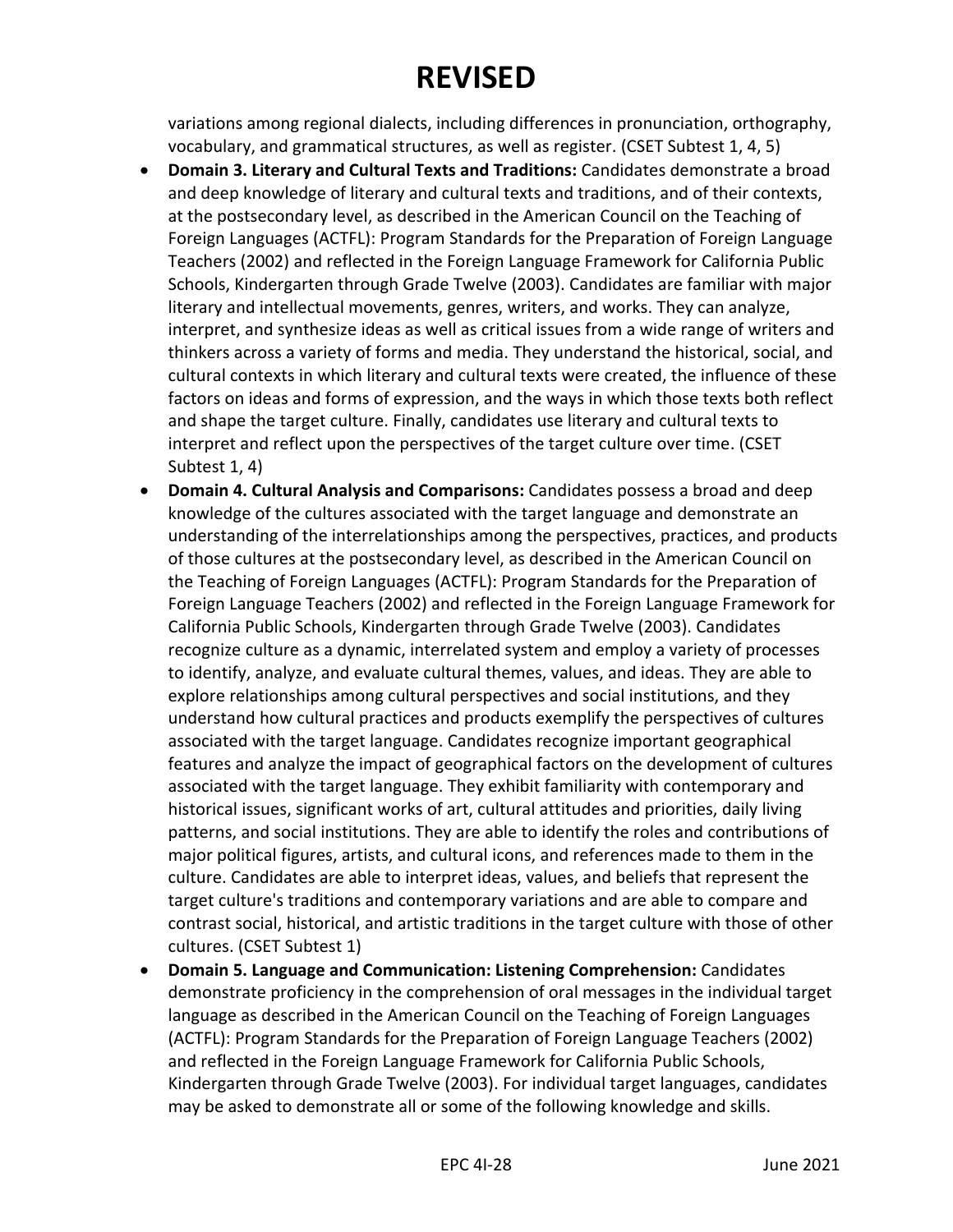Candidates demonstrate the ability to listen effectively and understand oral messages in the target language for various purposes in different contexts, including a variety of text types, and to accurately comprehend ideas and vocabulary across a range of content, including art, literature, politics, society, and current events, as well as everyday communications and interactions. They demonstrate the ability to comprehend and interpret both limited and extended oral messages, including monologues, conversations, news broadcasts, narratives and descriptions in various time frames, speeches, and debates. Candidates are not only able to identify the main ideas and supporting details of oral messages, but also to infer the meaning of unfamiliar words from their contexts, interpret oral messages on a number of levels, analyze them from multiple perspectives, and give detailed personal interpretations that are supported by a rich range of cultural knowledge and understanding. Finally, they demonstrate the ability to think critically about oral messages and to evaluate them in relation to logical and stylistic standards and social relationships, as well as the speaker's purposes, assumptions, and intended audience. (CSET Subtest 2)

- **Domain 6. Language and Communication: Reading Comprehension:** Candidates demonstrate proficiency in the comprehension of written texts in the individual target language as described in the American Council on the Teaching of Foreign Languages (ACTFL): Program Standards for the Preparation of Foreign Language Teachers (2002) and reflected in the Foreign Language Framework for California Public Schools, Kindergarten through Grade Twelve (2003). For individual target languages, candidates may be asked to demonstrate all or some of the following knowledge and skills. Candidates demonstrate the ability to read effectively and understand written texts in the target language for multiple purposes in different contexts, including a variety of text types, and to accurately comprehend ideas and vocabulary across a range of content, including art, literature, politics, society, and current events, as well as everyday communications and interactions. They demonstrate the ability to comprehend and interpret a variety of texts written in the target language, including expository prose, personal essays, newspaper and magazine articles, narratives and descriptions, correspondence, Web sites, electronic messages, and realia (e.g., signs, flyers, menus). Candidates interpret written texts on a number of levels, analyzing them from multiple perspectives, synthesizing concepts and ideas, and giving detailed personal interpretations that are supported by a rich range of cultural knowledge and understanding. Finally, they demonstrate the ability to think critically about what they read and to evaluate written texts in relation to logical and stylistic standards and social relationships, as well as the author's purposes, assumptions, and intended audience. (CSET Subtest 2)
- **Domain 7. Language and Communication: Oral Expression:** Candidates demonstrate proficiency in oral expression in the individual target language as described in the American Council on the Teaching of Foreign Languages (ACTFL): Program Standards for the Preparation of Foreign Language Teachers (2002) and reflected in the Foreign Language Framework for California Public Schools, Kindergarten through Grade Twelve (2003). For individual target languages, candidates may be asked to demonstrate all or some of the following knowledge and skills. Candidates demonstrate the ability to speak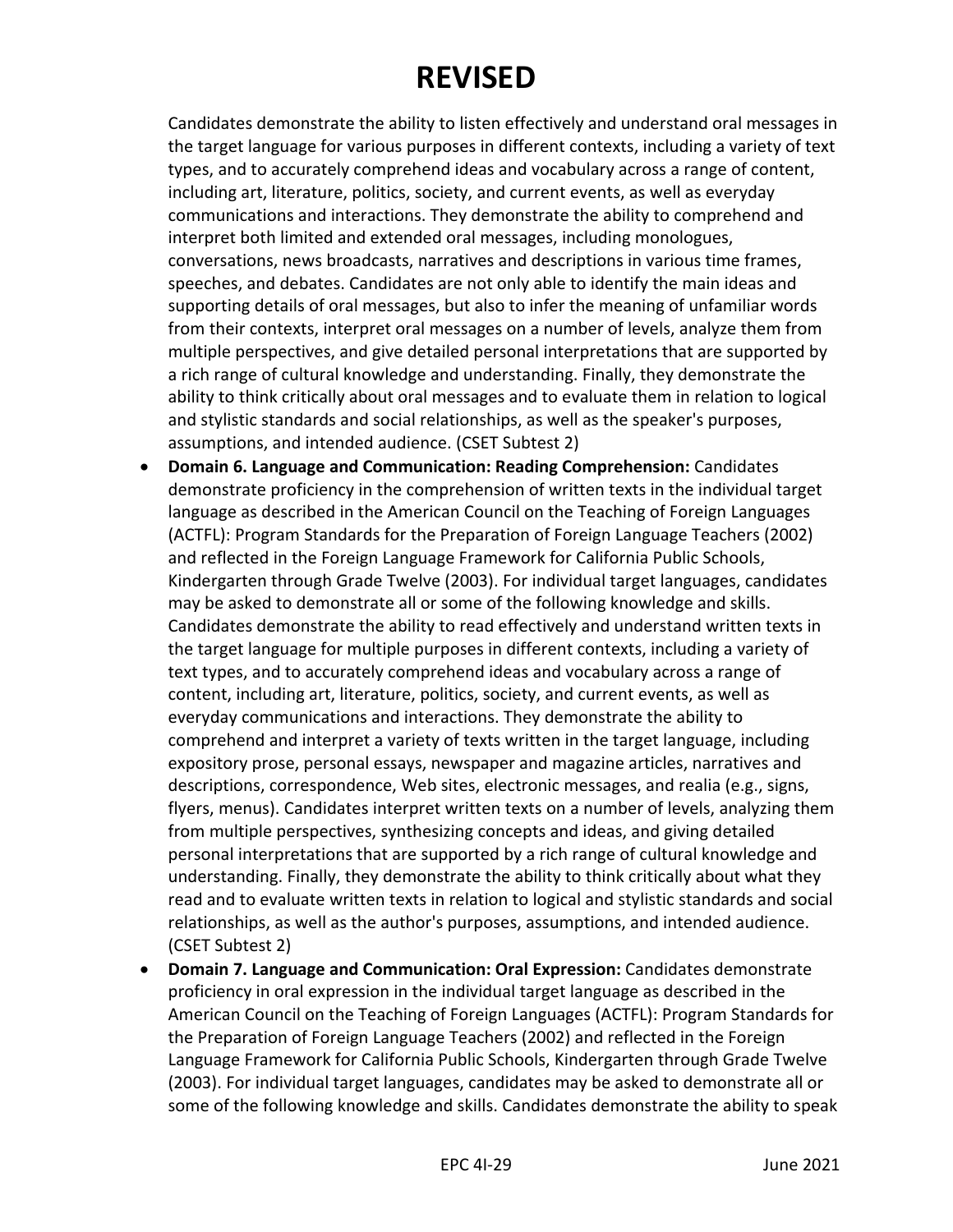effectively in everyday situations and to react competently when asked to respond orally to a complication or an unexpected turn of events. They speak with good pronunciation and intonation and with sufficient accuracy to participate effectively in most formal and informal conversations on practical, social, professional, and abstract topics and are able to narrate and describe in major time frames, providing detailed accounts and exhibiting good control of aspect. Candidates demonstrate the ability to speak effectively in the target language for various purposes in different contexts, employing a variety of text types and accurately expressing ideas in culturally appropriate language across a range of content, including art, literature, politics, society, and current events, as well as everyday communications and interactions. Finally, they are able to deliver oral presentations on a wide range of topics, employing strategies and vocabulary tailored to the speaking situation, and present narrations and descriptions that relate relevant and supporting facts in extended and cohesive discourse. (CSET Subtest 2)

• **Domain 8. Language and Communication: Written Expression:** Candidates demonstrate proficiency in written communication in the individual target language as described in the American Council on the Teaching of Foreign Languages (ACTFL): Program Standards for the Preparation of Foreign Language Teachers (2002) and reflected in the Foreign Language Framework for California Public Schools, Kindergarten through Grade Twelve (2003). For individual target languages, candidates may be asked to demonstrate all or some of the following knowledge and skills. Candidates write in major time frames, employ vocabulary appropriate to purpose and audience, and use a variety of different syntactic structures. When writing texts of several paragraphs in length, they demonstrate competence in the use of a variety of cohesive devices and discourse strategies. Candidates demonstrate the ability to write effectively in the target language for various purposes in different contexts, employing a variety of text types, and to accurately express ideas in culturally appropriate language and vocabulary across a range of content, including art, literature, politics, society, and current events, as well as everyday communications and interactions. Finally, they demonstrate the ability to express themselves through formal and informal writings on practical, social, and professional topics and to write about issues and events of public and personal relevance through extended written texts. (CSET Subtest 2)

### **World Languages (Cantonese, French, German, Japanese, Korean, Mandarin, Punjabi, Russian, Spanish, Vietnamese)**

• **Domain 1. General Linguistics:** Candidates demonstrate knowledge of the nature, process, and components of language at the postsecondary level, as described in the American Council on the Teaching of Foreign Languages (ACTFL): Program Standards for the Preparation of Foreign Language Teachers (2002) and reflected in the Foreign Language Framework for California Public Schools, Kindergarten through Grade Twelve (2003). Candidates demonstrate both broad and deep conceptual understanding of the subject matter, including the universal characteristics of human languages and the ways in which linguistics describes and categorizes language structures. They analyze the processes by which languages change over time, understand how languages vary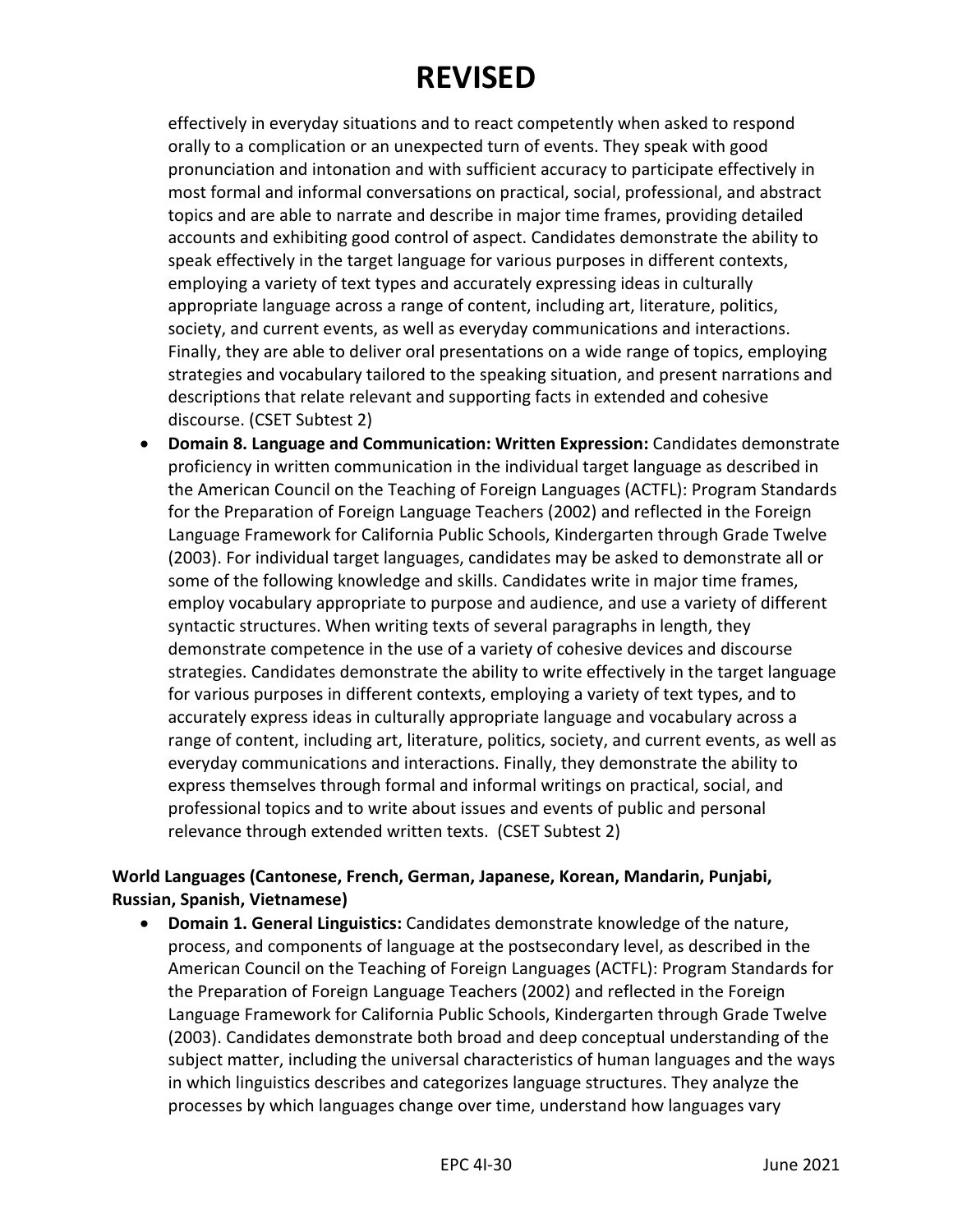geographically, socially, and ethnographically, and recognize the family relationships among different languages. Candidates show an awareness of the communicative functions of language and how those functions vary depending upon the context and purpose of communication. They demonstrate a thorough understanding of language acquisition, including the processes by which new languages are acquired and the developmental patterns of language learning, and recognize that language acquisition involves the interrelationship of language and culture. (CSET Subtest 1)

- **Domain 2. Linguistics of the Target Language:** Candidates demonstrate a broad and deep knowledge of target-language linguistics at the postsecondary level, as described in the American Council on the Teaching of Foreign Languages (ACTFL): Program Standards for the Preparation of Foreign Language Teachers (2002) and reflected in the Foreign Language Framework for California Public Schools, Kindergarten through Grade Twelve (2003). Candidates demonstrate an understanding of the languages they teach, including sound systems, the rules by which words are formed, and the ways in which phrases, clauses, and sentences are structured, and can explain the major levels and features of the target-language grammar. They understand articulatory phonetics and are able to describe target-language phonological features, orthography, morphological rules, syntactic patterns, and semantics. Candidates are able to describe the rules for word and sentence formation, as well as the structure, function, and meaning of target language discourse, including features for producing coherence in spoken and written discourse, pragmatic features, and sociolinguistic features of target-language discourse. Candidates are familiar with rhetorical and stylistic devices, figures of speech, and the levels of language appropriate for various tasks and communicative purposes. In addition, they understand the historical changes in the target language and the variations among regional dialects, including differences in pronunciation, orthography, vocabulary, and grammatical structures, as well as register. (CSET Subtest 1)
- **Domain 3. Literary and Cultural Texts and Traditions:** Candidates demonstrate a broad and deep knowledge of literary and cultural texts and traditions, and of their contexts, at the postsecondary level, as described in the American Council on the Teaching of Foreign Languages (ACTFL): Program Standards for the Preparation of Foreign Language Teachers (2002) and reflected in the Foreign Language Framework for California Public Schools, Kindergarten through Grade Twelve (2003). Candidates are familiar with major literary and intellectual movements, genres, writers, and works. They can analyze, interpret, and synthesize ideas as well as critical issues from a wide range of writers and thinkers across a variety of forms and media. They understand the historical, social, and cultural contexts in which literary and cultural texts were created, the influence of these factors on ideas and forms of expression, and the ways in which those texts both reflect and shape the target culture. Finally, candidates use literary and cultural texts to interpret and reflect upon the perspectives of the target culture over time. (CSET Subtest 1)
- **Domain 4. Cultural Analysis and Comparisons:** Candidates possess a broad and deep knowledge of the cultures associated with the target language and demonstrate an understanding of the interrelationships among the perspectives, practices, and products of those cultures at the postsecondary level, as described in the American Council on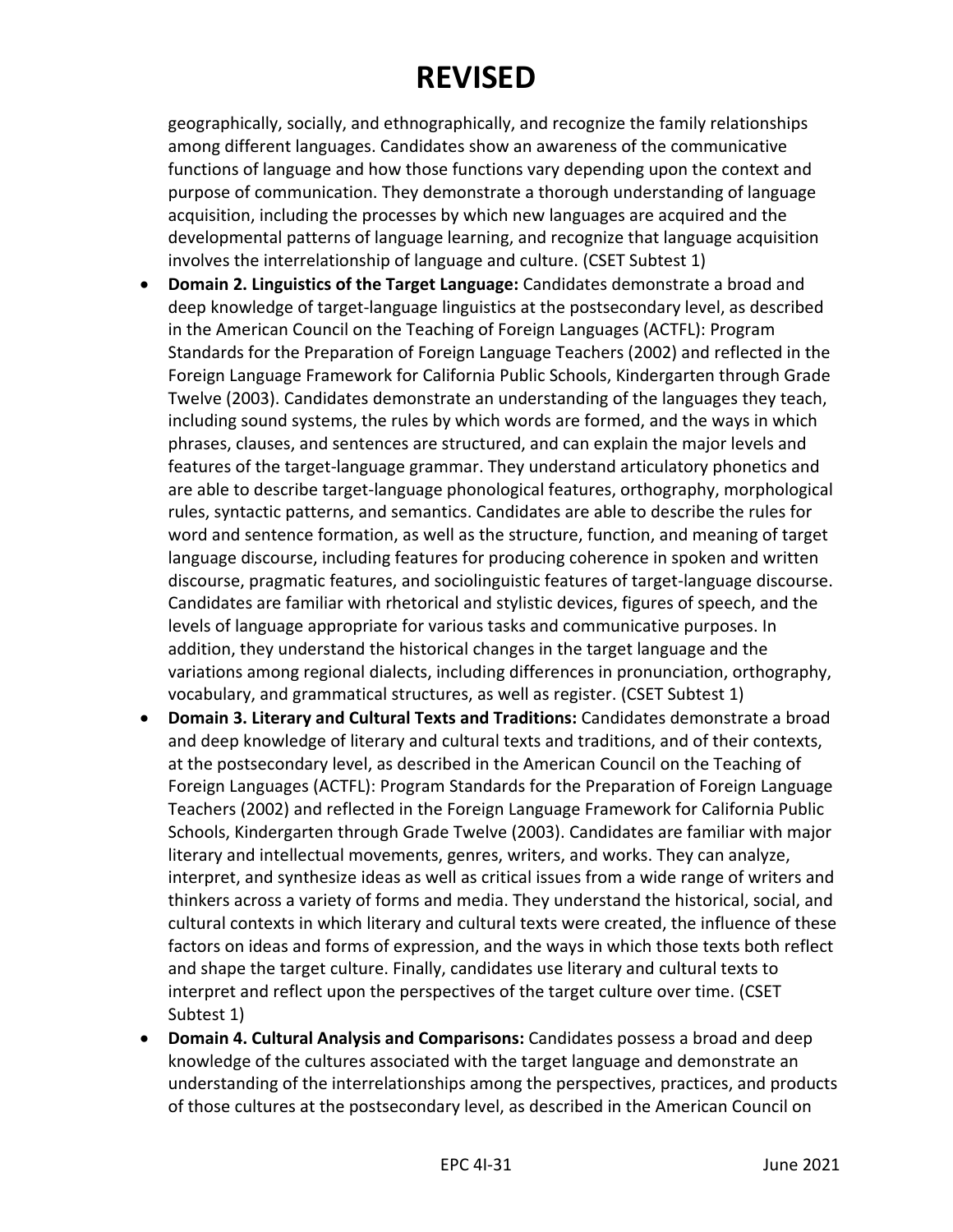the Teaching of Foreign Languages (ACTFL): Program Standards for the Preparation of Foreign Language Teachers (2002) and reflected in the Foreign Language Framework for California Public Schools, Kindergarten through Grade Twelve (2003). Candidates recognize culture as a dynamic, interrelated system and employ a variety of processes to identify, analyze, and evaluate cultural themes, values, and ideas. They are able to explore relationships among cultural perspectives and social institutions, and they understand how cultural practices and products exemplify the perspectives of cultures associated with the target language. Candidates recognize important geographical features and analyze the impact of geographical factors on the development of cultures associated with the target language. They exhibit familiarity with contemporary and historical issues, significant works of art, cultural attitudes and priorities, daily living patterns, and social institutions. They are able to identify the roles and contributions of major political figures, artists, and cultural icons, and references made to them in the culture. Candidates are able to interpret ideas, values, and beliefs that represent the target culture's traditions and contemporary variations and are able to compare and contrast social, historical, and artistic traditions in the target culture with those of other cultures. (CSET Subtest 1)

- **Domain 5. Language and Communication: Listening Comprehension:** Candidates demonstrate proficiency in the comprehension of oral messages in the individual target language as described in the American Council on the Teaching of Foreign Languages (ACTFL): Program Standards for the Preparation of Foreign Language Teachers (2002) and reflected in the Foreign Language Framework for California Public Schools, Kindergarten through Grade Twelve (2003). For individual target languages, candidates may be asked to demonstrate all or some of the following knowledge and skills. Candidates demonstrate the ability to listen effectively and understand oral messages in the target language for various purposes in different contexts, including a variety of text types, and to accurately comprehend ideas and vocabulary across a range of content, including art, literature, politics, society, and current events, as well as everyday communications and interactions. They demonstrate the ability to comprehend and interpret both limited and extended oral messages, including monologues, conversations, news broadcasts, narratives and descriptions in various time frames, speeches, and debates. Candidates are not only able to identify the main ideas and supporting details of oral messages, but also to infer the meaning of unfamiliar words from their contexts, interpret oral messages on a number of levels, analyze them from multiple perspectives, and give detailed personal interpretations that are supported by a rich range of cultural knowledge and understanding. Finally, they demonstrate the ability to think critically about oral messages and to evaluate them in relation to logical and stylistic standards and social relationships, as well as the speaker's purposes, assumptions, and intended audience. (CSET Subtest 3)
- **Domain 6. Language and Communication: Reading Comprehension:** Candidates demonstrate proficiency in the comprehension of written texts in the individual target language as described in the American Council on the Teaching of Foreign Languages (ACTFL): Program Standards for the Preparation of Foreign Language Teachers (2002) and reflected in the Foreign Language Framework for California Public Schools,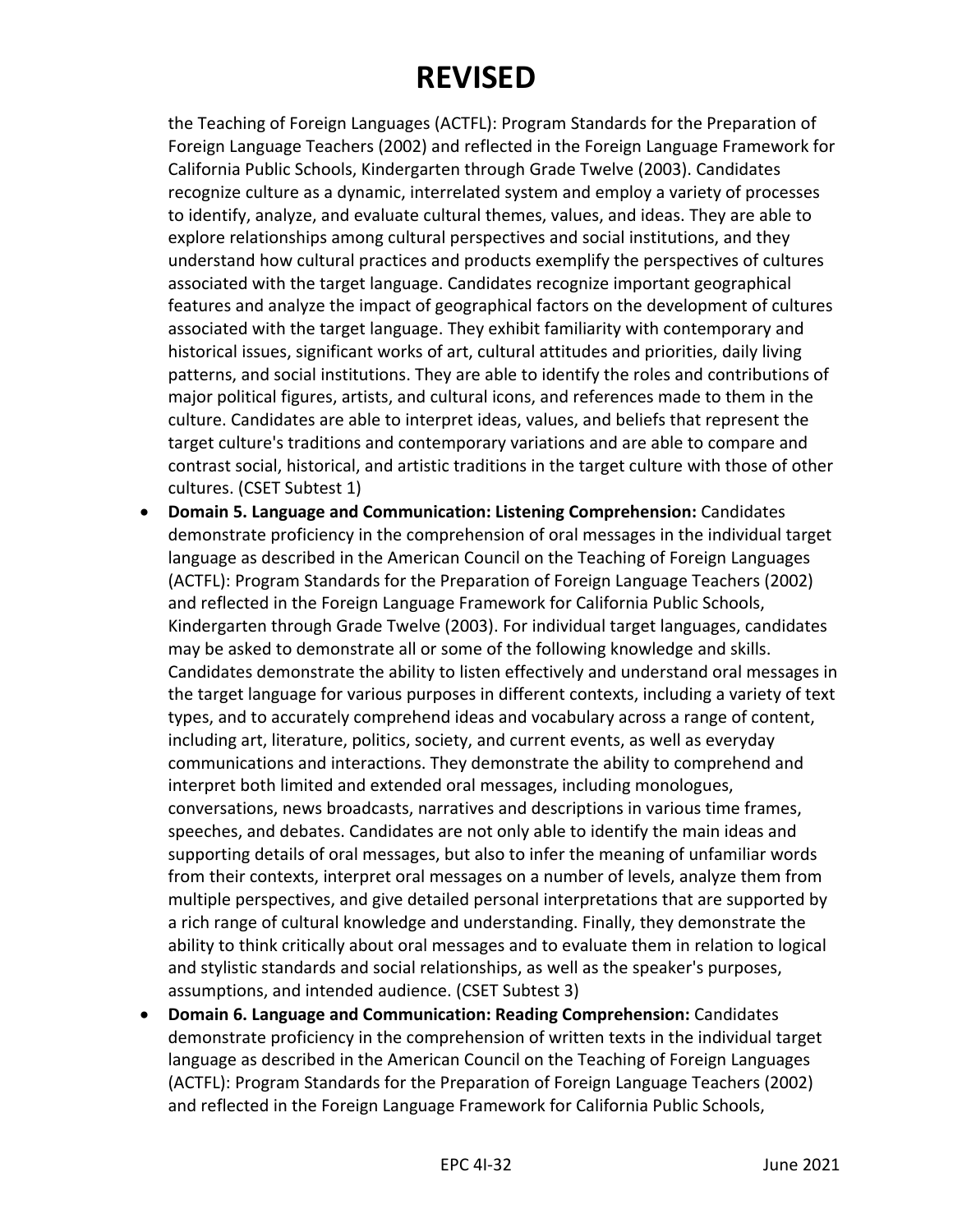Kindergarten through Grade Twelve (2003). For individual target languages, candidates may be asked to demonstrate all or some of the following knowledge and skills. Candidates demonstrate the ability to read effectively and understand written texts in the target language for multiple purposes in different contexts, including a variety of text types, and to accurately comprehend ideas and vocabulary across a range of content, including art, literature, politics, society, and current events, as well as everyday communications and interactions. They demonstrate the ability to comprehend and interpret a variety of texts written in the target language, including expository prose, personal essays, newspaper and magazine articles, narratives and descriptions, correspondence, Web sites, electronic messages, and realia (e.g., signs, flyers, menus). Candidates interpret written texts on a number of levels, analyzing them from multiple perspectives, synthesizing concepts and ideas, and giving detailed personal interpretations that are supported by a rich range of cultural knowledge and understanding. Finally, they demonstrate the ability to think critically about what they read and to evaluate written texts in relation to logical and stylistic standards and social relationships, as well as the author's purposes, assumptions, and intended audience. **(CSET Subtest 3)**

- **Domain 7. Language and Communication: Oral Expression:** Candidates demonstrate proficiency in oral expression in the individual target language as described in the American Council on the Teaching of Foreign Languages (ACTFL): Program Standards for the Preparation of Foreign Language Teachers (2002) and reflected in the Foreign Language Framework for California Public Schools, Kindergarten through Grade Twelve (2003). For individual target languages, candidates may be asked to demonstrate all or some of the following knowledge and skills. Candidates demonstrate the ability to speak effectively in everyday situations and to react competently when asked to respond orally to a complication or an unexpected turn of events. They speak with good pronunciation and intonation and with sufficient accuracy to participate effectively in most formal and informal conversations on practical, social, professional, and abstract topics and are able to narrate and describe in major time frames, providing detailed accounts and exhibiting good control of aspect. Candidates demonstrate the ability to speak effectively in the target language for various purposes in different contexts, employing a variety of text types and accurately expressing ideas in culturally appropriate language across a range of content, including art, literature, politics, society, and current events, as well as everyday communications and interactions. Finally, they are able to deliver oral presentations on a wide range of topics, employing strategies and vocabulary tailored to the speaking situation, and present narrations and descriptions that relate relevant and supporting facts in extended and cohesive discourse. (CSET Subtest 3)
- **Domain 8. Language and Communication: Written Expression:** Candidates demonstrate proficiency in written communication in the individual target language as described in the American Council on the Teaching of Foreign Languages (ACTFL): Program Standards for the Preparation of Foreign Language Teachers (2002) and reflected in the Foreign Language Framework for California Public Schools, Kindergarten through Grade Twelve (2003). For individual target languages, candidates may be asked to demonstrate all or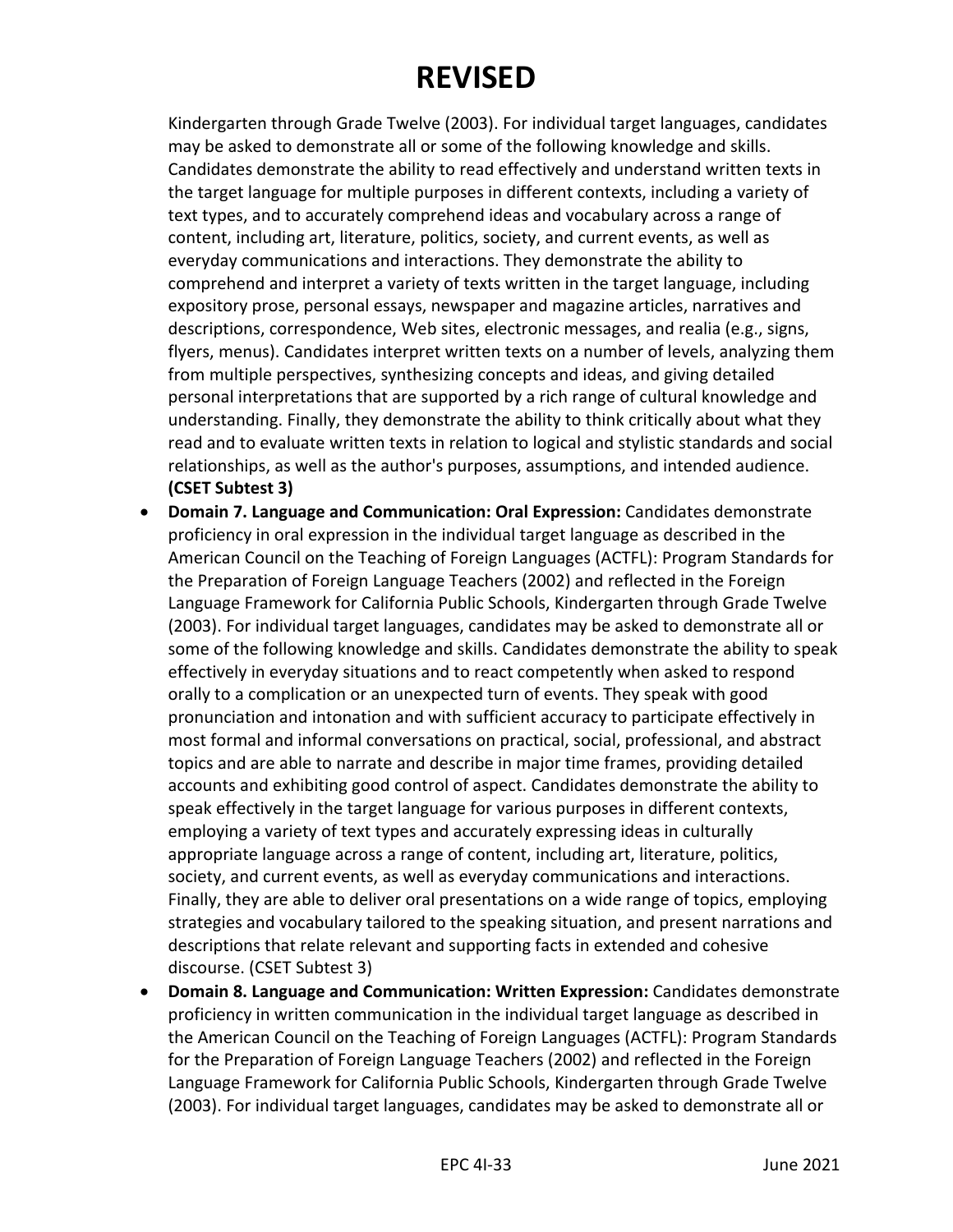some of the following knowledge and skills. Candidates write in major time frames, employ vocabulary appropriate to purpose and audience, and use a variety of different syntactic structures. When writing texts of several paragraphs in length, they demonstrate competence in the use of a variety of cohesive devices and discourse strategies. Candidates demonstrate the ability to write effectively in the target language for various purposes in different contexts, employing a variety of text types, and to accurately express ideas in culturally appropriate language and vocabulary across a range of content, including art, literature, politics, society, and current events, as well as everyday communications and interactions. Finally, they demonstrate the ability to express themselves through formal and informal writings on practical, social, and professional topics and to write about issues and events of public and personal relevance through extended written texts. (CSET Subtest 3)

#### **Multiple Subjects**

#### <span id="page-34-0"></span>*Reading, Language, and Literature*

#### **Domain 1: Language and Linguistics**

- **1.1 Language Structure and Linguistics.** Candidates for Multiple Subject Teaching Credentials are able to identify and demonstrate an understanding of the fundamental components of human language, including phonology, morphology, syntax, and semantics, as well as the role of pragmatics in using language to communicate. In the context of these components, they reflect on both the potential for differences among languages and the universality of linguistic structures. Candidates can demonstrate knowledge of phonemic awareness (e.g., the processes of rhyming, segmenting, and blending). They apply knowledge of similarities and differences among groups of phonemes (e.g., consonants and vowels) that vary in their placement and manner of articulation. Candidates know the differences between phoneme awareness and phonics. They know the predictable patterns of sound-symbol and symbol-sound relationships in English (the Alphabetic Principle). Candidates identify examples of parts of speech, and their functions, as well as the morphology contributing to their classification. They recognize and use syntactic components (such as phrases and clauses, including verbals) to understand and develop a variety of sentence types (e.g., simple, compound, and complex sentences).
- **1.2 Language Development and Acquisition.** Candidates for Multiple Subject Teaching Credentials apply knowledge of both the development of a first language and the acquisition of subsequent ones. They can describe the principal observable milestones in each domain, and identify the major theories that attempt to explain the processes of development and acquisition. Candidates demonstrate that they understand the range of issues related to the interaction of first languages and other languages. They are able to recognize special features that may identify a pupil's language development as exceptional, distinguishing such features from interlanguage effects.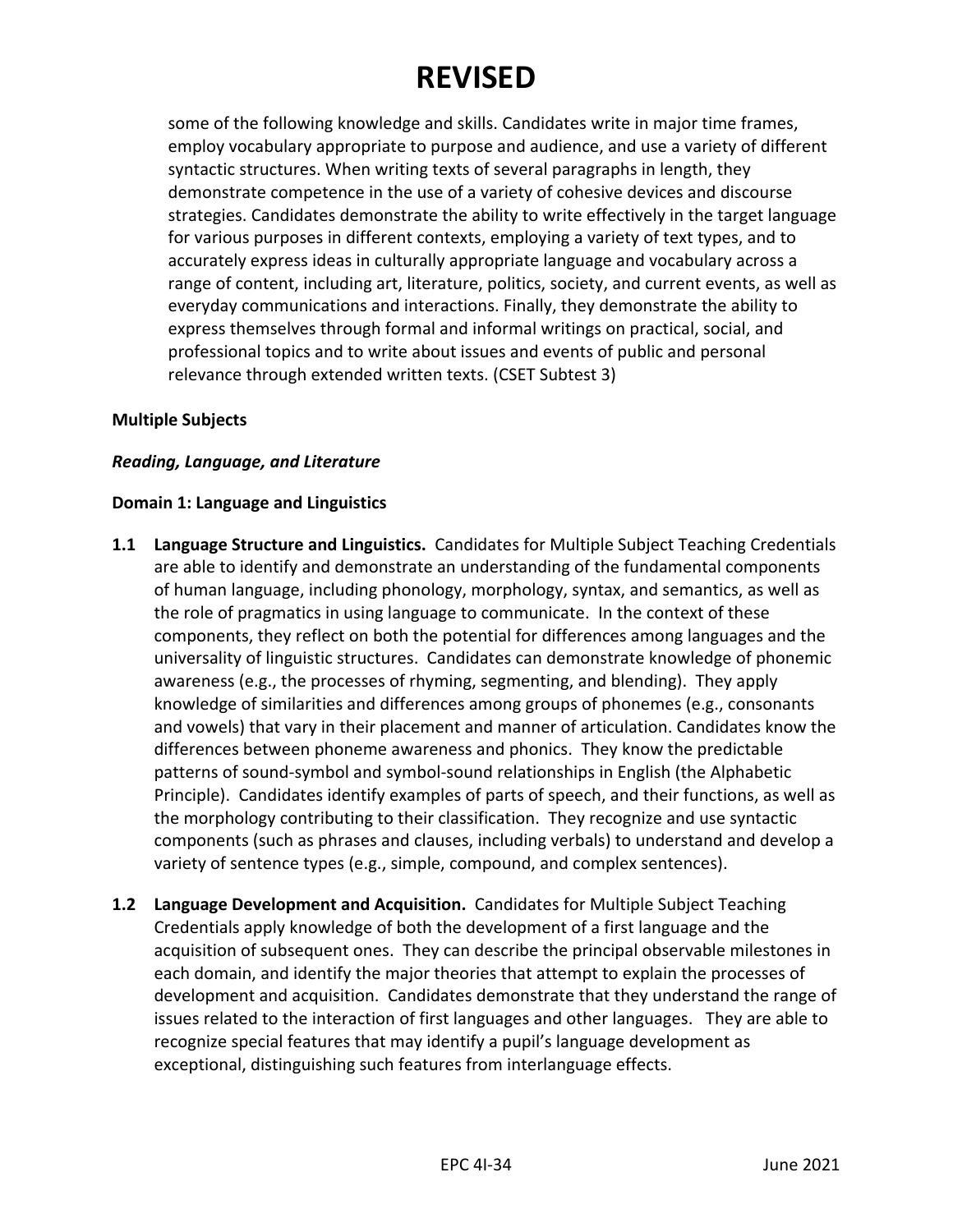- **1.3 Literacy.** Candidates for Multiple Subject Teaching Credentials understand and use the major descriptions of developing literacy. Across the continuum of English language acquisition, candidates can identify the progressive development of phonemic awareness, decoding, comprehension, word recognition, and spelling (including its complexities related to the interaction of phonology, the alphabetic principle, morphology, and etymology). Candidates understand how these processes interact with the development of concepts, of vocabulary (including relationships among etymologies and both denotative and connotative word meanings), and of contextual analysis. Candidates can identify indicators of reading fluency (i.e., accuracy, rate, and prosody). They understand interrelationships between decoding, fluency, vocabulary knowledge, and reading comprehension, and they can identify factors that affect comprehension.
- **1.4 Assessment.** In assessing developing literacy, candidates for Multiple Subject Teaching Credentials apply knowledge of the implications that language development and differences have for the processes of learning to read and reading to learn. They know and apply a range of assessment methods and instruments to the respective and interrelated developing abilities in listening (for aural/oral languages), speaking, reading (decoding and comprehension), writing, vocabulary, and spelling conventions.

#### **Domain 2: Non-Written and Written Communication**

- **2.1 Conventions of Language.** Applying their knowledge of linguistic structure, candidates for Multiple Subject Teaching Credentials identify and use the conventions associated with standard English. They recognize, understand, and use a range of conventions in both spoken and written English, including varieties of sentence structure, preferred usage, and conventions of spelling, capitalization, and punctuation.
- **2.2 Writing Strategies.** Candidates for Multiple Subject Teaching Credentials demonstrate knowledge of the stages of the writing process. They understand the purpose and technique of various prewriting strategies for organizing and giving focus to their writing (e.g., outlining, using graphic organizers, note taking). Candidates develop and strengthen writing as needed by revising, editing, rewriting, or trying a new approach. They draw upon their understanding of principles of organization, transitions, point-of-view, word choice, and conventions to produce clear and coherent writing in which the development, organization, and style are appropriate to task, purpose, and audience. Candidates demonstrate the ability to use technology, including the Internet, to produce and publish individual or shared writing products.
- **2.3 Writing Applications.** Candidates for Multiple Subject Teaching Credentials demonstrate knowledge of principles of composition such as appropriate structure, logical development of ideas, appropriate vocabulary, and context. Candidates compose and/or analyze writing in different genres, including arguments, informative/explanatory texts, and narratives, as well as summaries, letters, and research reports. Candidates demonstrate the ability to write arguments to support claims using valid reasoning and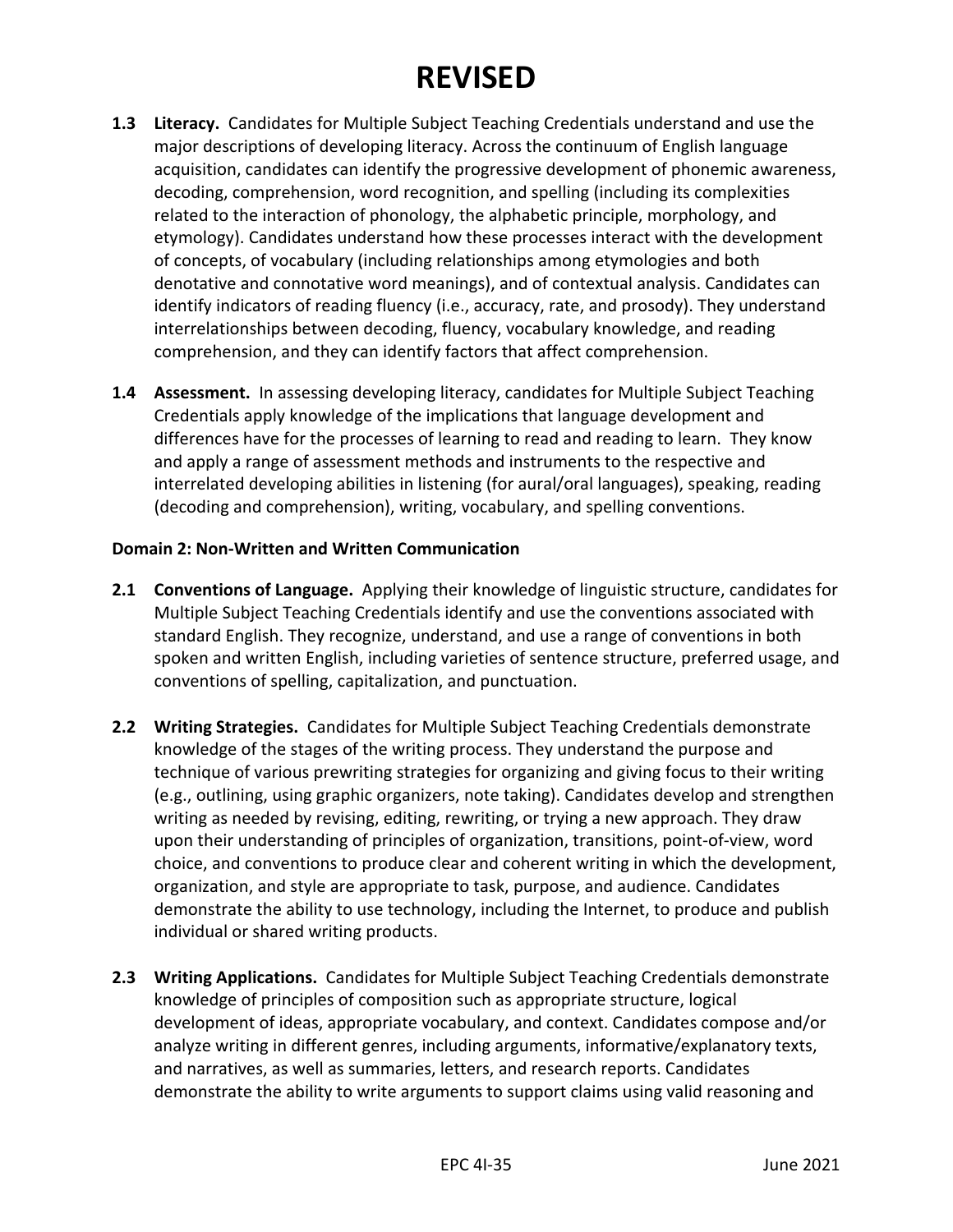relevant and sufficient evidence. Candidates demonstrate the ability to write informative/explanatory texts, including career development documents (e.g., business letters, job applications), and to examine and convey ideas, concepts, and information through the effective selection, organization, and analysis of content. When writing an argument or informative/explanatory text, candidates draw evidence from literary and/or informational texts to support research, analysis, and reflection. Candidates demonstrate the ability to write narratives to develop real or imagined experiences or events using effective technique, relevant descriptive details, and well-structured event sequences.

- **2.4 Non-Written Communication**. Candidates for Multiple Subject Teaching Credentials demonstrate knowledge of non-written genres and traditions, and their characteristics (e.g., organization), including narratives, persuasive pieces, research presentations, poetry recitations, and responses to literature. They apply understandings of language development stages, from pre-production (beginning) to intermediate fluency, to children's developing abilities in such areas. Candidates analyze speech in terms of presentation components (e.g., volume, pace), pronunciation fluency, and identify the integration of nonverbal components (e.g., gesture) with verbal elements (e.g., volume). Candidates demonstrate knowledge of dialects, idiolects, and changes in what is considered standard oral English usage and their effects on perceptions of speaker performance, with attention to the dangers of stereotyping and bias. They also demonstrate an understanding of the potential impact on non-written presentations of images, sound, and other features from electronic media.
- **2.5 Research Strategies.** Candidates for Multiple Subject Teaching Credentials demonstrate their ability to use a variety of research sources, both print and electronic. They interpret such research, putting to use their findings and interpretations to construct their own reports and narratives. Candidates also understand the importance of citing research sources, using recognizable and accepted conventions for doing so.

#### **Domain 3: Reading Comprehension and Analysis**

**3.1 Reading Literature.** Candidates for Multiple Subject Teaching Credentials analyze works from different literary genres (e.g., novels, short stories, folktales and fairy tales, poems) as they are represented in diverse cultures, with special attention to children's literature, for both literary elements and structural features. They cite thorough textual evidence to support analysis of the explicit and implicit meaning of literary texts. When reading literary texts, they determine themes or central ideas, including those derived from cultural patterns and symbols found in rituals, mythologies, and traditions. Candidates analyze how dialogue and incidents in a work of fiction or drama move the action forward and/or reveal aspects of character. Candidates identify and evaluate literary devices in prose and poetry (e.g., rhyme, metaphor, alliteration). Candidates determine the meaning of words and phrases as they are used in literary texts, including figurative and connotative meanings. They analyze the impact of specific word choices on meaning and tone. They examine how an author's choices concerning structure contribute to a literary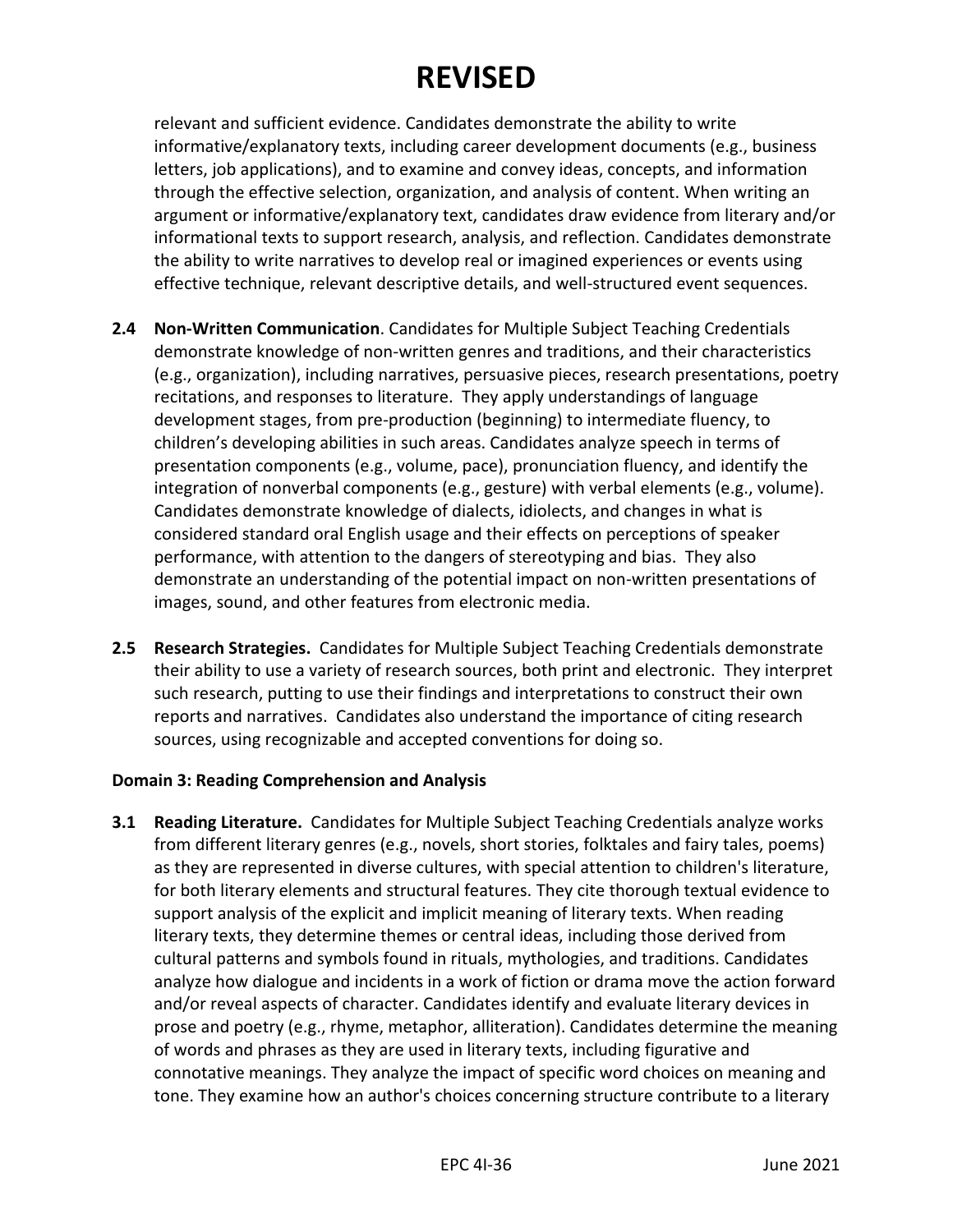text's meaning and style. Candidates analyze how differences in the points of view of characters and the audience or reader create such effects as suspense or humor.

- **3.2 Reading Informational Text.** Candidates for Multiple Subject Teaching Credentials analyze the structure, organization, and purpose of informational texts. Candidates use thorough textual evidence to support analysis of the explicit and implicit meanings of texts. They demonstrate the ability to determine the central idea of an informational text and to analyze its development over the course of a text, including its relationship to supporting ideas. Candidates demonstrate the ability to provide an objective summary of an informational text, using academic language as appropriate. They determine the meaning of words and phrases as they are used in informational texts, including figurative, connotative, and technical meanings. They analyze the impact of specific word choices on meaning and tone, including analogies or allusions to other texts. Candidates demonstrate an understanding of how the structure of informational texts, including popular print and digital media, is used to develop and refine key concepts. They analyze the use of text features (e.g., graphics, headers, captions) in consumer materials. Candidates determine an author's point(s) of view and purpose(s) and analyze how the author acknowledges and responds to conflicting evidence or viewpoints. Candidates integrate and evaluate multiple sources of information presented in different media or formats, as well as in words. They evaluate the structure and purpose of visual text features such as graphics, illustrations, data, and maps. Candidates recognize and analyze instances of bias and stereotyping in informational texts.
- **3.3 Text Complexity.** Candidates for Multiple Subject Teaching Credentials evaluate text complexity using quantitative tools and measures, as well as knowledge of qualitative dimensions such as levels of meaning, structure, language conventionality and clarity, and background knowledge demands. Candidates apply knowledge of text complexity to select appropriate texts for supporting student learning goals. When matching readers to a text and task, candidates apply knowledge of reader variables (e.g., language, culture, motivation, background knowledge, skill levels, and experiences), and of task variables such as purpose and complexity.

### *History and Social Science*

### **Domain 1: World History**

- **1.1 Ancient Civilizations.** Candidates for Multiple Subject Teaching Credentials trace the impact of physical geography on the development of ancient civilizations (i.e., Mesopotamian, Egyptian, Kush, Hebrew, Greek, Indian, Chinese, and Roman civilizations). They identify the intellectual contributions, artistic forms, and traditions (including the religious beliefs) of these civilizations. They recognize patterns of trade and commerce that influenced these civilizations.
- **1.2 Medieval and Early Modern Times.** Candidates for Multiple Subject Teaching Credentials describe the influence of physical geography on the development of medieval and early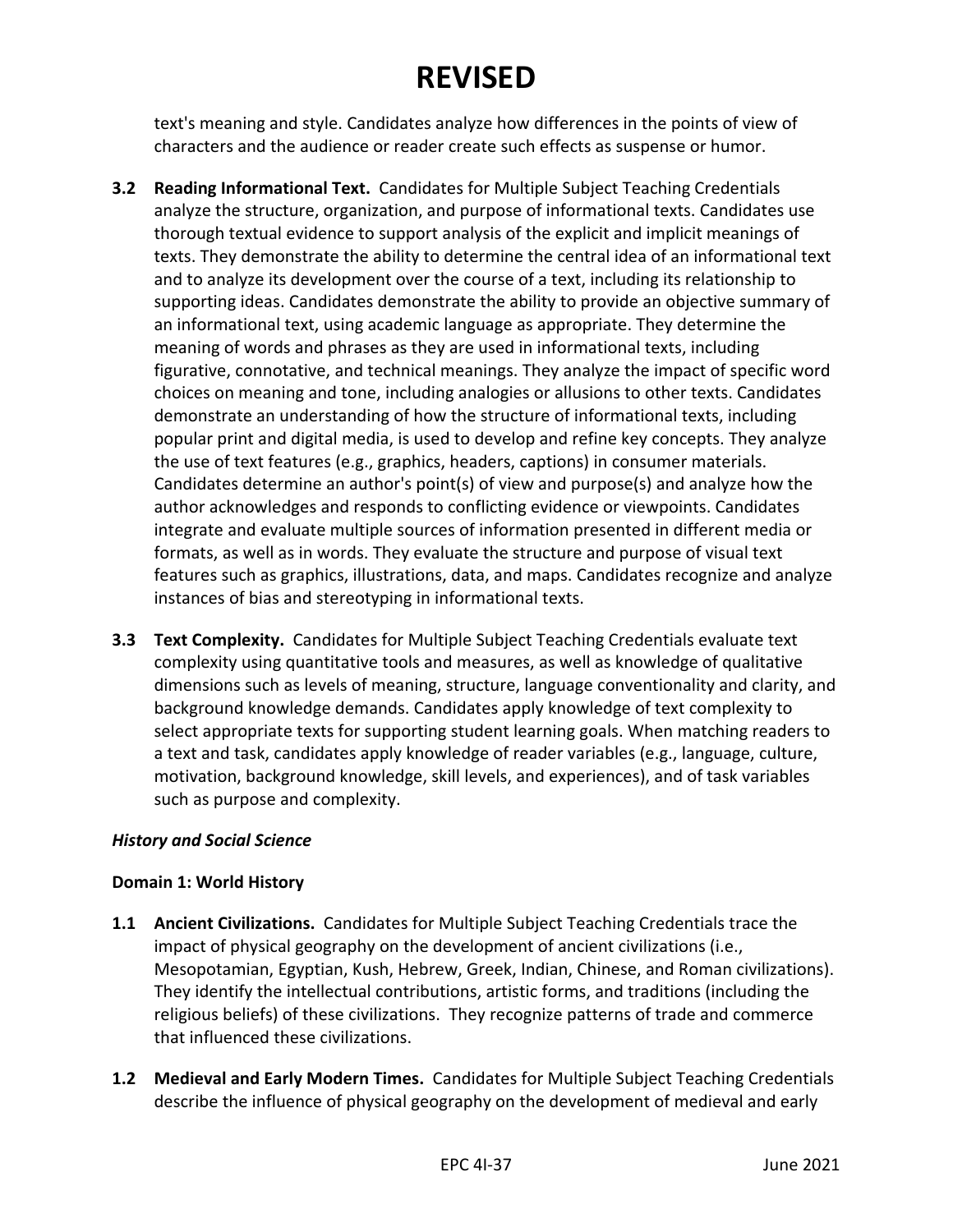modern civilizations (i.e., Chinese, Japanese, African, Arabian, Mesoamerican, Andean Highland, and European civilizations). They trace the decline of the Western Roman Empire and the development of feudalism as a social and economic system in Europe and Japan. They identify the art, architecture, and science of Pre-Columbian America. Candidates describe the role of Christianity in medieval and early modern Europe, its expansion beyond Europe, and the role of Islam and its impact on Arabia, Africa, Europe, and Asia. They trace the development of the Renaissance and Scientific Revolution in Europe. They define the development of early modern capitalism and its global consequences. They describe the evolution of the idea of representative democracy from the Magna Carta through the Enlightenment.

### **Domain 2: United States History**

- **2.1 Early Exploration, Colonial Era, and the War for Independence.** Candidates for Multiple Subject Teaching Credentials identify and describe European exploration and settlement, and the struggle for control of North America during the Colonial Era, including cooperation and conflict among American Indians and new settlers. They identify the founders and discuss their religious, economic and political reasons for colonization of North America. They describe European colonial rule and its relationship with American Indian societies. Candidates describe the development and institutionalization of African slavery in the western hemisphere and its consequences in Sub-Saharan Africa. They describe the causes of the War for Independence, elements of political and military leadership, the impact of the war on Americans, the role of France, and the key ideas embodied within the Declaration of Independence.
- **2.2 The Development of the Constitution and the Early Republic.** Candidates for Multiple Subject Teaching Credentials describe the political system of the United States and the ways that citizens participate in it through executive, legislative and judicial processes. They define the Articles of Confederation and the factors leading to the development of the U.S. Constitution, including the Bill of Rights. They explain the major principles of government and political philosophy contained within the Constitution, especially separation of powers and federalism. Candidates trace the evolution of political parties, describe their differing visions for the country, and analyze their impact on economic development policies. They identify historical, cultural, economic and geographic factors that led to the formation of distinct regional identities. They describe the westward movement, expansion of U.S. borders, and government policies toward American Indians and foreign nations during the Early Republic. They identify the roles of Blacks (both slave and free), American Indians, the Irish and other immigrants, women and children in the political, cultural and economic life of the new country.
- **2.3 Civil War and Reconstruction.** Candidates for Multiple Subject Teaching Credentials recognize the origin and the evolution of the anti-slavery movement, including the roles of free Blacks and women, and the response of those who defended slavery. They describe evidence for the economic, social and political causes of the Civil War, including the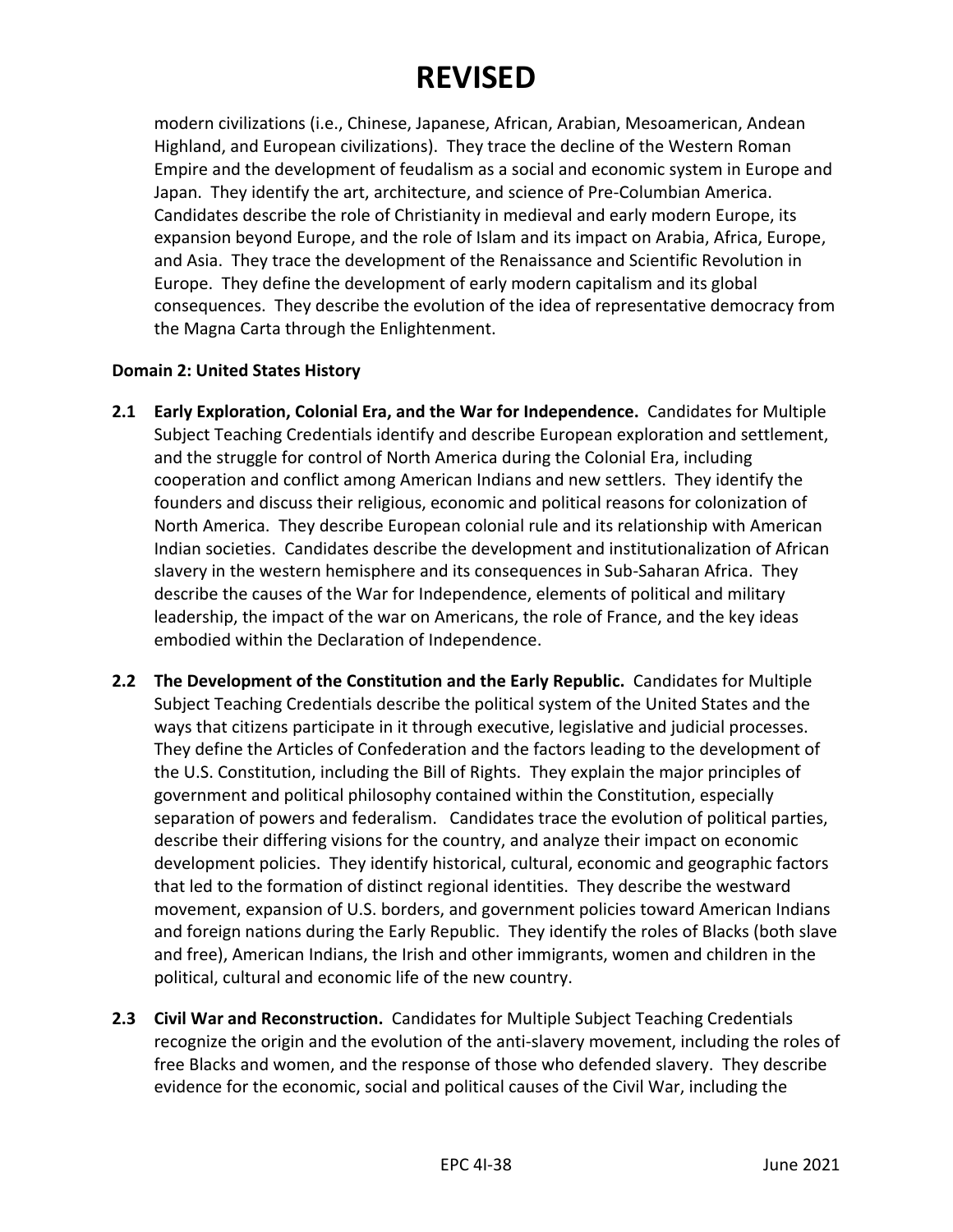constitutional debates over the doctrine of nullification and secession.They identify the major battles of the Civil War and the comparative strengths and weaknesses of the Union and the Confederacy. They describe the character of Reconstruction, factors leading to its abandonment, and the rise of Jim Crow practices.

**2.4 The Rise of Industrial America.** Candidates for Multiple Subject Teaching Credentials recognize the pattern of urban growth in the United States, the impact of successive waves of immigration in the nineteenth century, and the response of renewed nativism. They understand the impact of major inventions on the Industrial Revolution and the quality of life.

#### **Domain 3: California History**

- **3.1 The Pre-Columbian Period through the Gold Rush.** Candidates for Multiple Subject Teaching Credentials identify the impact of California's physical geography on its history. They describe the geography, economic activities, folklore and religion of California's American Indian peoples. They discuss the impact of Spanish exploration and colonization, including the mission system and its influence on the development of the agricultural economy of early California. They describe Mexican rule in California. They state the causes of the war between Mexico and the United States and its consequences for California. They describe the discovery of gold and its cultural, social, political and economic effects in California, including its impact on American Indians and Mexican nationals.
- **3.2 Economic, Political, and Cultural Development Since the 1850's.** Candidates for Multiple Subject Teaching Credentials identify key principles of the California Constitution, including the Progressive-era reforms of initiative, referendum and recall, and they recognize similarities and differences between it and the U. S. Constitution. They identify patterns of immigration to California, including the Dust Bowl migration, and discuss their impact on the cultural, economic, social and political development of the state. They identify the effects of federal and state law on the legal status of immigrants. They describe historical and contemporary perspectives on cultural diversity in the United States and in California. Candidates understand the development and identify the locations of California's major economic activities: mining, large-scale agriculture, entertainment, recreation, aerospace, electronics and international trade. They identify factors leading to the development of California's water delivery system, and describe its relationship to California geography.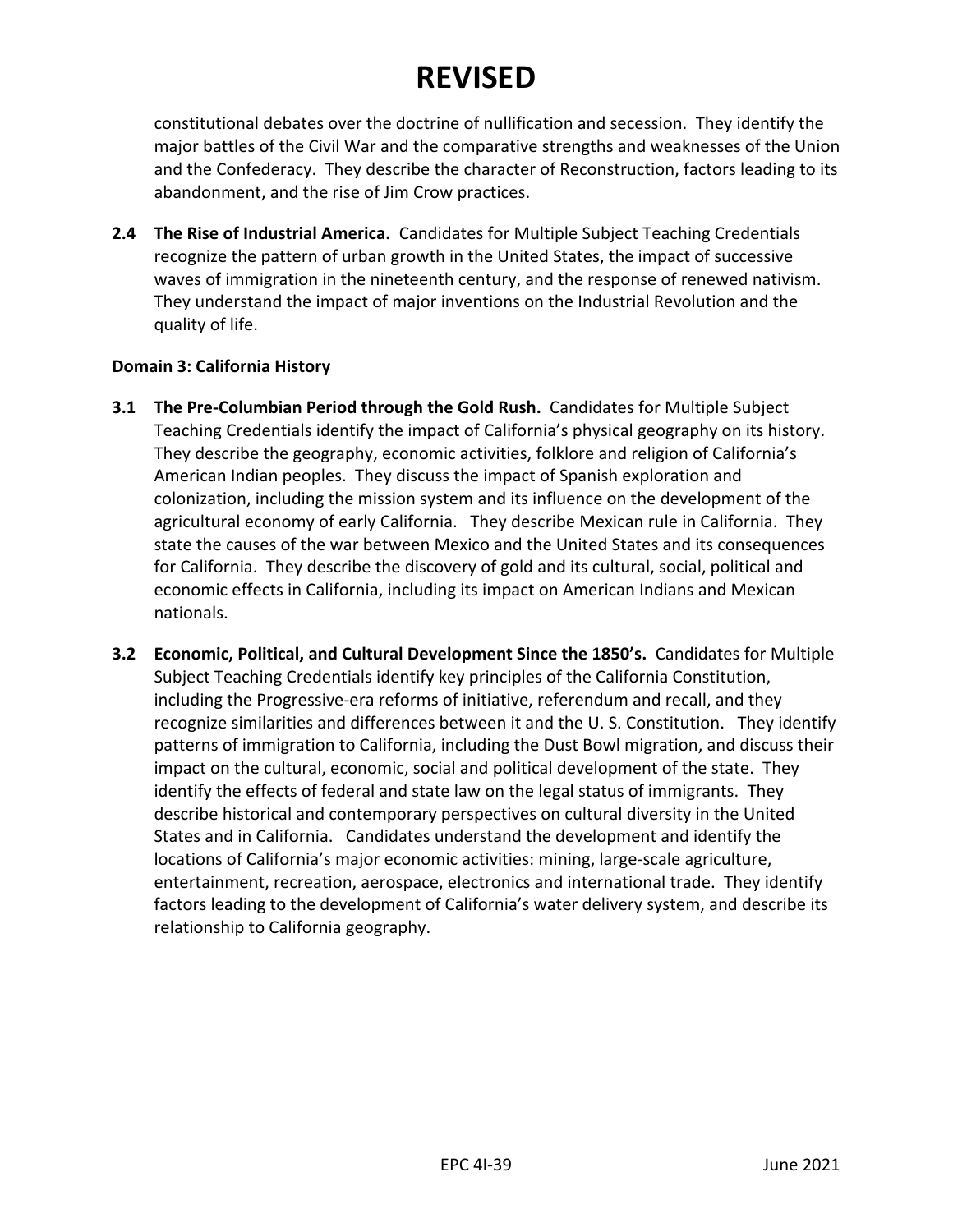#### *Mathematics*

#### **Domain 1: Number Sense**

- **1.1 Numbers, Relationships Among Numbers, and Number Systems.** Candidates for Multiple Subject Teaching Credentials understand base ten place value, number theory concepts (e.g., greatest common factor), and the structure of the whole, integer, rational, and real number systems. They order real numbers, including integers, mixed numbers, rational numbers (e.g., fractions, decimals, percents) and irrational numbers on a number line. They represent and perform operations on numbers in exponential and scientific notation. They describe the relationships between the algorithms for addition, subtraction, multiplication, and division. They understand properties of number systems and their relationship to the algorithms, [e.g., 1 is the multiplicative identity;  $27 + 34 = 2 \times$  $10 + 7 + 3 \times 10 + 4 = (2 + 3) \times 10 + (7 + 4)$ . Candidates perform operations with positive, negative, and fractional exponents, as they apply to whole numbers and fractions.
- **1.2 Computational Tools, Procedures, and Strategies.** Candidates demonstrate fluency in standard algorithms for computation and evaluate the correctness of nonstandard algorithms. They demonstrate an understanding of the order of operations. They round numbers, estimate the results of calculations, and place numbers accurately on a number line. They demonstrate the ability to use technology, such as calculators or software, for complex calculations.

#### **Domain 2: Algebra and Functions**

- **2.1 Patterns and Functional Relationships.** Candidates represent patterns, including relations and functions, through tables, graphs, verbal rules, or symbolic rules. They use proportional reasoning such as ratios, equivalent fractions, and similar triangles, to solve numerical, algebraic, and geometric problems. They use mathematics to represent and analyze quantitative relationships between dependent and independent variables in realworld problems.
- **2.2 Linear and Quadratic Equations and Inequalities.** Candidates are able to find equivalent expressions for equalities and inequalities, explain the meaning of symbolic expressions (e.g., relating an expression to a situation and vice versa), find the solutions, and represent them on graphs. They recognize and create equivalent algebraic expressions  $(e.g., 2(a+3) = 2a + 6)$ , and represent geometric problems algebraically (e.g., the area of a triangle). They use mathematics to solve real-world problems using numerical and algebraic expressions and equations. Candidates have a basic understanding of linear equations and their properties (e.g., slope, perpendicularity); the multiplication, division, and factoring of polynomials; and graphing and solving quadratic equations through factoring and completing the square. They interpret graphs of linear and quadratic equations and inequalities, including solutions to systems of equations.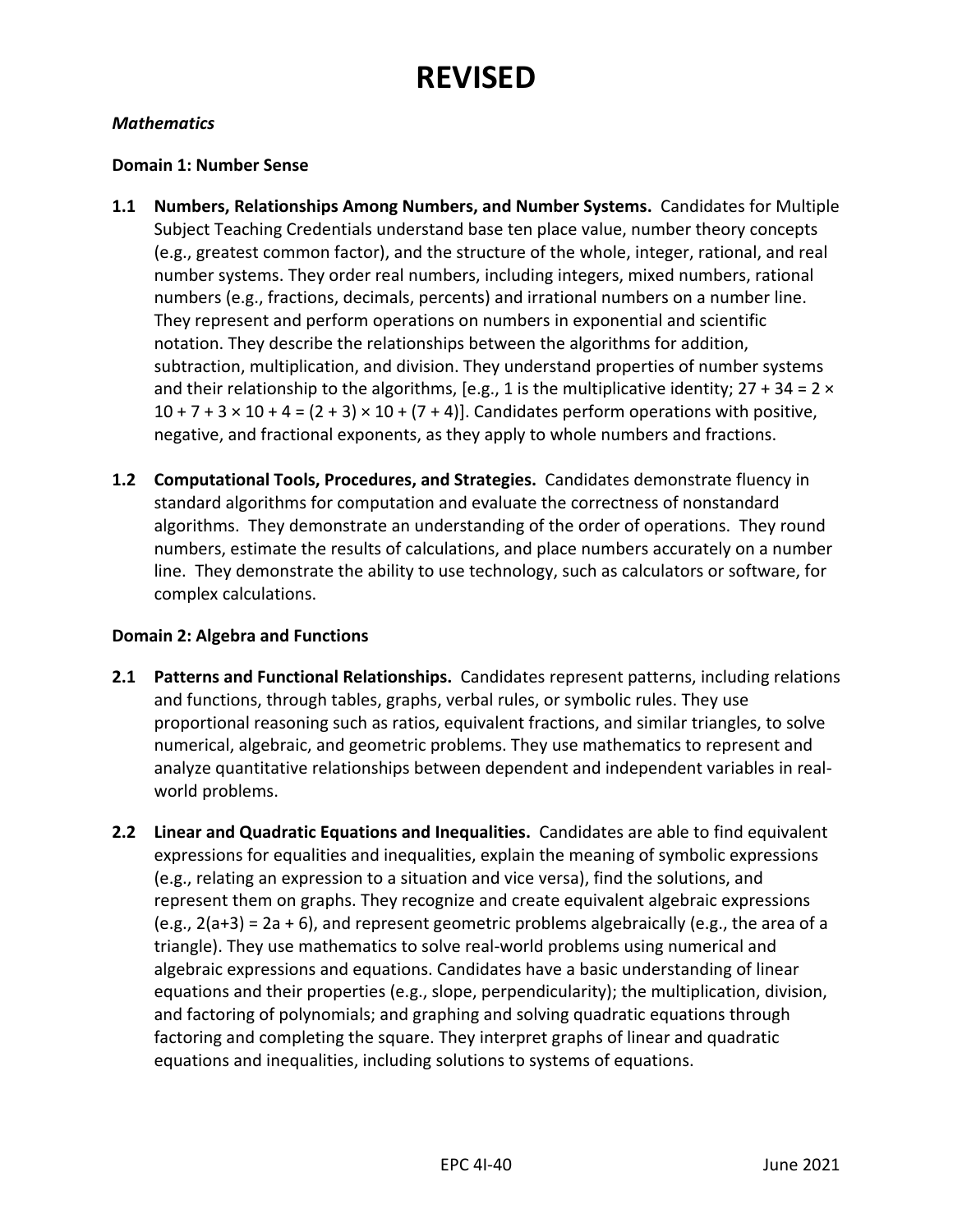#### **Domain 3: Measurement and Geometry**

- **3.1 Two- and Three-dimensional Geometric Objects.** Candidates for Multiple Subject Teaching Credentials understand characteristics of common two- and three-dimensional figures, such as triangles (e.g., isosceles and right triangles), quadrilaterals, and spheres. They are able to draw conclusions based on the congruence, similarity, or lack thereof, of two figures. They identify different forms of symmetry, translations, rotations, and reflections. They understand the Pythagorean theorem and its converse. They are able to work with properties of parallel lines.
- **3.2 Representational Systems, Including Concrete Models, Drawings, and Coordinate Geometry.** Candidates use concrete representations, such as manipulatives, drawings, and coordinate geometry to represent geometric objects. They construct basic geometric figures using a compass and straightedge, and represent three-dimensional objects through two-dimensional drawings. They combine and dissect two- and threedimensional figures into familiar shapes, such as dissecting a parallelogram and rearranging the pieces to form a rectangle of equal area.
- **3.3 Techniques, Tools, and Formulas for Determining Measurements.** Candidates estimate and measure time, length, angles, perimeter, area, surface area, volume, weight/mass, and temperature through appropriate units and scales. They identify relationships between different measures within the metric or customary systems of measurements and estimate an equivalent measurement across the two systems. They calculate perimeters and areas of two-dimensional objects and surface areas and volumes of threedimensional objects, and use mathematics to solve real-world problems involving the volume of cones, cylinders, and spheres. They relate proportional reasoning to the construction of scale drawings or models. They use measures such as miles per hour to analyze and solve problems.

### **Domain 4: Statistics, Data Analysis, and Probability**

- **4.1 Collection, Organization, and Representation of Data.** Candidates represent a collection of data through graphs, tables, or charts, incorporating technology as appropriate. They understand the mean, median, mode, and range of a collection of data. They have a basic understanding of the design of surveys, such as the role of a random sample.
- **4.2 Inferences, Predictions, and Arguments Based on Data.** Candidates interpret a graph, table, or chart representing a data set. They investigate patterns of association in bivariate data (e.g., linear associations, goodness of fit) in scatter plots and frequency tables. They draw conclusions about a population from a random sample, and identify potential sources and effects of bias.
- **4.3 Basic Notions of Chance and Probability.** Candidates can define the concept of probability in terms of a sample space of equally likely outcomes. They use their understanding of complementary, mutually exclusive, dependent, and independent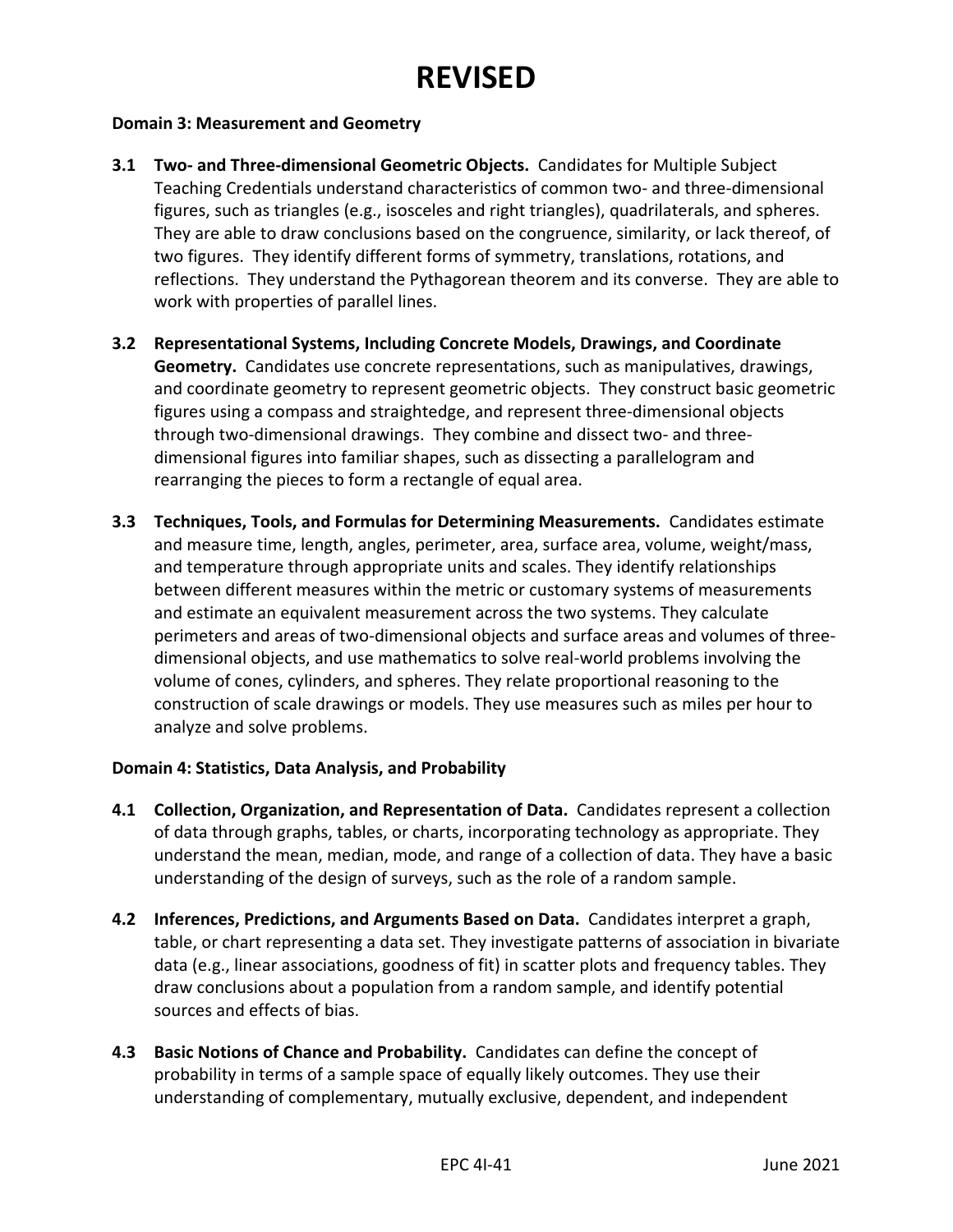events to calculate probabilities of simple events. They can express probabilities in a variety of ways, including ratios, proportions, decimals, and percents. They find probabilities of compound events using various representations (e.g., organized lists, tables, tree diagrams, simulations).

#### *Science*

#### **Domain 1: Physical Science**

- **1.1 Structure and Properties of Matter.** Candidates for Multiple Subject Teaching Credentials understand the physical properties of solids, liquids, and gases, such as color, mass, density, hardness, and electrical and thermal conductivity. They know that matter can undergo physical changes (e.g., changes in state such as the evaporation and freezing of water) and chemical changes (i.e., atoms in reactants rearrange to form products with new physical and chemical properties) and understand conservation laws with respect to matter and energy. They know that matter consists of atoms and molecules in various arrangements, and can give the location and motions of the parts of an atom (protons, neutrons, and electrons). They can describe the constituents of molecules and compounds, naming common elements (e.g., hydrogen, oxygen, iron), and explain how elements are organized on the periodic table on the basis of the characteristics of atoms and their chemical properties. They can describe characteristics of solutions (such as acidic, basic, and neutral solutions) and they know examples with different pH levels, such as soft drinks, liquid detergents, and water. They know that mixtures may often be separated based on physical or chemical properties.
- **1.2 Principles of Motion and Energy.** Candidates for Multiple Subject Teaching Credentials describe an object's motion based on position, displacement, speed, velocity, and acceleration. They know that forces (pushes and pulls), such as gravity, magnetism, and friction, act on objects and may change their motion if these forces are not in balance. They know that "like" electrical charges or magnetic poles produce repulsive forces and "unlike" charges or poles produce attractive forces. They describe simple machines in which small forces are exerted over long distances to accomplish difficult tasks (e.g., using levers or pulleys to move or lift heavy objects). Candidates identify forms of energy, including solar, wind, chemical, electrical, magnetic, nuclear, sound, light, and electromagnetic. They know that total energy in a system is conserved but may be changed from one form to another, as in an electrical motor or generator, and that speed and energy are related. They understand the difference between heat (thermal energy) and temperature, and understand temperature measurement systems. Candidates know how heat may be transferred by conduction, convection, and radiation (e.g., involving a stove, Earth's mantle, or the sun). They describe sources of light, including the sun, lightbulbs, or excited atoms (e.g., neon in neon lights), and interactions of light with matter (e.g., vision, photosynthesis). Candidates can describe the properties of waves (e.g., wavelength, amplitude, frequency) and applications and technologies associated with these properties. They know and can apply the optical properties of waves, especially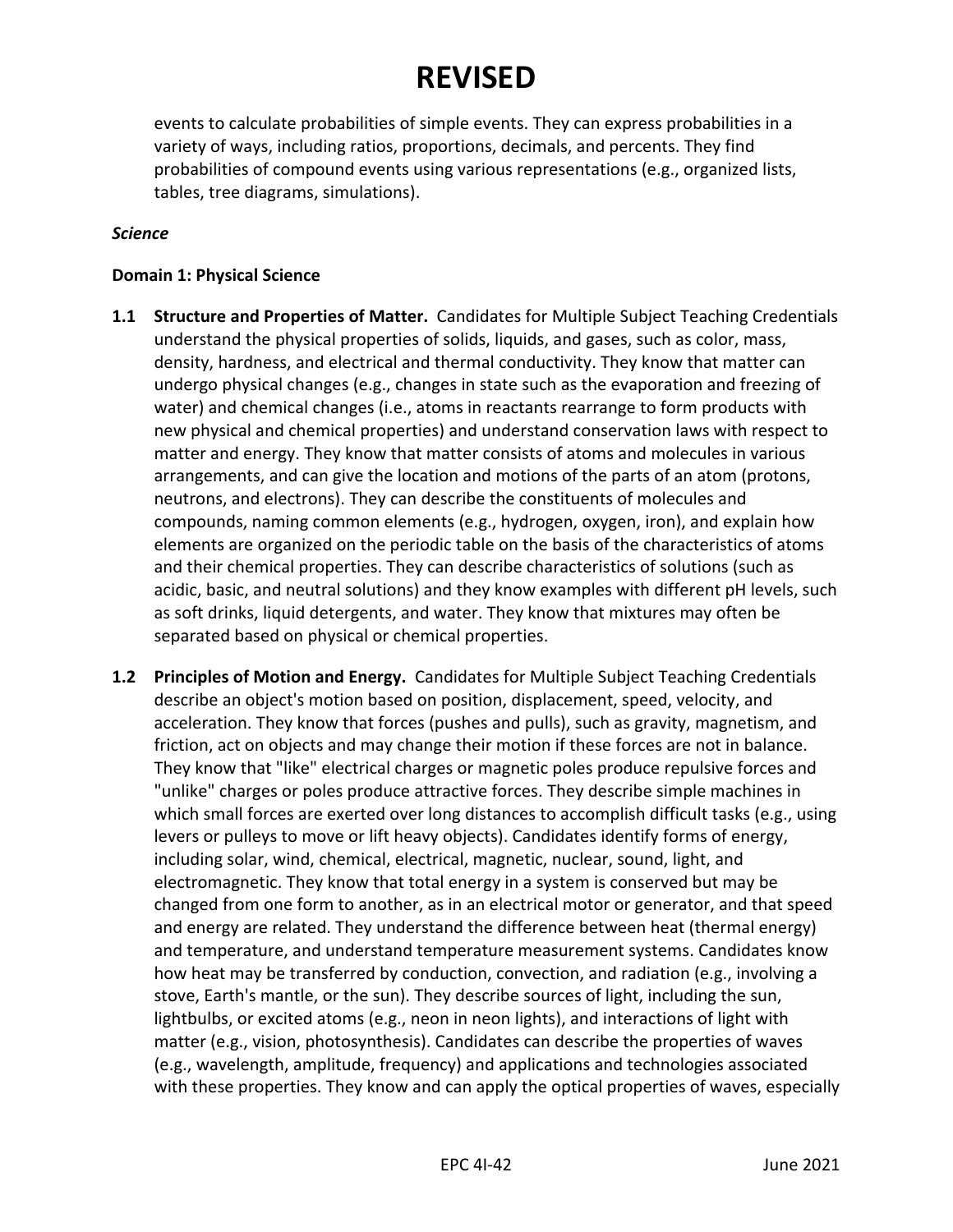light and sound, including reflection (e.g., by a mirror) or refraction (e.g., bending light through a prism). They explain conservation of energy resources in terms of renewable and nonrenewable natural resources and their use in society.

### **Domain 2: Life Science**

- **2.1 Structure of Living Organisms and Their Function (Cell Biology).** Candidates for Multiple Subject Teaching Credentials describe levels of hierarchical organization and related functions in plants and animals, including organ systems (e.g., the digestive system), organs, tissues (e.g., ovules in plants, heart chambers in humans), cells, and subcellular organelles (e.g., nucleus, chloroplast, mitochondrion). They know structures and related functions of systems in plants and animals, such as the nervous, reproductive, respiratory, circulatory, and digestive systems. They understand the fundamental principles of chemistry underlying the functioning of biological systems (e.g., carbon's central role in living organisms, water and salt, DNA, the energetics of photosynthesis).
- **2.2 Living and Nonliving Components in Environments (Ecology).** Candidates for Multiple Subject Teaching Credentials know that all living things are made up of cells and can describe the characteristics of many living organisms (e.g., growth, reproduction, stimulus response). They understand the basic needs of all living organisms (e.g., food, water, space) and how organisms can alter their environments to meet those needs, and can distinguish between environmental adaptations and accommodations. They describe the relationship between the number and types of organisms an ecosystem can support and relationships among members of a species and across species. They illustrate the transfer of energy and the cycling of matter through an ecosystem from sunlight through individual organisms in food chains and food webs (including primary producers, consumers, and decomposers). They identify the resources available in an ecosystem, and describe the environmental factors that support the ecosystem, such as temperature, water, and soil composition, as well as how the ecosystem responds to changes in these factors. They identify ways in which human activities and natural processes impact the local and global climate and possible solutions to reduce adverse impacts.
- **2.3 Life Cycle, Reproduction, and Evolution (Genetics and Evolution).** Candidates for Multiple Subject Teaching Credentials diagram life cycles of familiar organisms (e.g., butterfly, frog, mouse). They explain the factors that affect the growth and development of plants, such as light, gravity, and stress. They distinguish between sexual and asexual reproduction, and understand the process of cell division (mitosis), the types of cells and their functions, and the replication of plants and animals. They distinguish between environmental and genetic sources of variation, and understand the principles of natural and artificial selection. They know how evidence from the fossil record, comparative anatomy, and DNA sequences can be used to support the theory that life gradually evolved on earth over billions of years. They understand the basis of Darwin's theory, that species evolved by a process of natural selection.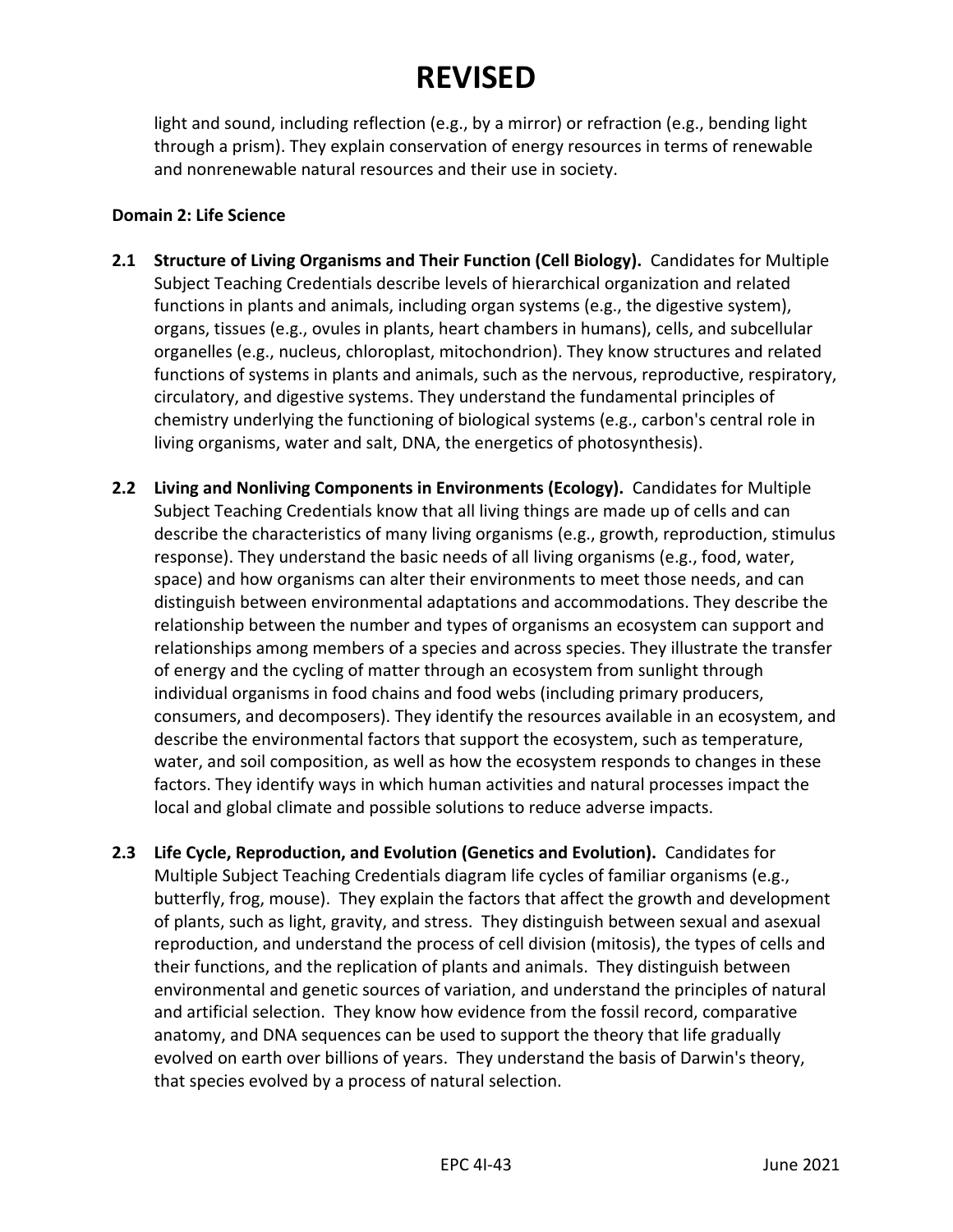#### **Domain 3: Earth and Space Science**

- **3.1 The Solar System and the Universe (Astronomy).** Candidates for Multiple Subject Teaching Credentials identify and describe the components of the solar system (e.g., planets, comets, asteroids) and their predictable patterns of motion around the sun. They explain time zones in terms of longitude and the rotation of Earth, and understand the reasons for changes in the observed position of the sun, moon, and stars in the sky during the course of the day and from season to season. They name and describe bodies in the universe (e.g., sun, stars, galaxies) in terms of apparent brightness and/or relative size.
- **3.2 The Structure and Composition of the Earth (Geology).** Candidates for Multiple Subject Teaching Credentials describe the formation and observable physical characteristics of minerals (e.g., quartz, calcite, hornblende, mica, common ore minerals) and different types of rocks (i.e., sedimentary, igneous, and metamorphic). They identify characteristics of landforms, such as mountains, rivers, deserts, and oceans. They explain chemical and physical weathering, erosion, deposition, and other rock-forming and soil-changing processes and the formation and properties of different types of soils and rocks. They describe layers of the earth (crust, lithosphere, mantle, and core) and plate tectonics, including its convective source. They explain how mountains are created, identify the factors that cause volcanoes and earthquakes to occur, and describe the effect of these phenomena on the earth's surface, ecosystems, and human society. They know the commonly cited evidence supporting the theory of plate tectonics. They identify factors influencing the location and intensity of earthquakes. They describe the effects of plate tectonic motion over time on climate, geography, and distribution of organisms, as well as more general changes on the earth over geologic time as evidenced in landforms and the rock and fossil records, including plant and animal extinction. They identify potential technological solutions to reduce the impact of these natural Earth processes on humans and society and to reduce human impact on Earth's processes.
- **3.3 The Earth's Atmosphere (Meteorology).** Candidates for Multiple Subject Teaching Credentials explain the influence and role of the sun and oceans in weather and climate and the role of the water cycle. They describe causes and effects of air movements and ocean currents (based on convection of air and water) on daily and seasonal weather and on climate. They describe the importance of technology with regard to predicting and mitigating the impact of severe weather and other natural hazards.
- **3.4 The Earth's Water (Oceanography).** Candidates for Multiple Subject Teaching Credentials compare the characteristics of bodies of water, such as rivers, lakes, oceans, and estuaries. They describe tides and explain the mechanisms causing and modifying them, such as the gravitational attraction of the moon, sun, and coastal topography. Candidates understand the water cycle, including the properties of water and how changes in the form of water are driven by energy from the sun and gravity. They know that Earth's hydrosphere interacts with Earth's other major systems to affect Earth's surface materials and processes.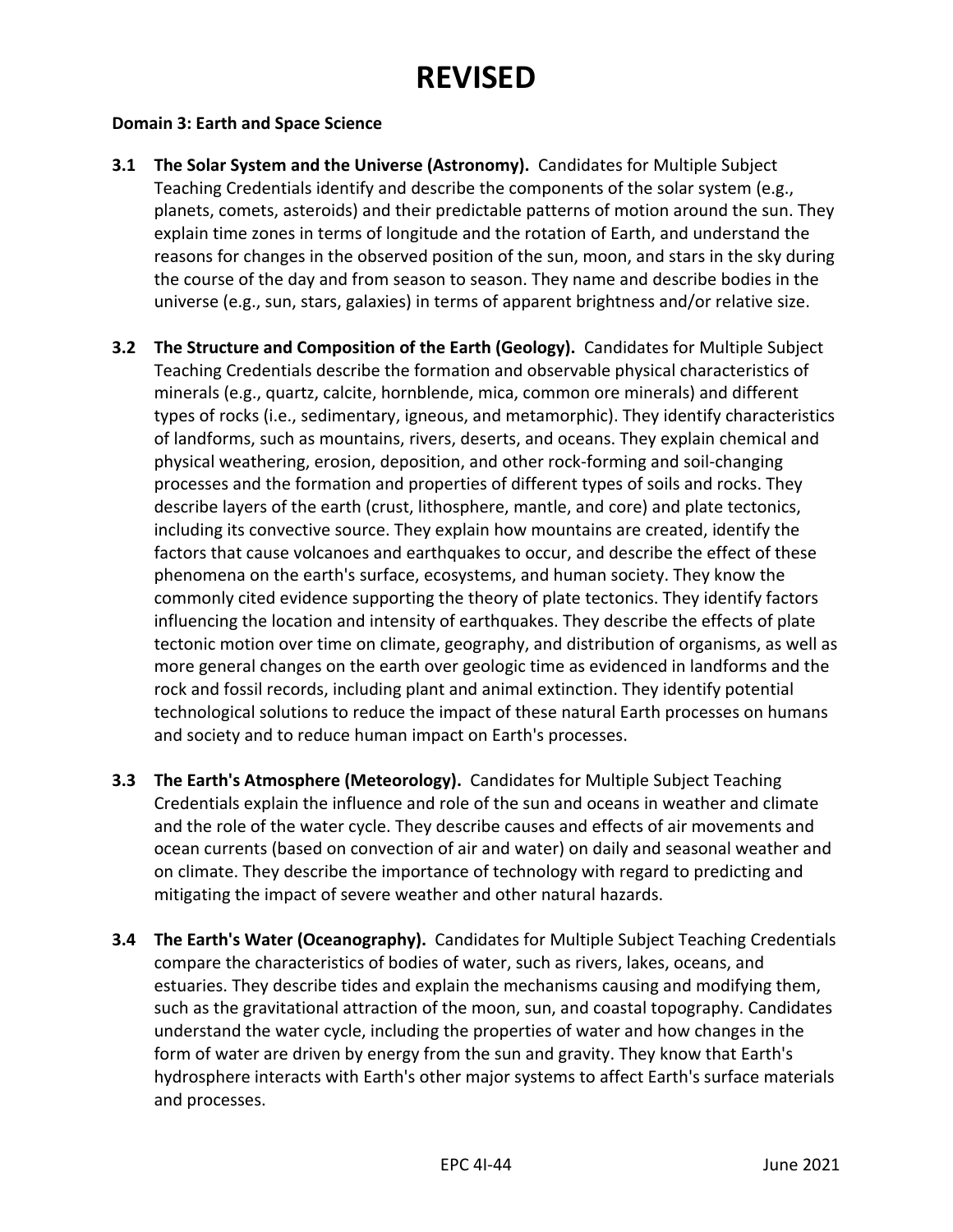#### *Visual and Performing Arts*

In the visual and performing arts, candidates for the Multiple Subject Teaching Credential identify the components of the *State Curriculum Framework* and the strands of the *California Student Academic Content Standards* in the Visual and Performing Arts:

- 1. Artistic Perception processing sensory information
- 2. Creative Expression producing works in the arts
- 3. Historical and Cultural Context the time and place of creation of works of art
- 4. Aesthetic Valuing pursuing meaning in the arts
- 5. Connections, Relationships, Applications

#### **Domain 1: Dance**

Candidates for Multiple Subject Teaching Credentials identify the components and strands of dance education found in the *Visual and Performing Arts Framework and Student Academic Content Standards*. They demonstrate a basic fluency with the elements of dance such as space, time, levels, and force/energy. They use basic techniques to create dance/movement with children.

Candidates, while grounded in the elements of dance, are able to identify and explain styles of dance from a variety of times, places, and cultures. They are able to make judgments about dance works based on the elements of dance.

#### **Domain 2: Music**

Candidates for Multiple Subject Teaching Credentials understand the components and strands of music education found in the *Visual and Performing Arts Framework and Student Academic Content Standards*. They demonstrate a basic fluency with the elements of music such as pitch, rhythm, and timbre and music concepts, including music notation. They use basic techniques to create vocal and instrumental music with children.

Candidates are able to identify and explain styles and types of music and instruments from a variety of times, places, and cultures. They are able to make judgments about musical works based on the elements and concepts of music.

#### **Domain 3: Theatre**

Candidates for Multiple Subject Teaching Credentials identify the components and strands of theatre education found in the *Visual and Performing Arts Framework and Student Academic Content Standards*. They demonstrate a basic fluency in acting, directing, design, and scriptwriting (plot and action). They can apply these elements and principles in order to create dramatic activities with children including improvisation and character development.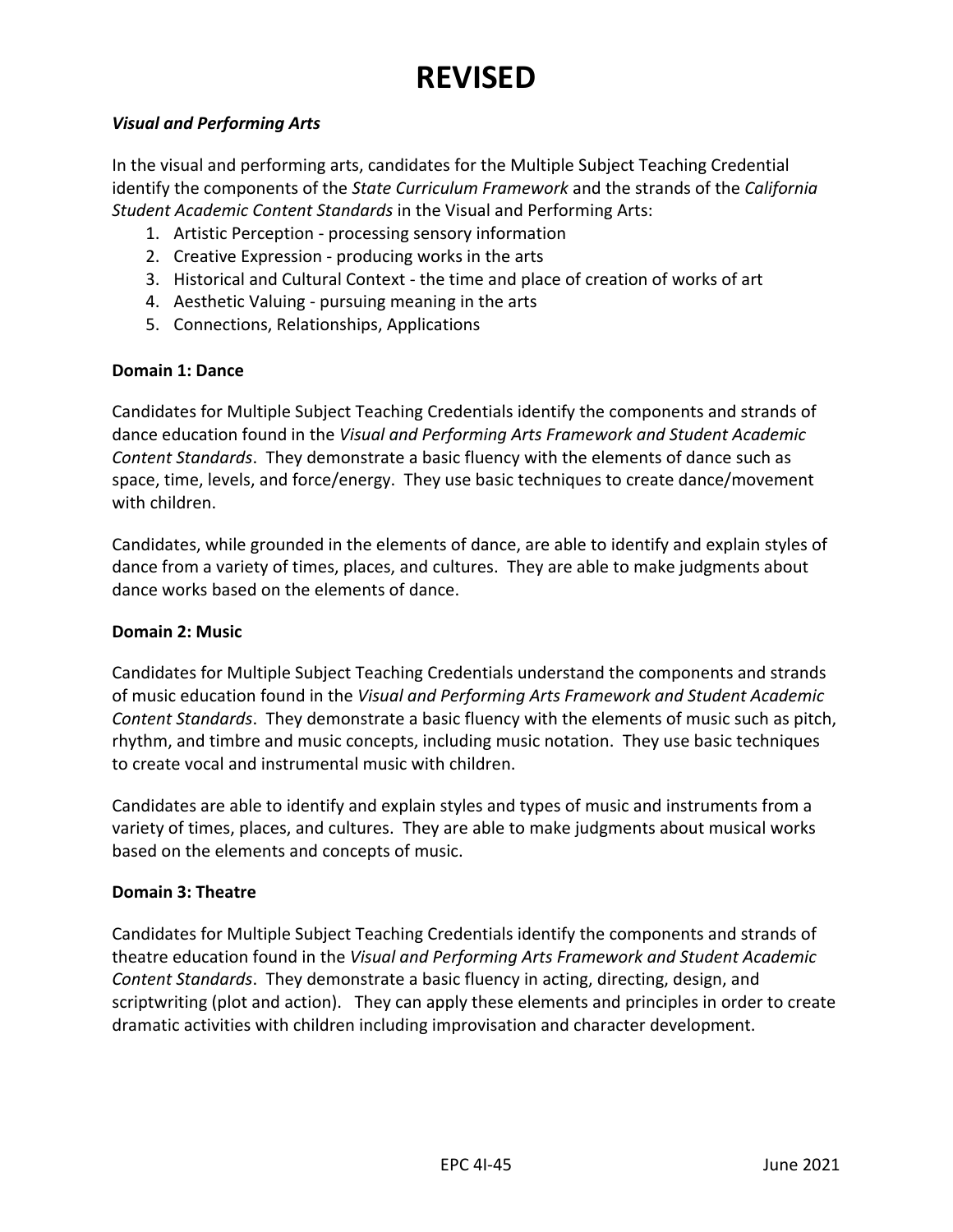Candidates are able to identify and explain styles of theatre from a variety of times, places, and cultures. They are able to make judgments about dramatic works based on the elements of theatre.

#### **Domain 4: Visual Art**

Candidates for Multiple Subject Teaching Credentials identify the components and strands of visual arts education found in the *Visual and Performing Arts Framework and Student Academic Content Standards*. They demonstrate a basic fluency with the principles of art such as balance, repetition, contrast, emphasis, and unity and are able to explain how works of art are organized in terms of line, color, value, space, texture, shape, and form.

Candidates are able to identify and explain styles of visual arts from a variety of times, places, and cultures. They interpret works of art to derive meaning and are able to make judgments based on the principles of art as they are used to organize line, color, value, space, texture, shape, and form in works of art.

#### *Physical Education*

#### **Domain 1: Movement Skills and Movement Knowledge**

- **1.1 Basic Movement Skills.** Candidates for Multiple Subject Teaching Credentials can identify movement concepts including body awareness, space awareness, and movement exploration. They can list locomotor skills such as skipping, nonlocomotor skills such as static balancing, and object manipulation such as catching. They can recognize basic concepts of biomechanics that affect movement, such as how the body moves and how such movement is influenced by gravity, friction, and the laws of motion. They can describe critical elements of basic movement skills, such as stepping in opposition when throwing and/or following through when kicking a ball.
- **1.2 Exercise Physiology: Health and Physical Fitness.** Candidates for Multiple Subject Teaching Credentials can identify health and fitness benefits and associated risks, supporting a physically active lifestyle, related to safety and medical factors (e.g., asthma, diabetes). They recognize exercise principles such as frequency, intensity, and time to select activities that promote physical fitness. They can describe physical fitness components, such as flexibility, muscular strength and endurance, cardiorespiratory endurance, and body composition, which are included in comprehensive personal fitness development programs.
- **1.3 Movement Forms: Content Areas.** Candidates for Multiple Subject Teaching Credentials know a variety of traditional and nontraditional games, sports, dance, and other physical activities. They are able to cite basic rules and social etiquette for physical activities. They can select activities for their potential to include all students regardless of gender, race, culture, religion, abilities, or disabilities. They integrate activities with other content areas, such as math and science.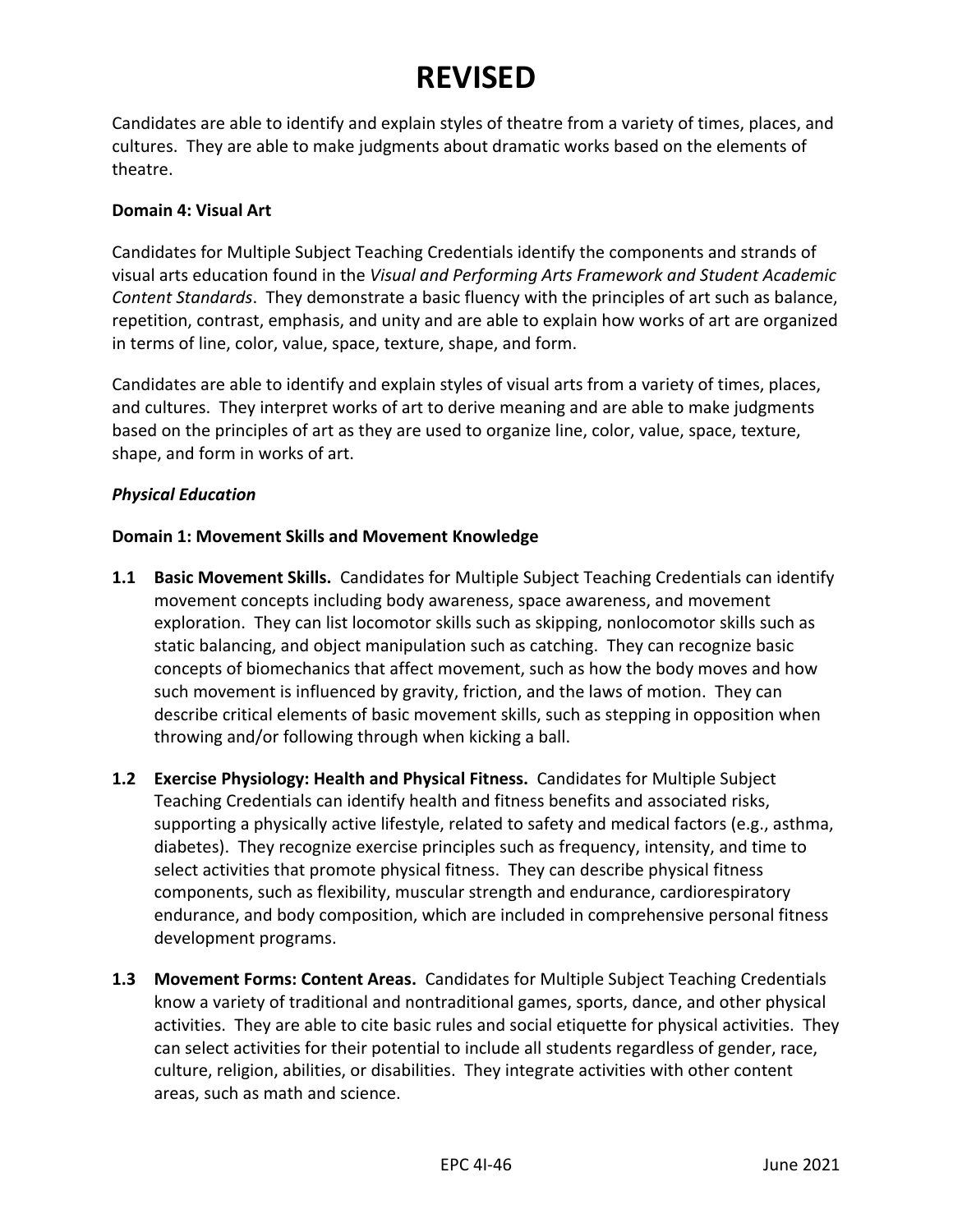#### **Domain 2: Self-Image and Personal Development**

- **2.1 Physical Growth and Development.** Candidates for Multiple Subject Teaching Credentials identify the sequential development of fine and gross motor skills in children and young adolescents. They describe the influence of growth spurts (changes in height and weight) and body type on movement and coordination. They recognize the impact of factors such as exercise, relaxation, nutrition, stress, and substance abuse on physical health and general well-being.
- **2.2 Self-Image.** Candidates for Multiple Subject Teaching Credentials discover the role of physical activity in the development of a positive self-image, and how psychological skills such as goal setting are selected to promote lifelong participation in physical activity.

#### **Domain 3: Social Development**

- **3.1 Social Aspects of Physical Education.** Candidates for Multiple Subject Teaching Credentials recognize individual differences such as gender, race, culture, ability, or disability. They describe the developmental appropriateness of cooperation, competition, and responsible social behavior for children of different ages. They list activities to provide opportunities for enjoyment, self-expression, and communication.
- **3.2 Cultural and Historical Aspects of Movement Forms.** Candidates for Multiple Subject Teaching Credentials understand the significance of cultural and historical influences on games, sports, dance, and other physical activities.

#### *Human Development*

### **Domain 1: Cognitive Development from Birth Through Adolescence**

**1.1 Cognitive Development.** Candidates for Multiple Subject Teaching Credentials define basic concepts of cognitive and moral development (e.g., reasoning, symbol manipulation, and problem solving). They identify stages in cognitive and language development and use them to describe the development of individuals, including persons with special needs. Candidates identify characteristics of play and their influence on cognitive development. They recognize different perspectives on intelligence (i.e., concepts of multiple intelligences) and their implications for identifying and describing individual differences in cognitive development.

#### **Domain 2: Social and Physical Development from Birth Through Adolescence**

**2.1 Social Development.** Candidates for Multiple Subject Teaching Credentials define concepts related to the development of personality and temperament (e.g., attachment, self-concept, autonomy, identity). They describe the social development of children and young adolescents, including persons with special needs. They identify characteristics of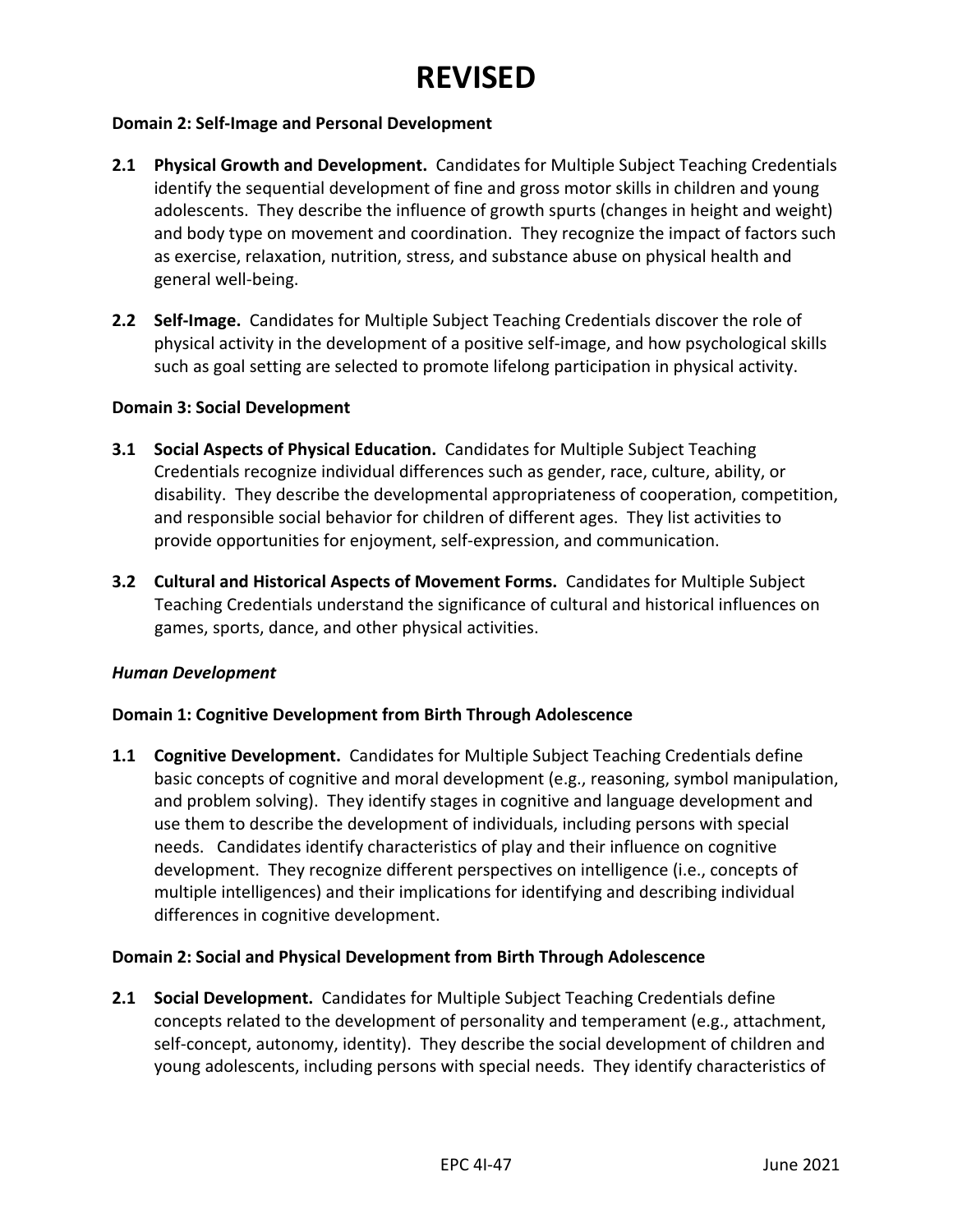play and their impact on social development, and they describe influences on the development of prosocial behavior.

**2.2 Physical Development.** Candidates describe the scope of physical development at different ages. They identify individual differences in physical development, including the development of persons with special needs.

### **Domain 3: Influences on Development from Birth Through Adolescence**

**3.1 Influences on Development.** Candidates for Multiple Subject Teaching Credentials identify potential impacts on the development of children and young adolescents from genetic or organic causes, sociocultural factors (e.g., family, race, cultural perspective), socioeconomic factors (e.g., poverty, class), and sex and gender. They also identify sources of possible abuse and neglect (e.g., physical, emotional and substance abuse and neglect) and describe their impact on development.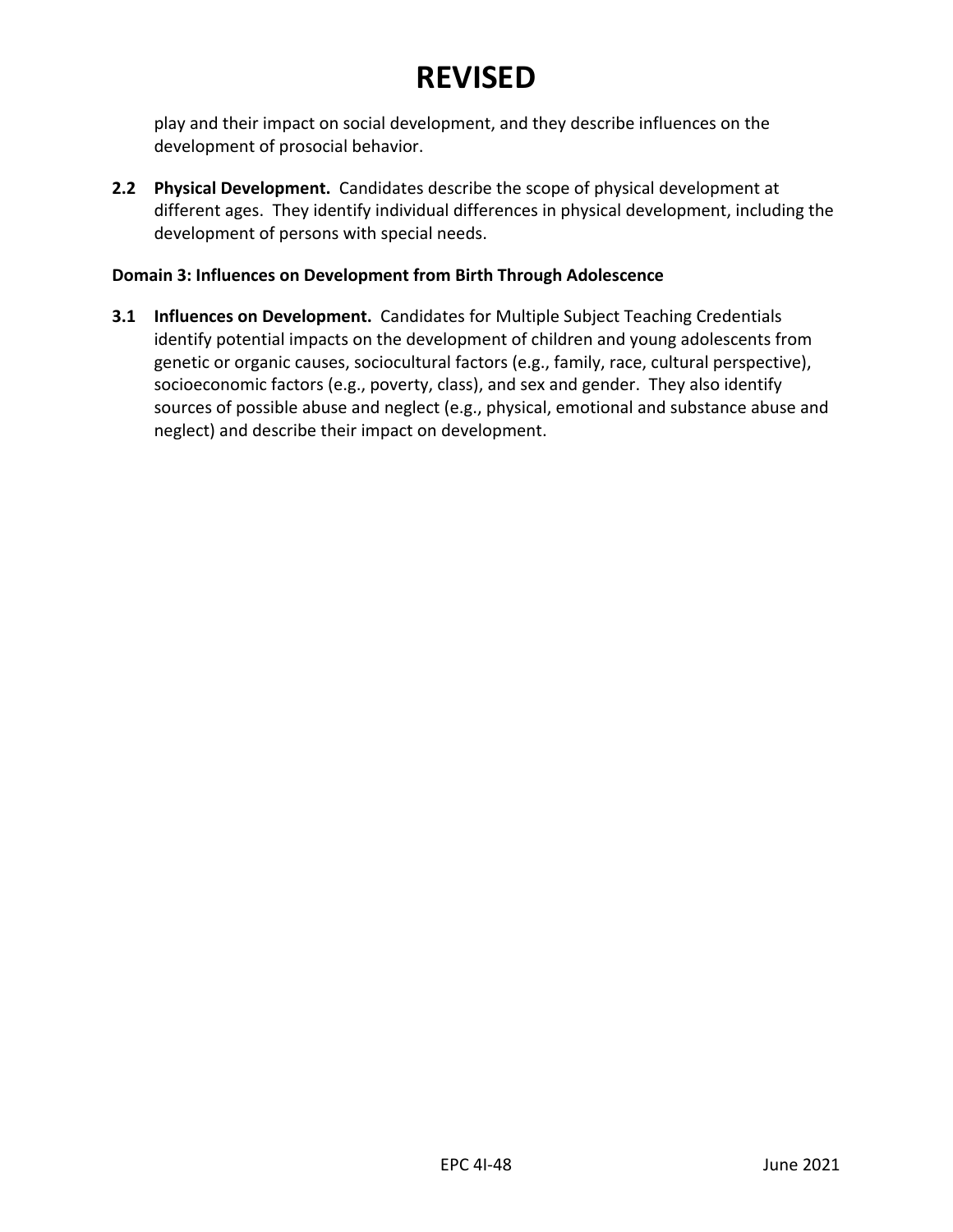### **Appendix B**

### California Code of Regulations, Title 5. Section 80005

(1) Agriculture: agricultural management, agricultural mechanics, agricultural science, animal science, forestry, horticulture, landscaping, and plant science;

(2) Art: art appreciation, art history, arts and crafts, art theory, calligraphy, cartooning, ceramics, commercial art, costume design, crafts, design, drawing, humanities, illustration, interior decoration, jewelry, leathermaking, painting, photography, sculpture, stagecraft, and yearbook;

(3) Business: accounting, business communications, business English, business mathematics, business management, business marketing, computer concepts and applications, consumer education, data processing, economics, general office occupations, keyboarding, marketing, shorthand, typewriting, and word processing;

(4) Dance: composition and production, folk/traditional, hip hop, ballet, modern, jazz, world;

(5) English: composition, creative writing, debate, forensics, grammar, humanities, journalism, language arts, language structure, literature, poetry, public speaking, speech, and yearbook;

(6) Health: child development, family life, human sexuality, nutrition, sexually transmitted disease education, and substance abuse;

(7) Home Economics: child development, clothing, consumer education, family life, foods, family economics, housing, human development, interior design, nutrition, parenting, and textiles;

(8) Industrial and Technology Education: automotive mechanics, carpentry, computer technology, construction, drafting, electricity, electronics, industrial crafts, industrial design, metals, millwork, photography, plastics, radio and television, technical science/power mechanics, welding, and woods;

(9) Mathematics: basic or general mathematics, algebra, calculus, computer science, consumer mathematics, geometry, mathematical analysis, statistics and probability, and trigonometry;

(10) Music: instrumental music, music appreciation, music theory, musical theater, and vocal music;

(11) Physical Education: aquatics, fundamental and creative movement, gymnastics, interscholastic sports, motor development or learning, physical conditioning, sports, and weightlifting

(12) Science: Biological Science: anatomy, biology, botany, ecology, environmental science, evolution, genetics, physiology, and zoology;